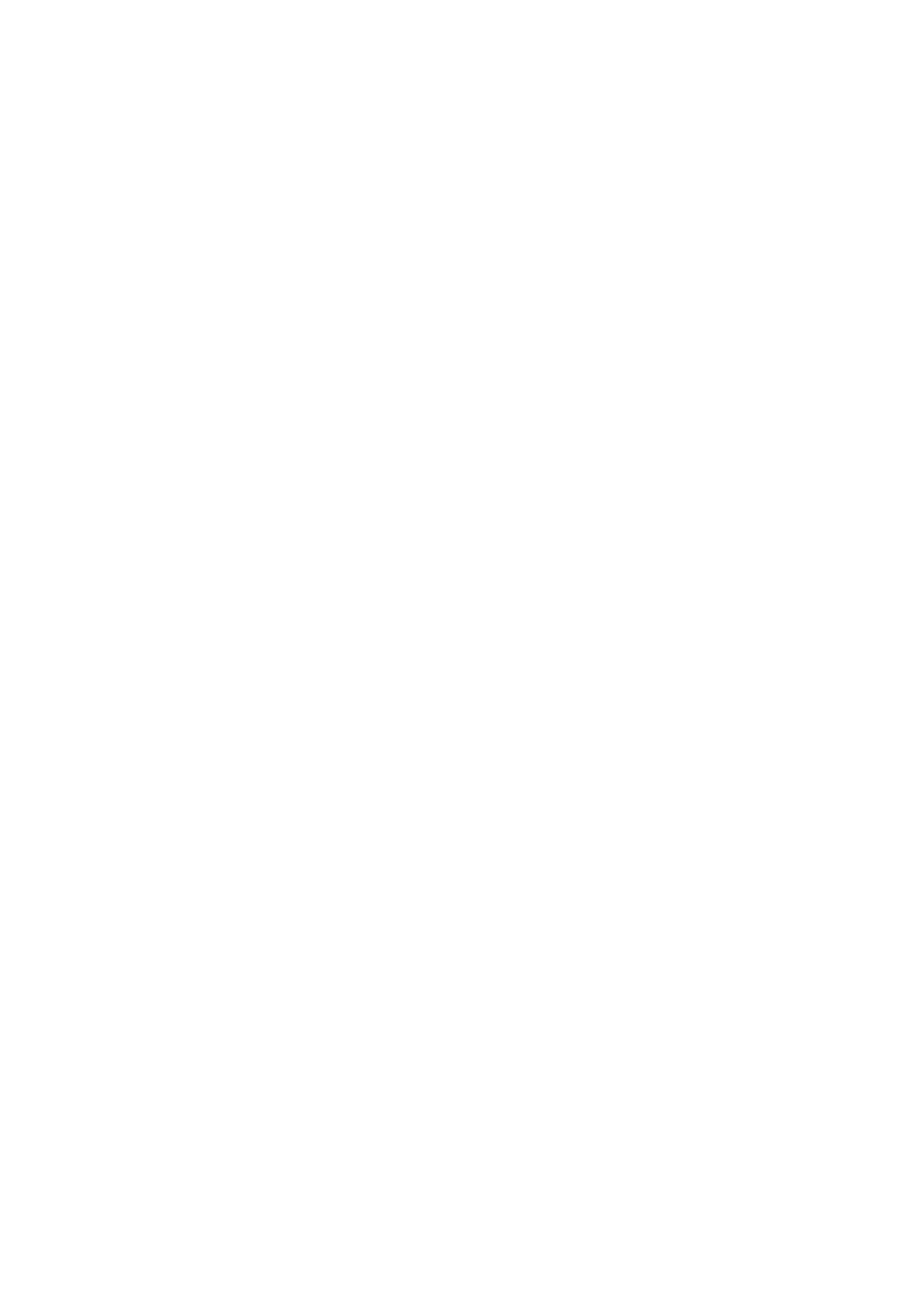## **RULES OF PROCEDURE OF THE INDUSTRIAL DEVELOPMENT BOARD**

1as adopted by the Industrial Development Board on 10 December 1985 and 18 October 1988



**UNITED NATIONS** INDUSTRIAL DEVELOPMENT ORGANIZATION

Vienna, 1988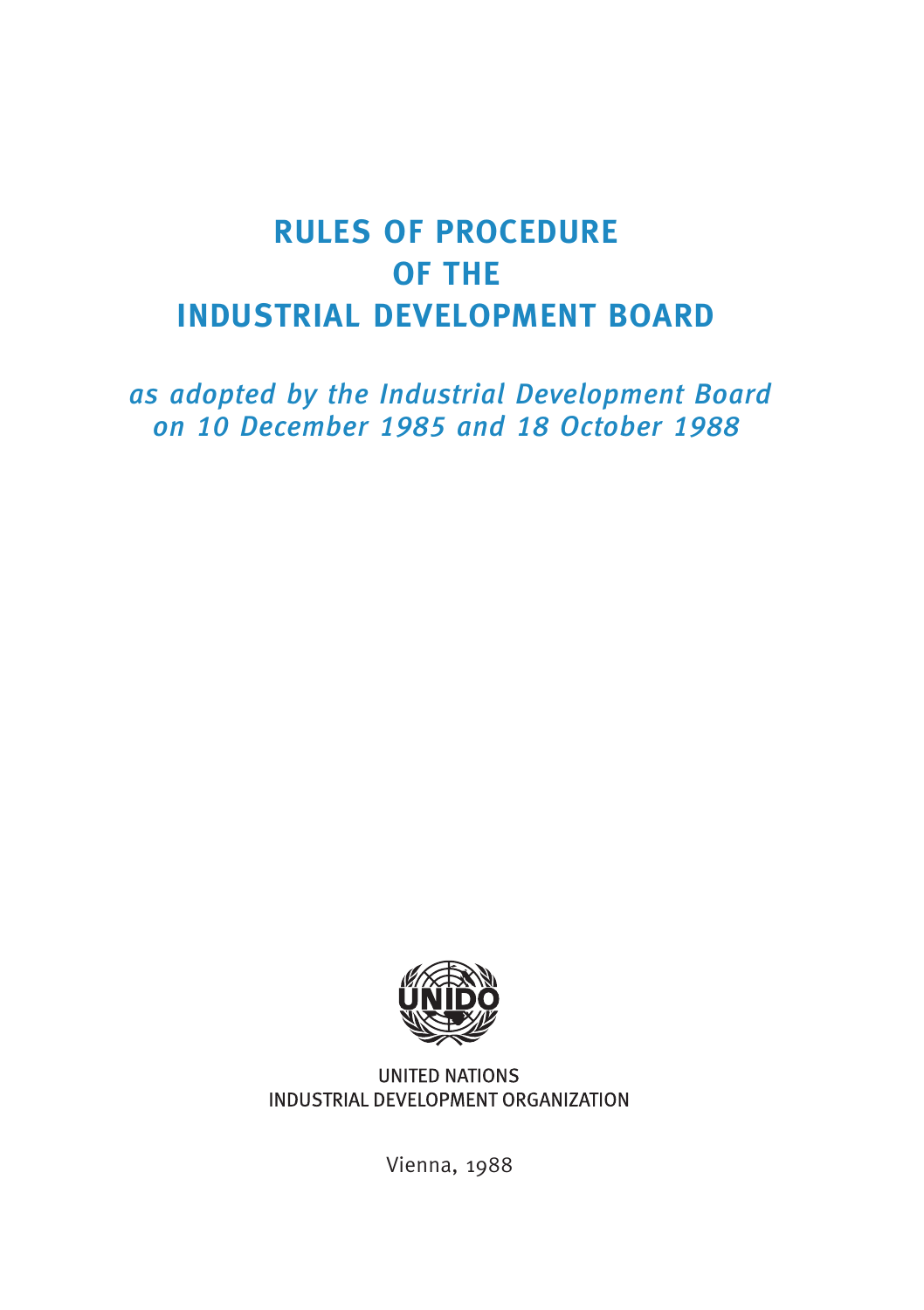UNIDO/3/Rev. 1 18 November 1988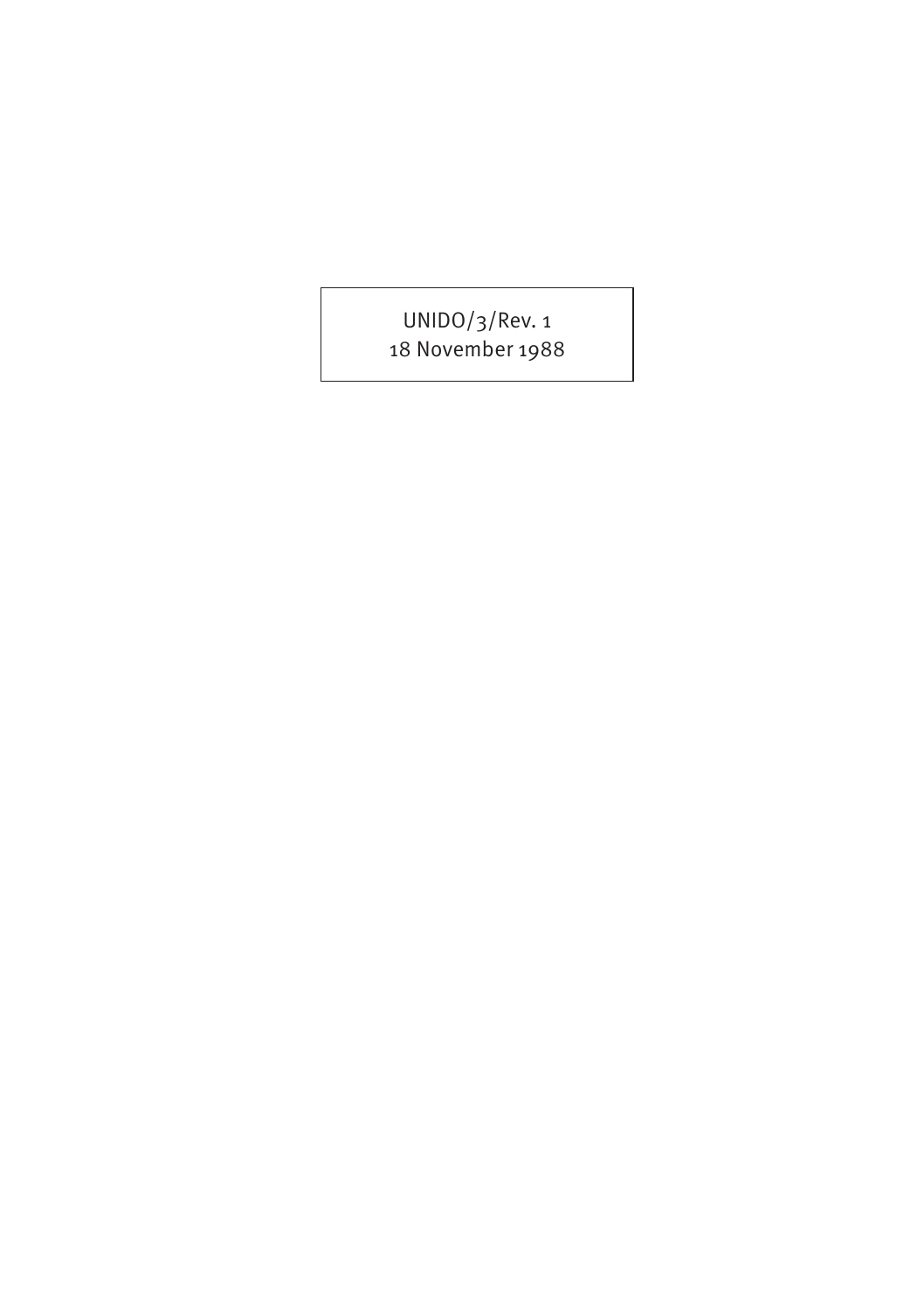## **CONTENTS**

| Rule             |                                                                        | Page                    |
|------------------|------------------------------------------------------------------------|-------------------------|
|                  | <b>GENERAL</b><br>I.                                                   |                         |
| 1.               | Authority for the present rules and interpretation                     | $\mathbf{1}$            |
| $\mathfrak{2}$ . |                                                                        | $\mathbf{1}$            |
|                  | <b>SESSIONS</b><br>н.                                                  |                         |
| 3.               |                                                                        | 2                       |
| 4.               |                                                                        | $\overline{3}$          |
| 5.               | Ad hoc meetings during sessions of the Conference                      | $\overline{\mathbf{3}}$ |
| 6.               |                                                                        | 4                       |
| 7.               |                                                                        | 4                       |
| 8.               |                                                                        | 4                       |
| 9.               |                                                                        | 5                       |
|                  | <b>AGENDA</b><br>Ш.                                                    |                         |
| 10.              | Preparation and distribution of provisional agenda                     | 5                       |
| 11.              | Contents of provisional agenda for a regular session                   | 6                       |
| 12.              |                                                                        | $\overline{7}$          |
| 13.              | Contents of provisional agenda for a special session                   | 8                       |
| 14.              |                                                                        | 8                       |
| 15.              | Distribution of pre-session documentation relating to                  |                         |
|                  |                                                                        | 8                       |
| 16.              |                                                                        | 9                       |
| 17.              | Adoption of the agenda for a regular session                           | 9                       |
| 18.              |                                                                        | 10                      |
| 19.              | Consultation with the United Nations, specialized and related agencies | 10                      |
| 20.              |                                                                        | 11                      |

#### **IV. [REPRESENTATION](#page-18-0)**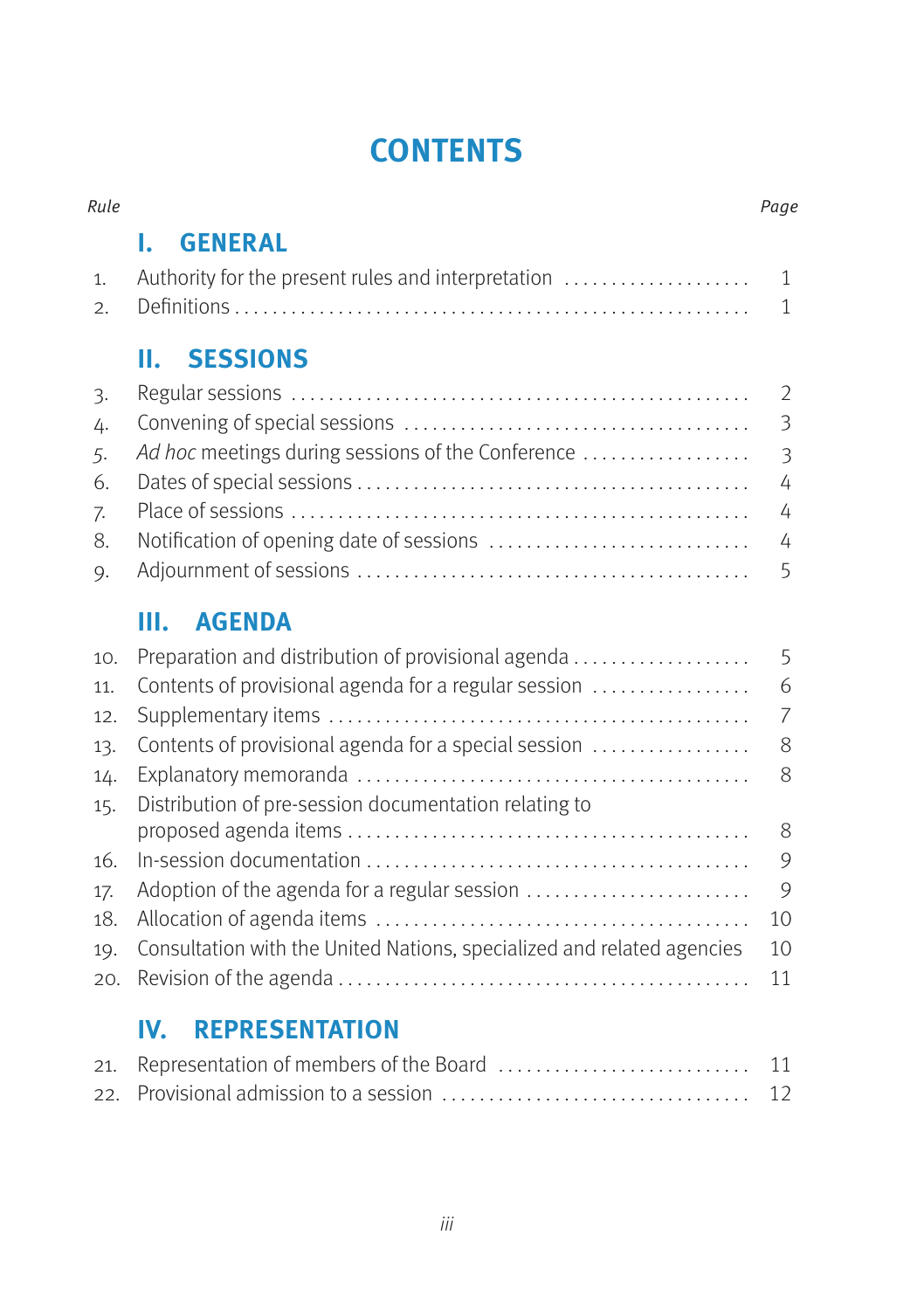#### **V. [OFFICERS AND BUREAU OF THE BOARD](#page-19-0)**

#### **VI. [SECRETARIAT](#page-21-0)**

#### **VII. [CONDUCT OF BUSINESS AT PLENARY MEETINGS](#page-23-0)**

| 31. |                                         | 16 |
|-----|-----------------------------------------|----|
| 32. |                                         | 16 |
| 33. |                                         | 16 |
| 34. |                                         | 17 |
| 35. |                                         | 17 |
| 36. |                                         | 17 |
| 37. |                                         | 18 |
| 38. |                                         | 18 |
| 39. |                                         | 19 |
| 40. |                                         | 19 |
| 41. | Suspension or adjournment of meeting    | 19 |
| 42. |                                         | 19 |
| 43. | Submission and circulation of proposals | 20 |
| 44. | Withdrawal of proposals and motions     | 20 |
| 45. |                                         | 20 |
| 46. |                                         | 21 |
| 47. |                                         | 21 |
| 48. |                                         | 22 |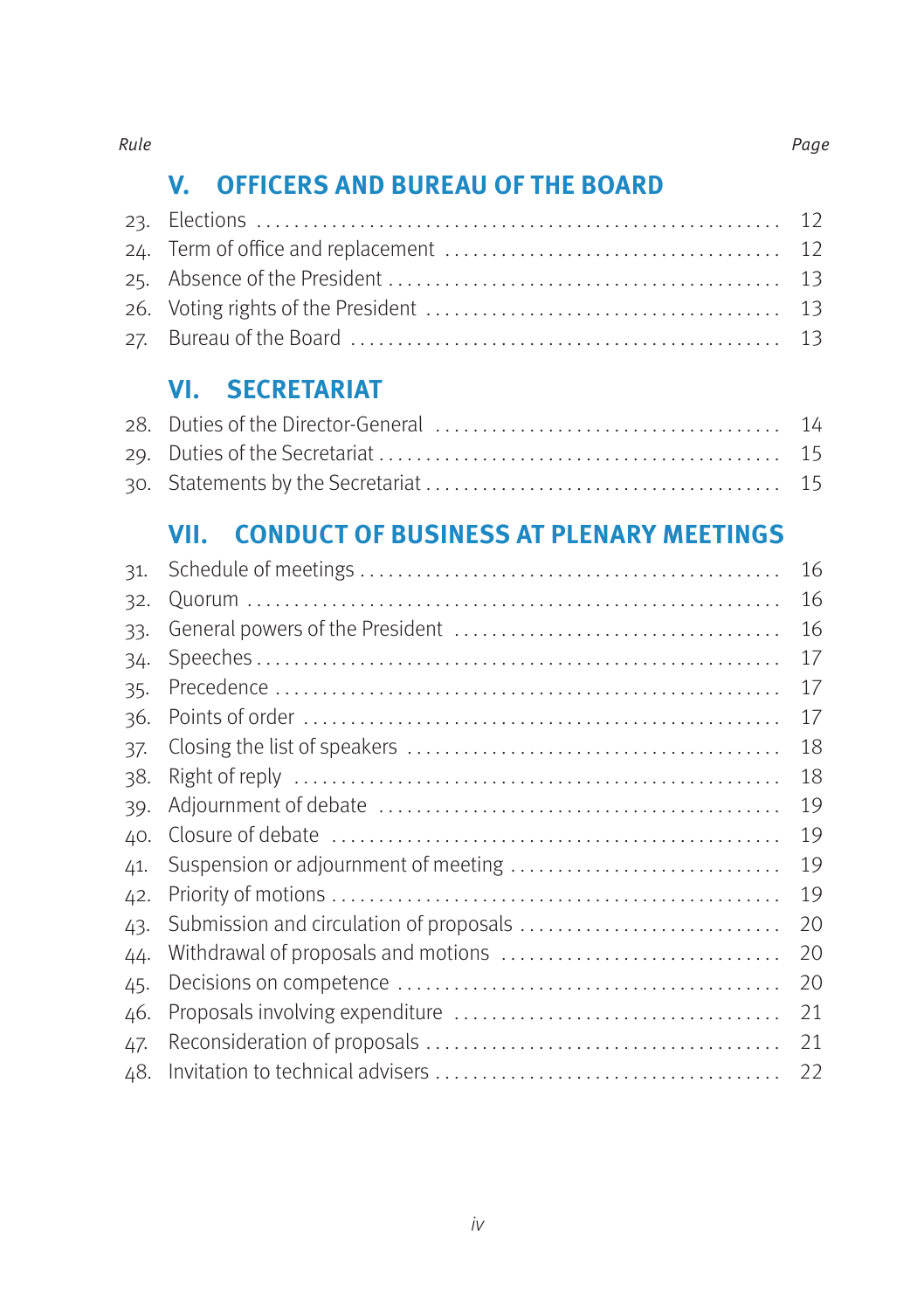#### Rule **Rule** Page 2014 **Page 2014** Page 2014 **Page 2014** Page 2014 2014 2014 2014 2014 2014

#### **VIII. [DECISION-MAKING](#page-29-0)**

|     |                                                           | 22 |
|-----|-----------------------------------------------------------|----|
|     |                                                           | 22 |
| 51. |                                                           | 23 |
| 52. |                                                           | 24 |
| 53. |                                                           | 25 |
| 54. |                                                           | 25 |
| 55. |                                                           | 26 |
|     |                                                           | 26 |
| 57. |                                                           | 26 |
| 58. |                                                           | 27 |
| 59. |                                                           | 27 |
|     |                                                           | 28 |
|     | 61. Procedure for the appointment of the Director-General | 28 |
|     |                                                           |    |

#### **IX. [SESSIONAL BODIES AND SUBSIDIARY ORGANS](#page-37-0)**

#### **X. [LANGUAGES AND RECORDS](#page-39-0)**

| 72. Distribution of reports, resolutions and other formal decisions  35 |  |
|-------------------------------------------------------------------------|--|
|                                                                         |  |

#### **XI. [PUBLIC AND PRIVATE MEETINGS](#page-42-0)**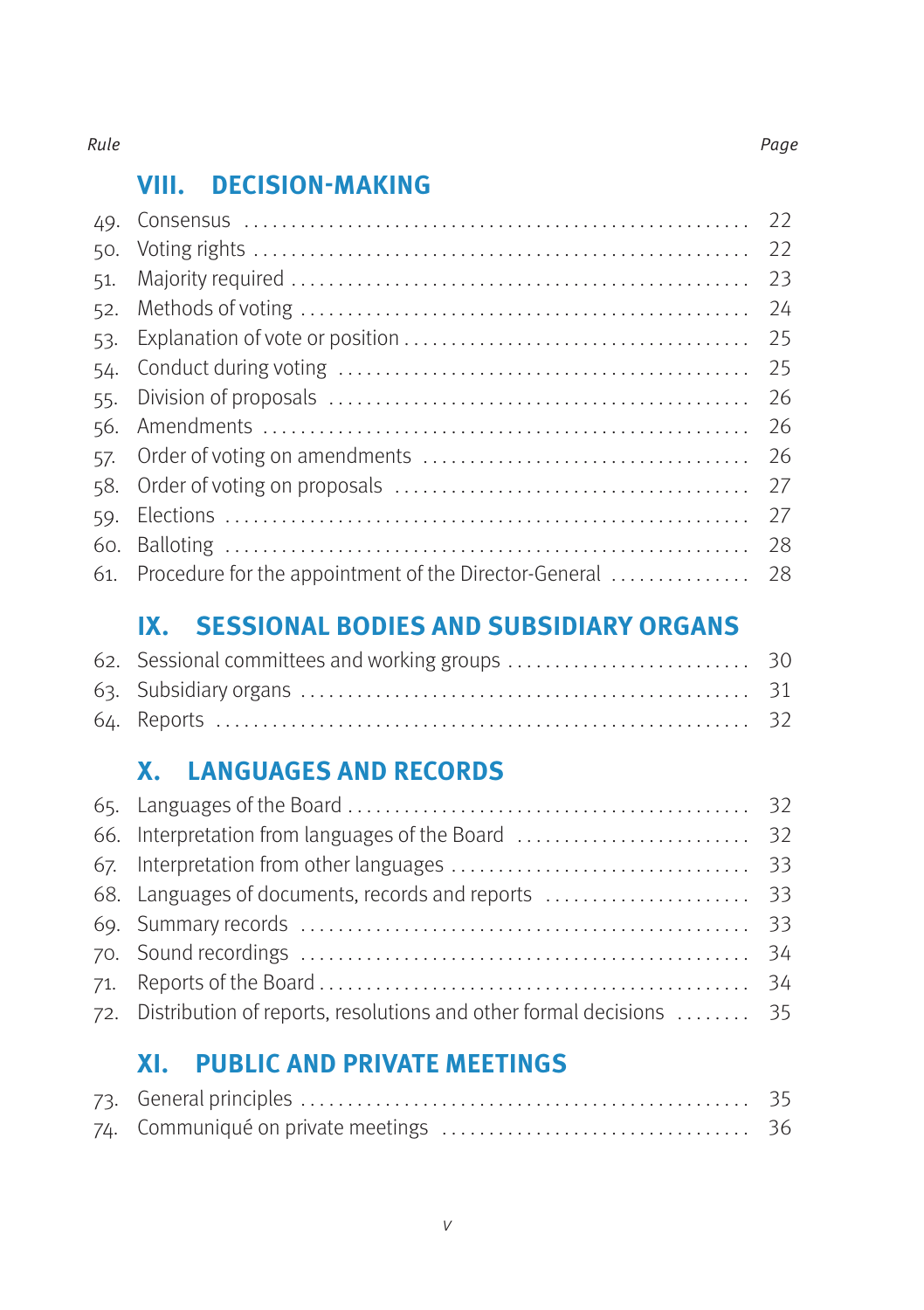#### **XII. [PARTICIPATION OF NON-MEMBERS OF THE BOARD](#page-43-0)**

| 77. General rights of participation of non-members of the Board  38 |                                                                          |  |  |  |
|---------------------------------------------------------------------|--------------------------------------------------------------------------|--|--|--|
|                                                                     | <b>XIII. WRITTEN STATEMENTS</b>                                          |  |  |  |
|                                                                     | <b>XIV. AMENDMENT AND SUSPENSION OF</b><br><b>THE RULES OF PROCEDURE</b> |  |  |  |
|                                                                     |                                                                          |  |  |  |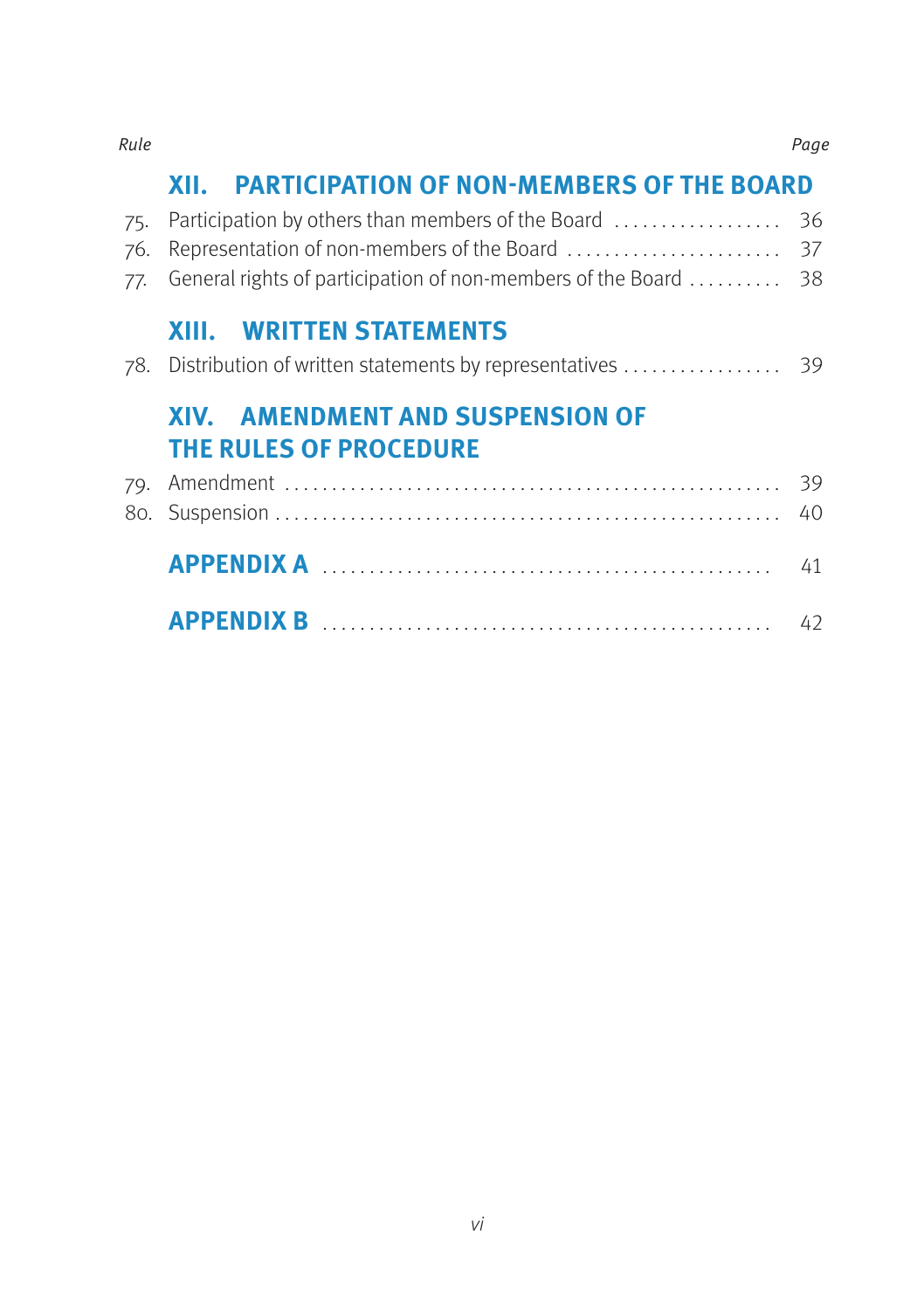## <span id="page-8-0"></span>**RULES OF PROCEDURE OF THE INDUSTRIAL DEVELOPMENT BOARD**

## **I. GENERAL**

### **3Rule 1**

#### Authority for the present rules and interpretation

1. The present rules of procedure are adopted under the authority of, and are subject to, the Constitution of the United Nations Industrial Development Organization. In the event of a conflict between any provision of the present rules and any provision of the Constitution, the Constitution shall prevail.

2. The description of the present rules in the table of contents and in their italicised headings, which were inserted for reference purposes only, should be disregarded in the interpretation of the rules.

#### **4Rule 2**

#### **Definitions**

As used in the present rules:

"Constitution" means the Constitution of the United Nations Industrial Development Organization;

"Organization" means the United Nations Industrial Development Organization;

"Conference" means the General Conference of the United Nations Industrial Development Organization;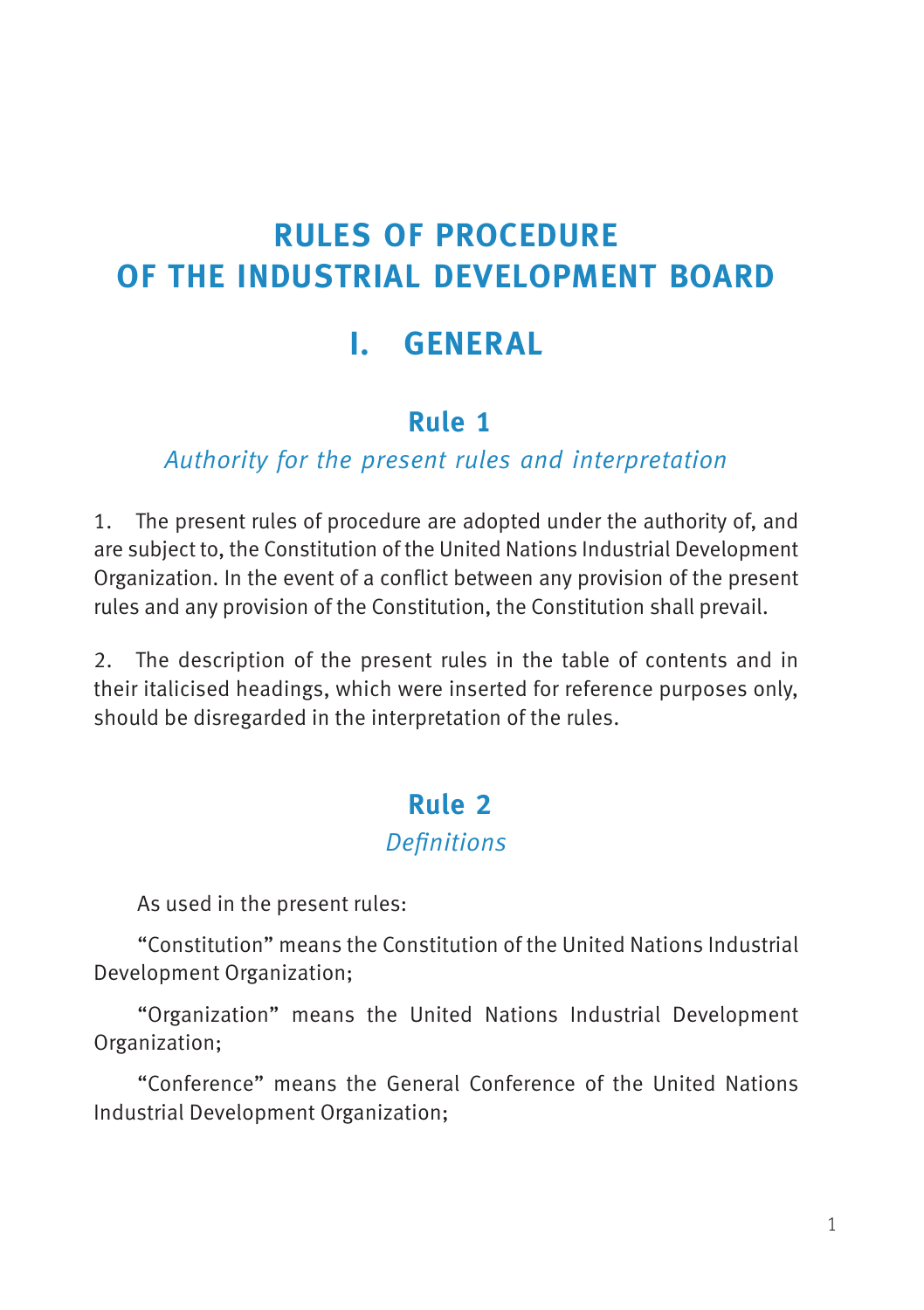<span id="page-9-0"></span>"Board" means the Industrial Development Board of the United Nations Industrial Development Organization;

"Subsidiary organ" means a standing or ad hoc intersessional subsidiary body established by the Board pursuant to Article 7.3 of the Constitution;

A "Member" means a member of the United Nations Industrial Development Organization;

A "member of the Board" means a member of the Industrial Development Board of the United Nations Industrial Development Organization;

"Director-General" means Director-General of the United Nations Industrial Development Organization;

"Related agencies" refers to certain intergovernmental organizations, other than the specialized agencies, that have a relationship agreement or an established relationship with the United Nations.

## **II. SESSIONS**

#### **5Rule 3**

#### Regular sessions

1. The Board shall hold at least one regular session each year at such dates as determined by it at the previous session.<sup>1</sup> One regular session shall in any event be held sufficiently in advance of each regular session of the Conference, to prepare the provisional agenda for the Conference,2 to adopt the programme of work and the corresponding regular budget and operational budget for the following fiscal period,<sup>3</sup> and to adopt the report of the Board for submission to the Conference.<sup>4</sup> so as to enable the

<sup>&</sup>lt;sup>1</sup> Sentence based directly on Article  $9.3$  (a) of the Constitution.

 $2Ibid., Article 9.4 (q).$ 

<sup>3</sup>Ibid., Article 14.3.

 $4Ibid., Article 9.4 (c).$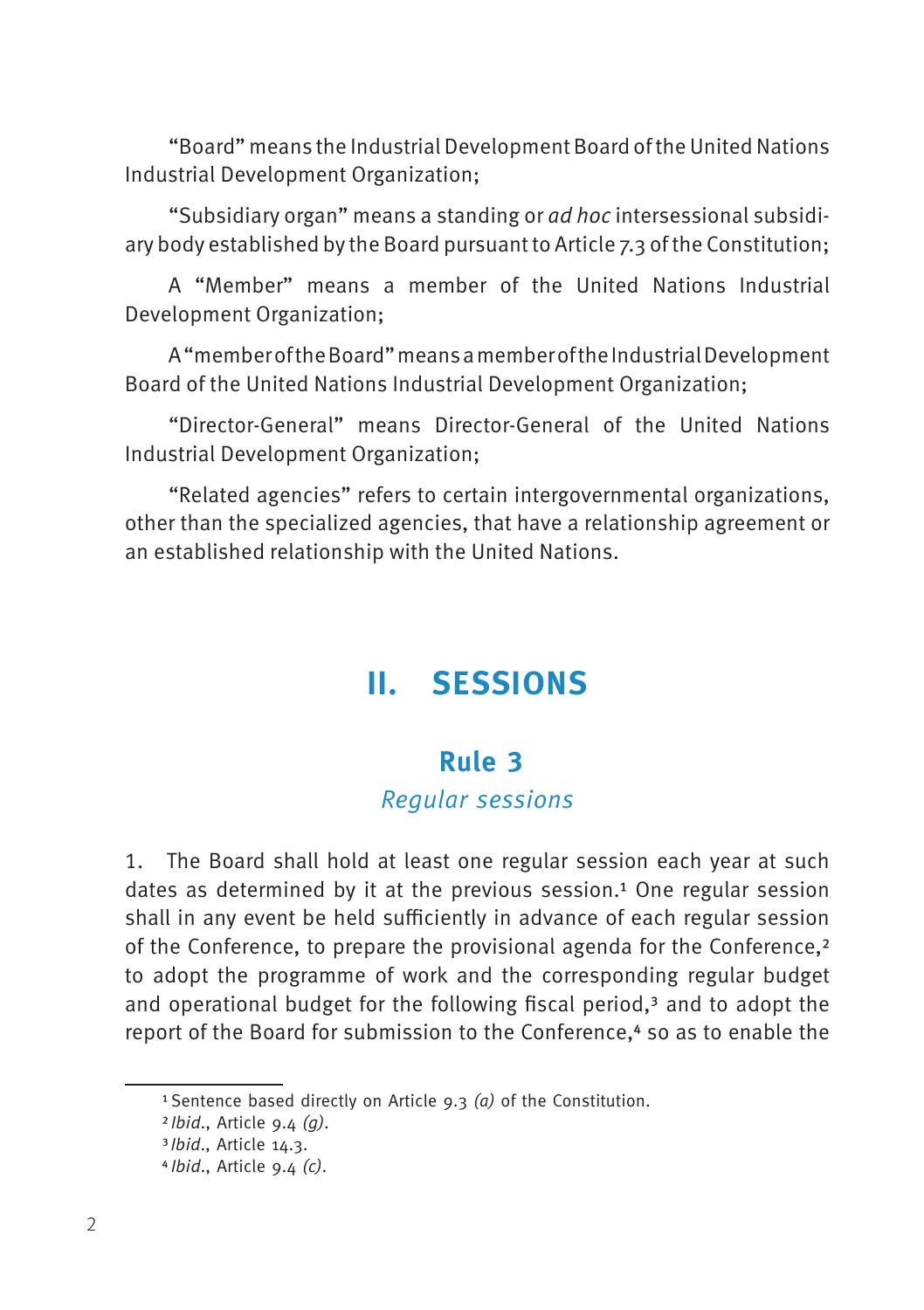<span id="page-10-0"></span>Conference to consider the report(s) of the Board on its activities during the two-year period elapsed since the immediately preceding regular session of the Conference.

2. Five members of the Board or the Director-General may request an alteration of the date of a regular session. The Director-General shall forthwith communicate the request to the other members of the Board, together with appropriate observations, including financial implications, if any. If within fourteen days of the inquiry a majority of the members of the Board explicitly concurs in the request, the Director-General shall convene the Board accordingly.

#### **6Rule 4**

#### Convening of special sessions

1. Special sessions of the Board shall be convened by the Director-General at the request of a majority of all members of the Board.5

2. Any member of the Board may request the Director-General to convene a special session of the Board. The Director-General shall immediately inform the other members of the Board of the request and of the items proposed for consideration in the request, as well as of the estimated costs and relevant administrative considerations, and inquire whether they concur in it. If within twenty-one days of the inquiry a majority of all members of the Board explicitly concurs in the request, the Director-General shall convene a special session of the Board in accordance with rules 6 to 8.

### **7Rule 5**

#### Ad hoc meetings during sessions of the Conference

The Board may also meet during sessions of the Conference as provided in Article 14.6 of the Constitution.

<sup>&</sup>lt;sup>5</sup> Sentence reproducing textually Article 9.3 (a), second sentence, of the Constitution.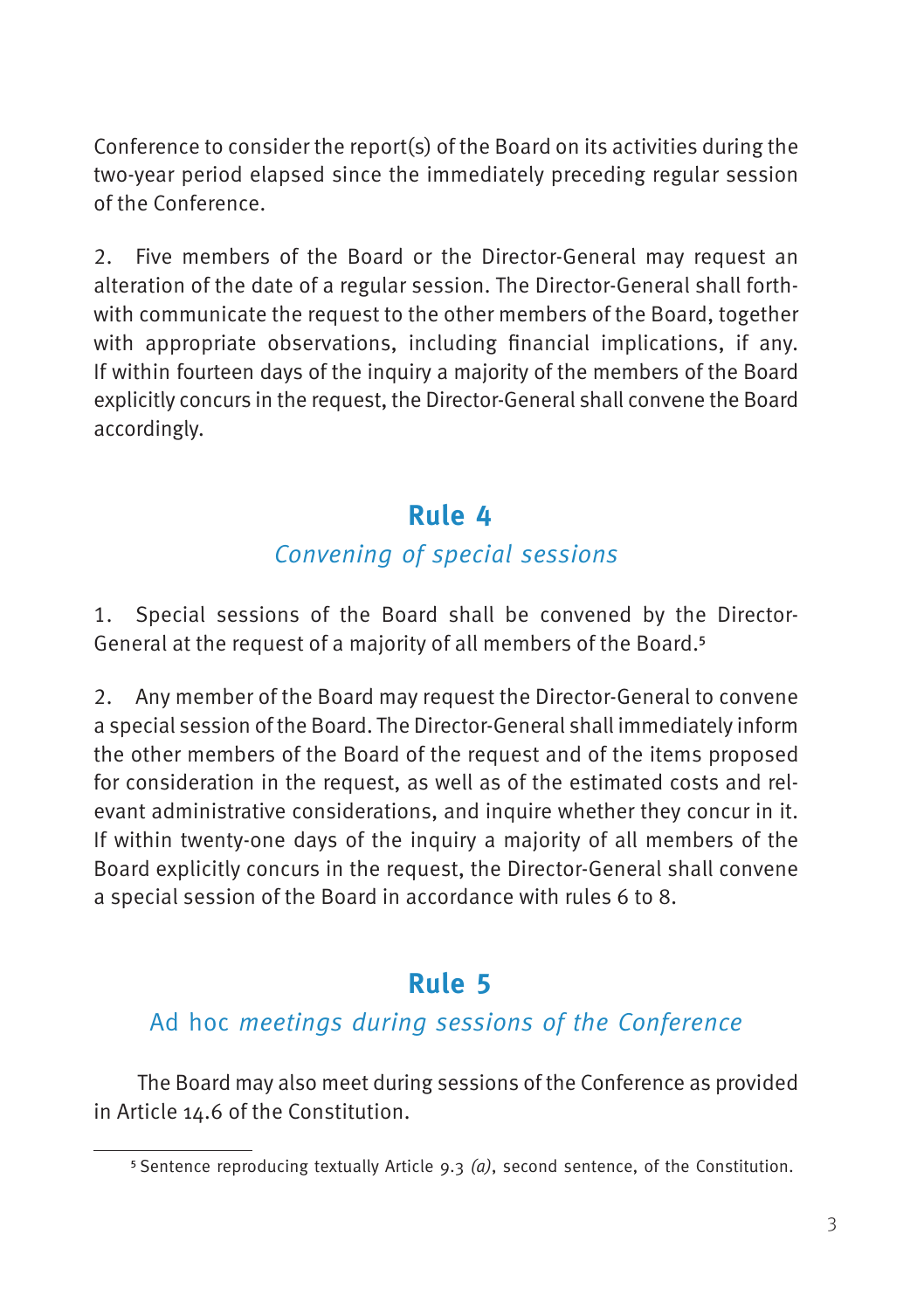#### Dates of special sessions

<span id="page-11-0"></span>Special sessions of the Board normally shall be held within forty-five days of the receipt by the Director-General of a request for such a session from a majority of all members of the Board or of the concurrence of such majority as provided in paragraph  $2$  of rule  $4$ , at a date set by the Director-General in consultation with the President of the Board, taking into account such observations as may have been made in the request for a special session.

#### **9Rule 7**

#### Place of sessions

1. Sessions of the Board shall be held at the seat of the Organization, unless otherwise determined by the Board.<sup>6</sup> This may be done by written procedure when the Board is not in session.

2. The actual additional costs directly or indirectly involved in holding a session away from the seat of the Organization shall be borne by the host Government.

#### **10Rule 8**

#### Notification of opening date of sessions

1. The Director-General shall notify all members of the Board and any other participants referred to in rule 75, as well as the President of the Conference, the Chairman of the Programme and Budget Committee and the Chairmen of any other subsidiary organs of the Board, of the opening date of each session of the Board, the place and expected duration thereof.

<sup>&</sup>lt;sup>6</sup> Sentence reproducing textually Article 9.3 (b), second sentence, of the Constitution.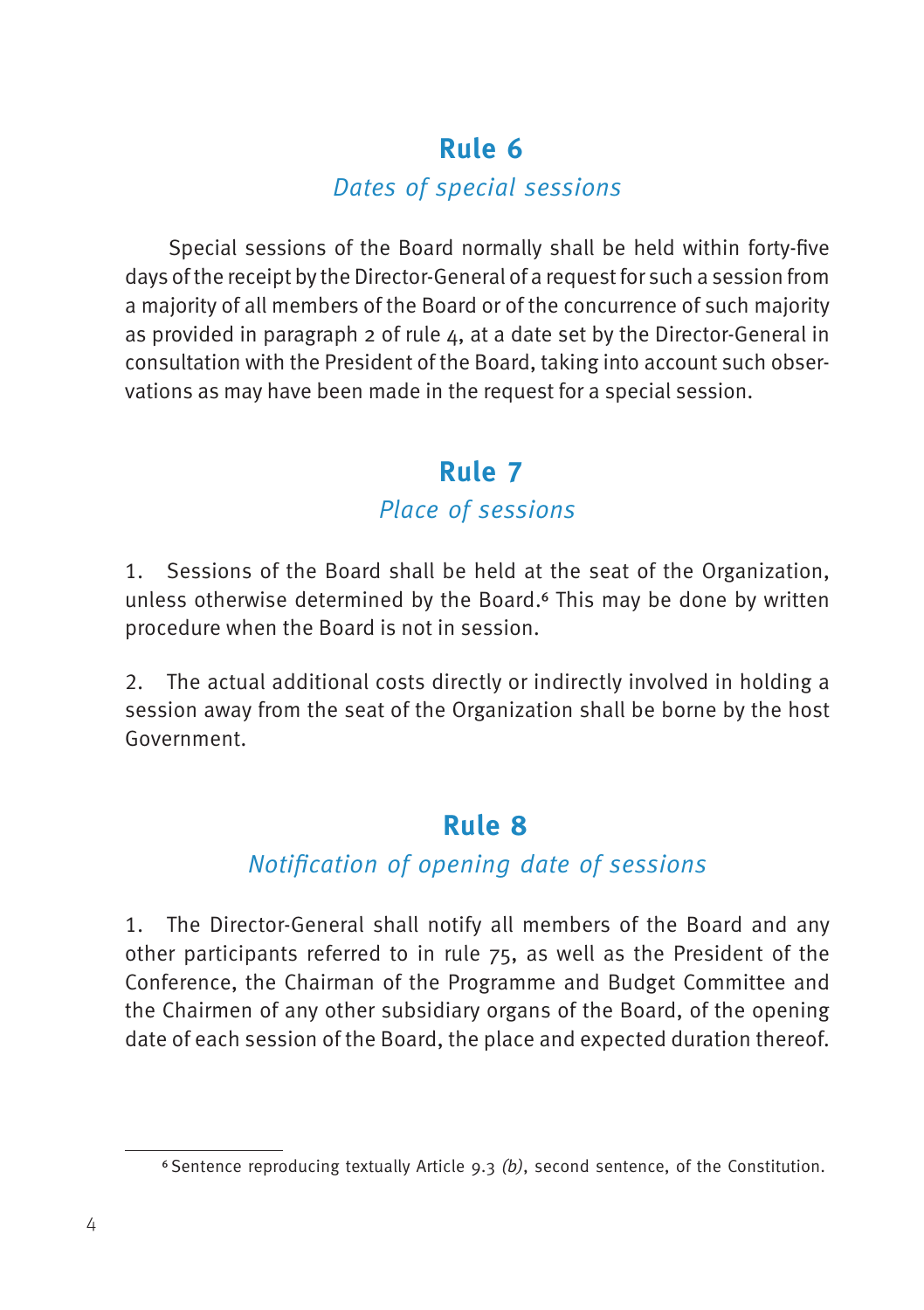<span id="page-12-0"></span>2. Such notification shall be sent:

(a) In the case of a regular session, at least forty-five days in advance of the opening date of the session;

 $(b)$  In the case of a special session, immediately after the date has been set by the Director-General in accordance with rule 6, and in any event not later than fourteen days before the opening date of the session.

#### **Rule 9**

#### Adjournment of sessions

The Board may decide in the course of any session to adjourn temporarily and resume its meetings at a later date, provided that such decision will not result in expenditures in excess of those budgeted for the session or that the expenditures involved can otherwise be absorbed.

## **III. AGENDA**

#### **12Rule 10**

#### Preparation and distribution of provisional agenda

1. The Director-General shall draw up the provisional agenda for each session of the Board on the basis of items proposed for inclusion in the provisional agenda or referred to the Board in conformity with rule 11 or rule 13. Substantive items on the provisional agenda shall be accompanied by annotations indicating briefly the history of each item, the proposed documentation, the substance of the matter to be discussed and any earlier relevant decisions by the Board or other organs of the Organization.

2. Regular sessions—The Director-General shall submit to the Board at each regular session the provisional agenda for the following regular session.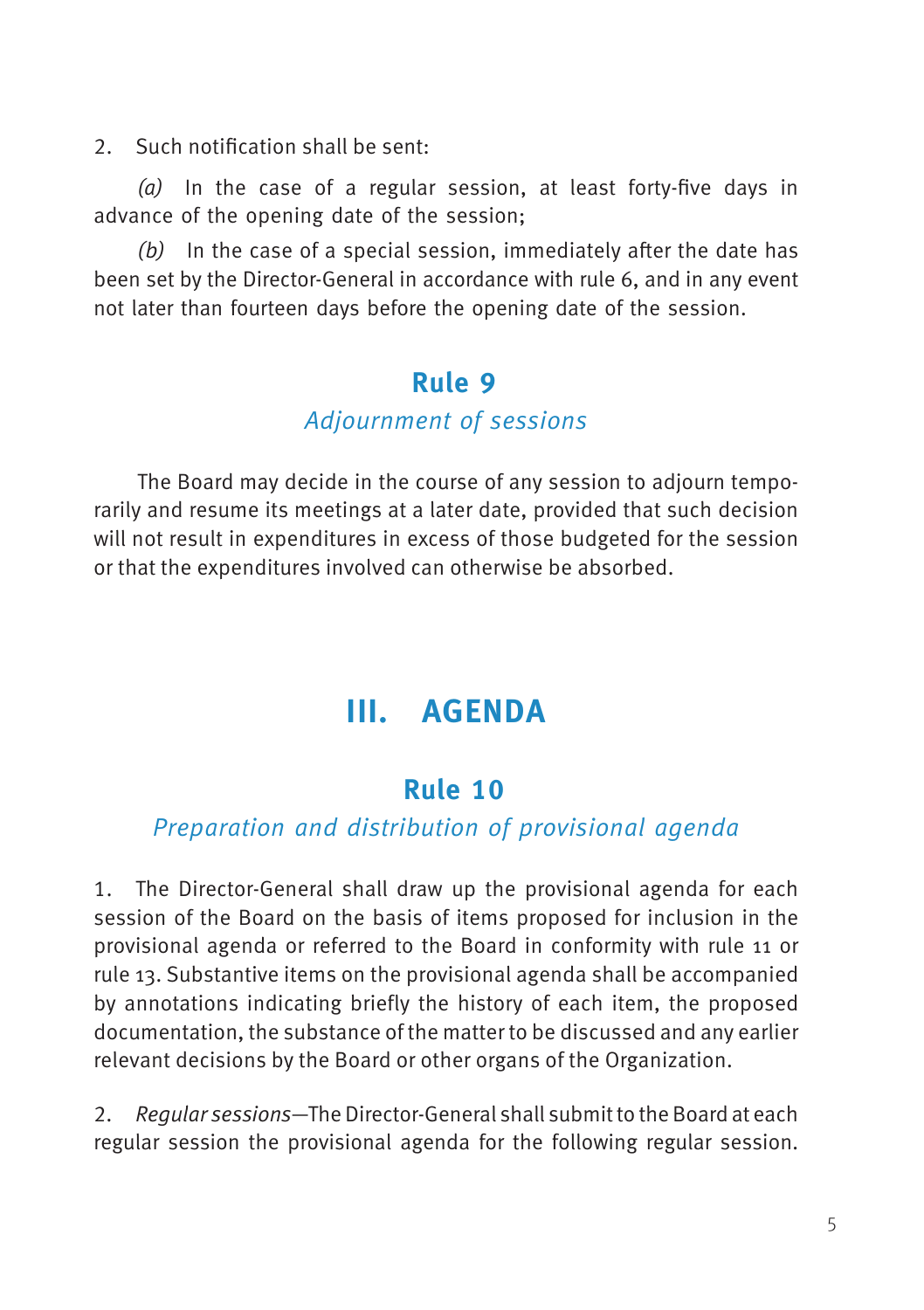<span id="page-13-0"></span>After the Board has considered the provisional agenda for the following session, that agenda, incorporating any amendments made by the Board, shall be communicated by the Director-General to all members of the Board and other participants to whom notification of the session is to be sent pursuant to rule 8.

3. Special sessions—The provisional agenda for a special session shall be distributed together with the notification of the opening date of the session, to be sent pursuant to rule 8.

#### **13Rule 11**

#### Contents of provisional agenda for a regular session

1. The provisional agenda for each regular session of the Board shall include:

(a) All items which the Board has previously decided to include in the provisional agenda or which have been referred to the Board by the Conference;

- (b) All reports submitted to the Board or items proposed by:
	- (i) The Programme and Budget Committee;
	- (ii) Any other subsidiary organ of the Board;
	- (iii) Any Member whether or not that Member is represented on the Board;
	- (iv) The Director-General;
	- (v) The United Nations, an appropriate United Nations body, a specialized or related agency or an intergovernmental organization with which UNIDO has concluded a relationship agreement pursuant to Article 19.1 (a) of the Constitution, including all items referred to the Board through the Director-General in accordance with such relationship agreement.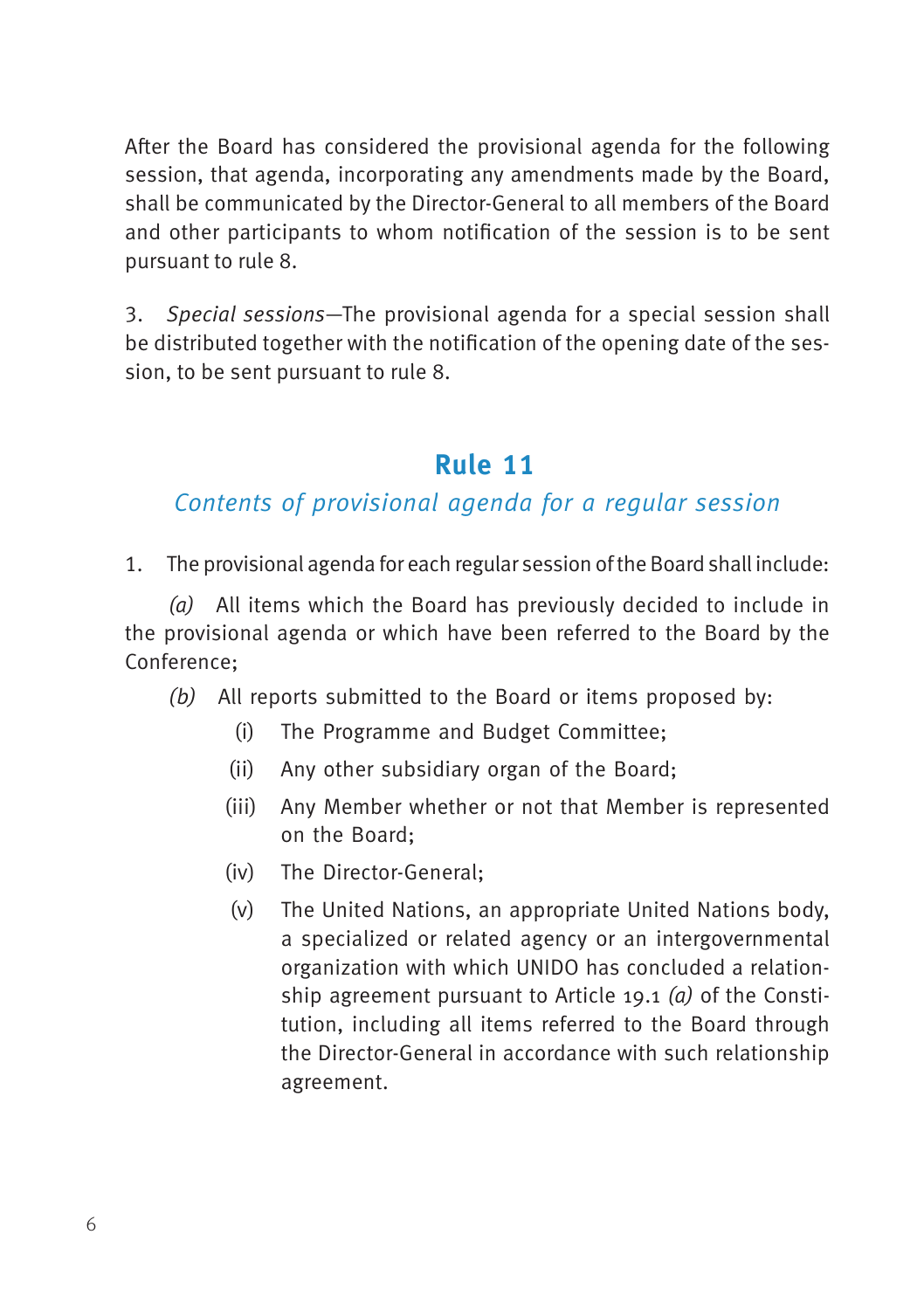<span id="page-14-0"></span>(c) The draft programme of work and corresponding budget proposals for the next financial period, prepared by the Director-General, together with any recommendations thereon from the Programme and Budget Committee;

(d) Any drafts prepared by the Programme and Budget Committee for the establishment of the scale of assessments;

(e) Any other financial matters which under the Constitution or the Financial Regulations require the Board's attention or action or which the Director-General deems it necessary to place before the Board, including any advice or proposals on such matters submitted to the Board by the Programme and Budget Committee;

 $(f)$  Any applications for admission to membership in the Organization;

- (g) Any proposed amendments to the Constitution;
- (h) Any other items required by the Constitution;

(i) Opening and closing dates and place of the next regular session of the Board.

2. In order to be considered for inclusion in the provisional agenda for a regular session of the Board, all proposals for agenda items and supporting documents7 must reach the Director-General at least sixty days before the opening date of the session.

## **Rule 12**

#### Supplementary items

The inclusion of supplementary items in a provisional agenda that has been considered by the Board may be proposed by any authority entitled to propose items under paragraph 1 of rule 11. The request for inclusion of a supplementary item shall, except if made by the Conference, be supported by a statement from the authority initiating it, indicating the urgency of consideration of the proposed item and the reasons that precluded its submission before consideration of the provisional agenda by the Board.

<sup>7</sup> See rule 14.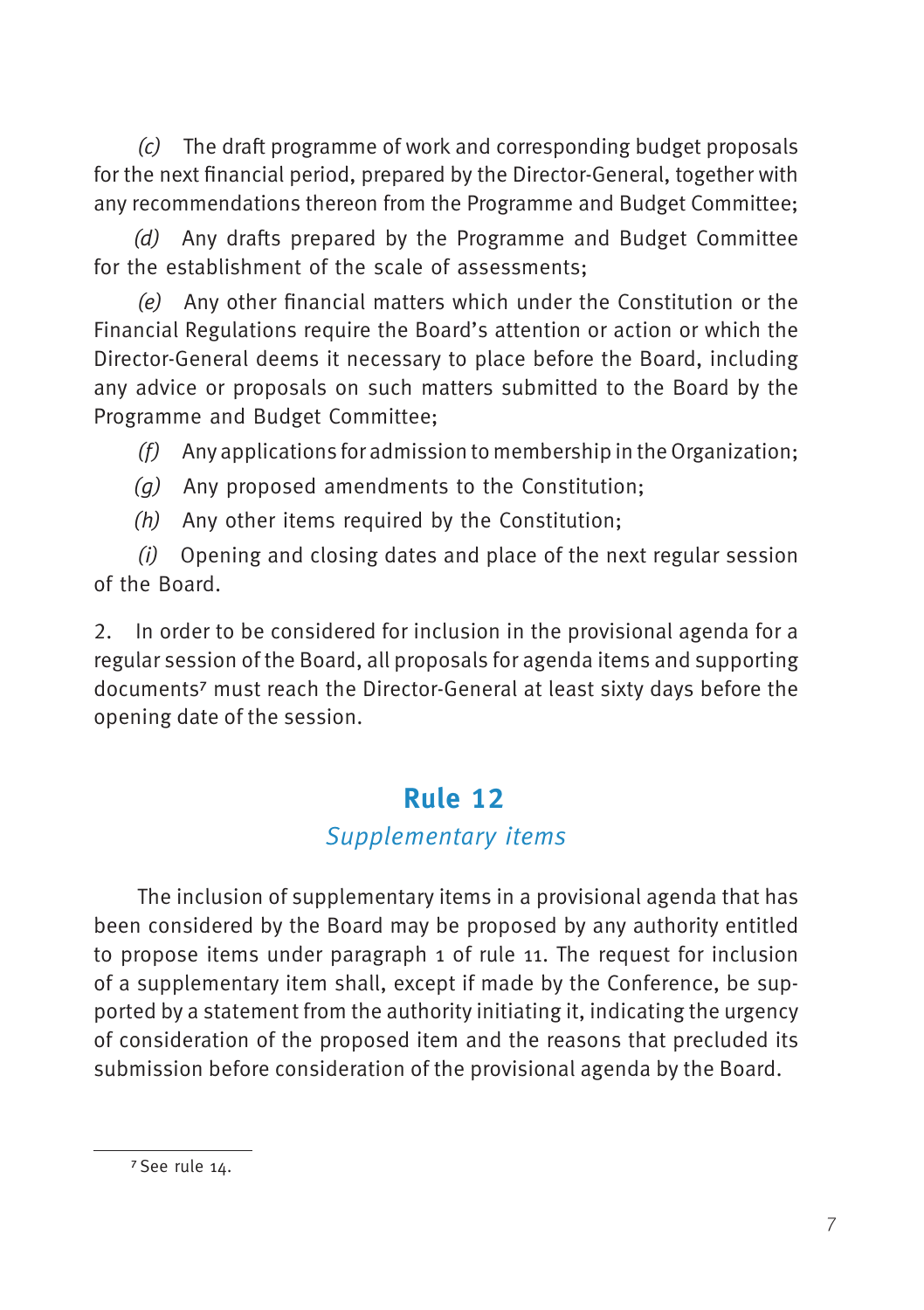<span id="page-15-0"></span>The Director-General shall communicate to the Board any requests for the inclusion of supplementary items received before the commencement of a regular session, together with the supporting statements and such observations as he may wish to offer.

#### **15Rule 13**

#### Contents of provisional agenda for a special session

The provisional agenda for a special session shall consist only of those items proposed for consideration in the request for the holding of the session and such other items as may be required to enable the Board to discharge its functions under the Constitution.

#### **Rule 14**

#### Explanatory memoranda

All proposals for agenda items submitted under subparagraph 1 (b) of rule 11, or contained in a request for the holding of a special session, shall be accompanied by an explanatory memorandum.

#### **17Rule 15**

#### Distribution of pre-session documentation relating to proposed agenda items

1. Documents required for consideration of items on the provisional agenda shall be distributed by the Director-General in the languages of the Board to all recipients of the provisional agenda, as far as possible at the same time as the provisional agenda and in any event not later than the time when the notification of the opening date of the session is to be distributed pursuant to rule 8.

2. Documents required for consideration of supplementary items shall be distributed in the same manner, as far as possible at the same time as the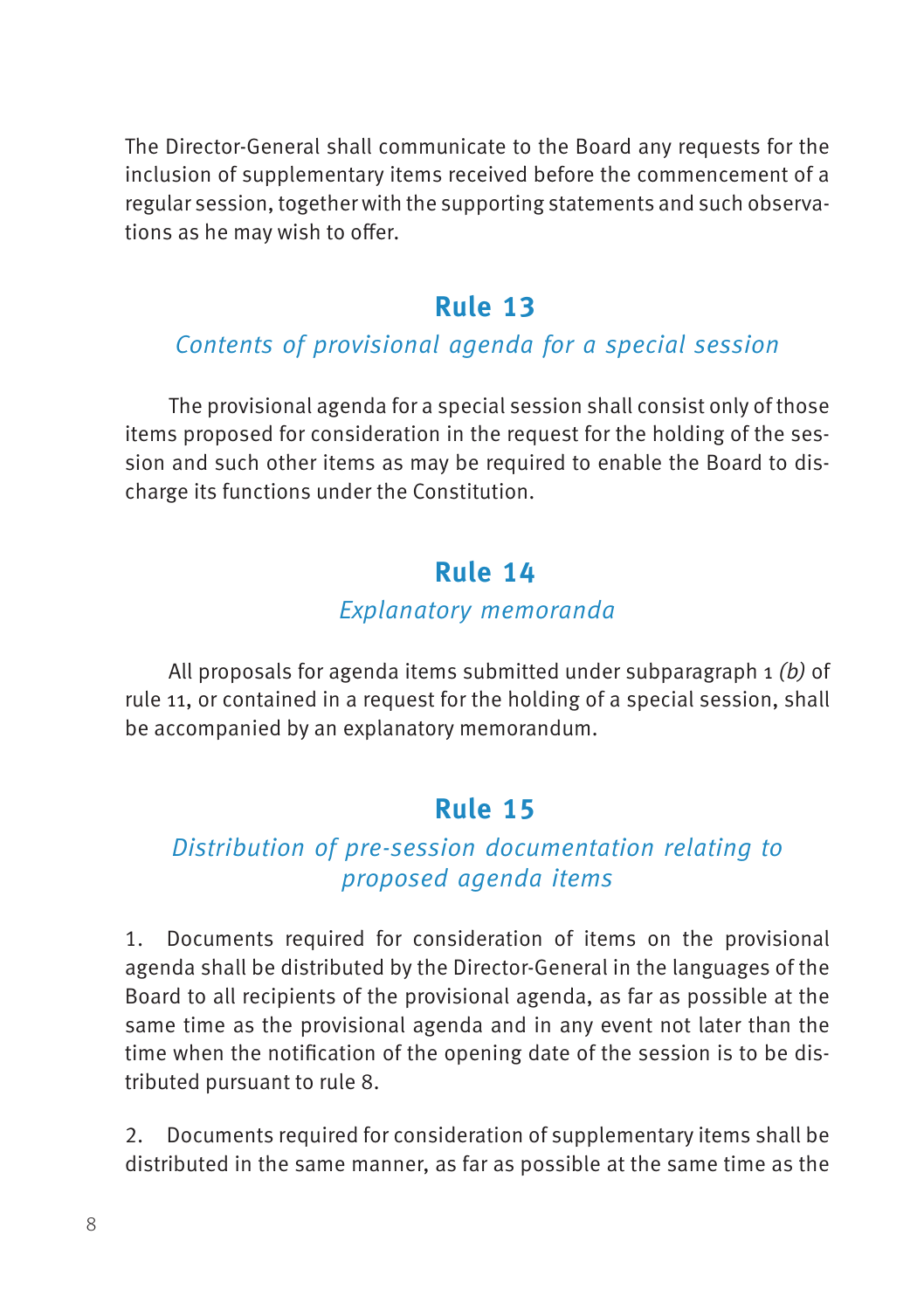<span id="page-16-0"></span>Director-General's communication to the Board of any request for the inclusion of such items.

3. When, due to the nature of the subjects dealt with, the non-availability of the relevant reports, or other reason beyond the Director-General's control, the time limits for documents distribution specified in paragraphs 1 and 2 above cannot be observed, the Director-General shall circulate, with the provisional agenda, or in annotations to the proposed agenda items therein, a report on the state of preparedness, in the languages of the Board, of all documents for the session. Where necessary, that report shall indicate which documents will not be available for distribution in accordance with paragraphs 1 and 2 above, with an explanation of the delay and an indication of the dates on which they are expected to be distributed.

#### **18Rule 16**

#### In-session documentation

When during a session of the Board extensive documents to be prepared by the Secretariat additional to those referred to in rule 15 are requested, the Director-General shall, before a decision is taken thereon, submit an estimate of the cost of their production and of the time required before the requested documents can be made available.

## **Rule 17**

#### Adoption of the agenda for a regular session

1. At the beginning of each regular session, the Board shall adopt its agenda for the session on the basis of the provisional agenda and any supplementary items proposed in accordance with rule 12.

2. Any of the authorities which has requested the inclusion of an item in the agenda under paragraph 1 of rule 11 or rule 12 shall be entitled to be heard by the Board on the inclusion of the item in the agenda for the session.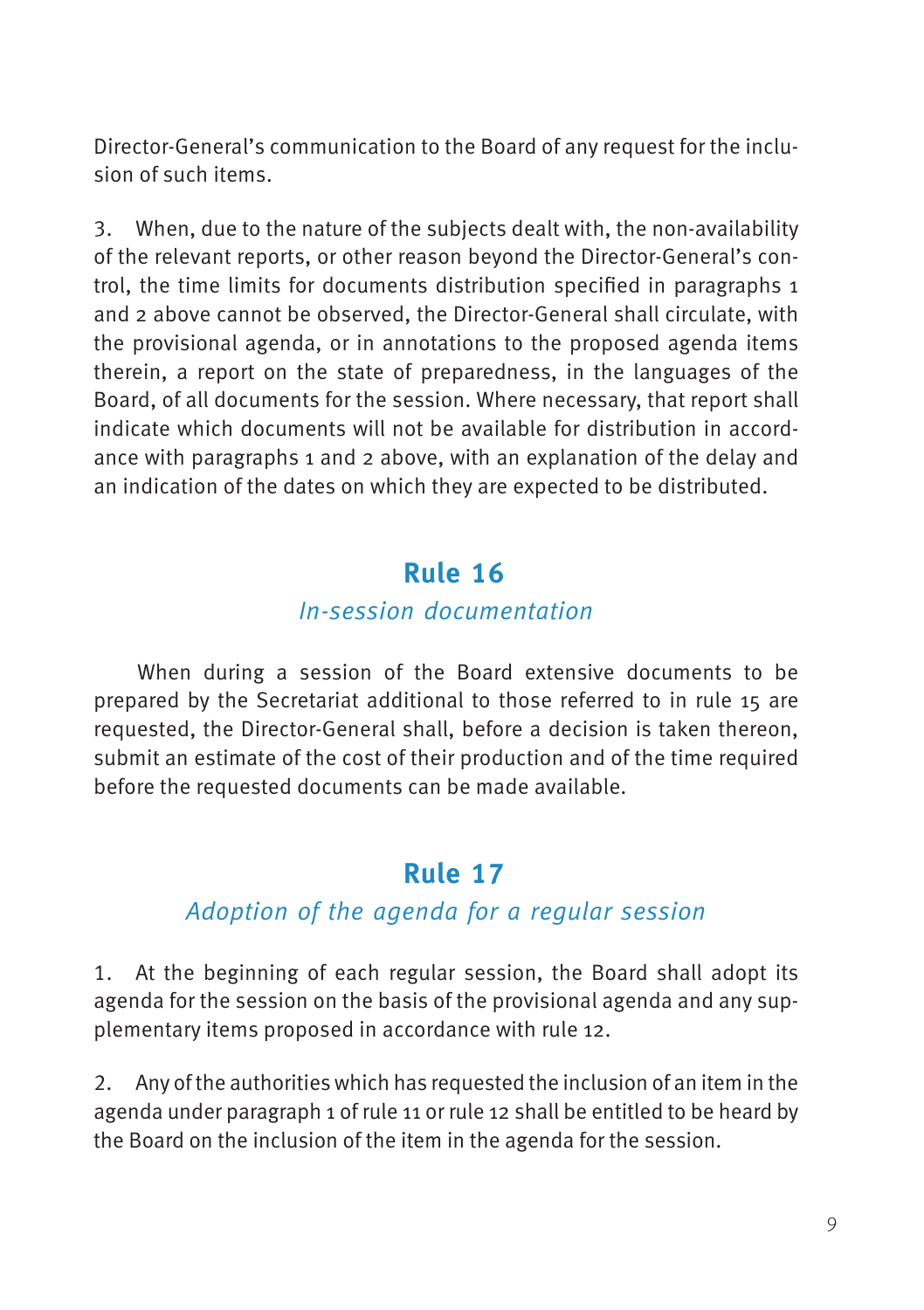<span id="page-17-0"></span>3. Debate on the inclusion of an item in the agenda shall be limited to three speakers in favour of, and three against, the inclusion. The President of the Board may limit the time to be allowed to speakers under this rule.

4. The Board normally shall include in its agenda for the session only items for which adequate documentation, as required under rules 12, 14 and 15, has been circulated to members of the Board at least forty-five days before the beginning of the regular session.

#### **20Rule 18**

#### Allocation of agenda items

1. The Board shall allocate items between its plenary meetings and any sessional committees and working groups set up in accordance with rule 62, and may refer items to:

(a) Any of its subsidiary organs set up in accordance with rule  $63$ , for examination and report at a subsequent session of the Board;

(b) The Director-General for study and report at a subsequent session of the Board.

2. The Board shall endeavour to allocate the items on its agenda in such a way as to ensure that adequate consideration can be given to them during the session. Items relating to the same category of subjects shall be referred to the sessional committee or working group dealing with that category of subjects. Sessional committees and working groups shall not introduce new items on their own initiative.

#### **21Rule 19**

#### Consultation with the United Nations, specialized and related agencies

1. Where an item proposed for inclusion in the agenda for a session contains a proposal for new activities to be undertaken by the Organization on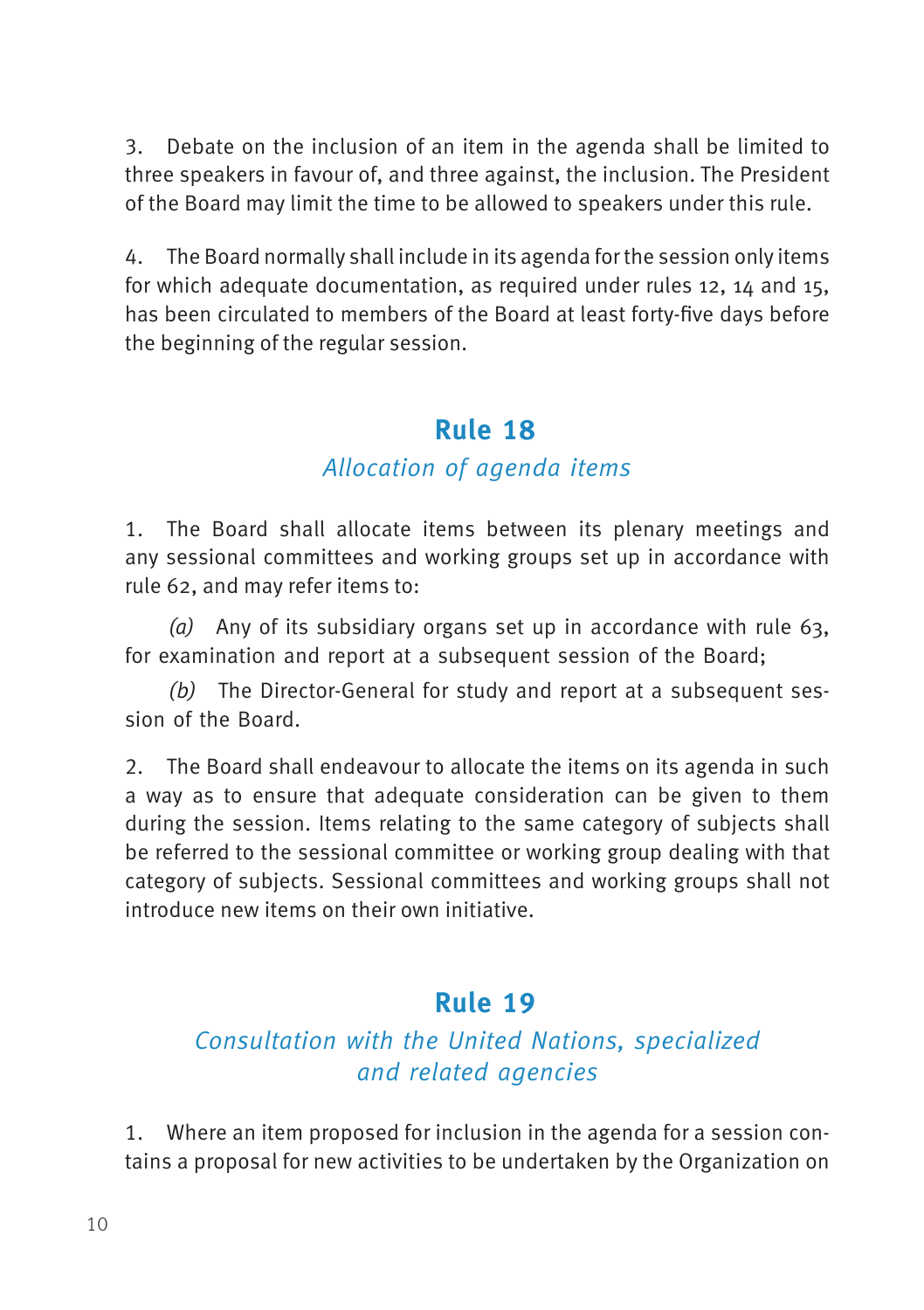<span id="page-18-0"></span>matters that are of direct concern to the United Nations, or one or more of the specialized or related agencies other than UNIDO, the Director-General shall enter into consultation with the organization or organizations concerned and report to the Board on the means of achieving a co-ordinated use of the resources of the respective organizations.

2. When such a proposal is put forward in the course of a session of the Board, the Director-General shall, after such consultation as may be possible with the representatives at the session of the other organization or organizations concerned, draw the attention of the Board to the implications of the proposal for co-ordination with such other organization or organizations.

#### **22Rule 20**

#### Revision of the agenda

During a regular session, the Board may revise the agenda for the session by adding, deleting, deferring or amending items.

## **IV. REPRESENTATION**

### **23Rule 21**

#### Representation of members of the Board

1. The delegation of each member of the Board shall be composed of one or more duly designated representatives, who may be accompanied by such alternate representatives and advisers as may be required.

2. Each delegation shall have a head of delegation.

3. The names and titles of persons constituting the delegation of a member of the Board shall be submitted in writing to the Director-General.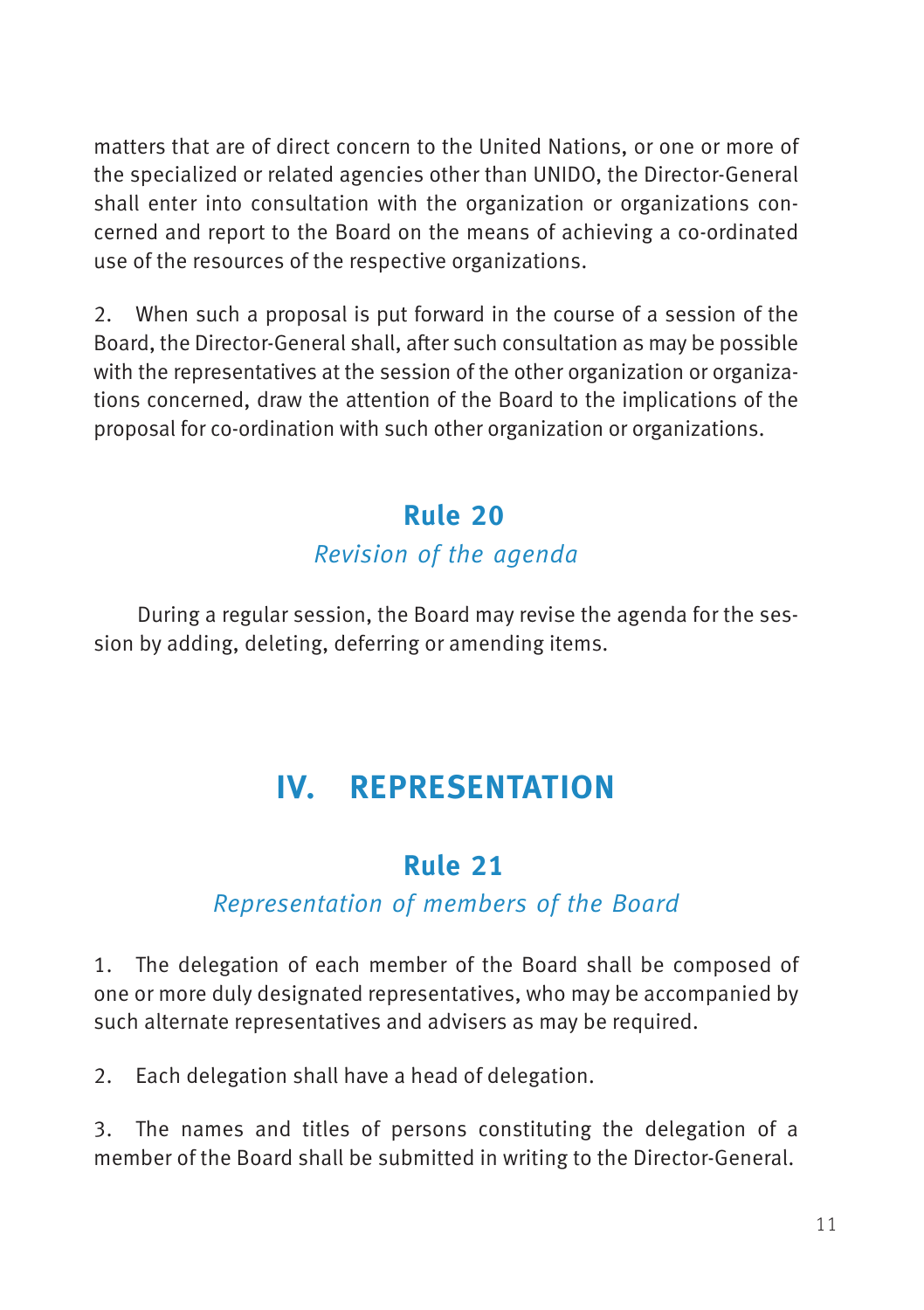#### Provisional admission to a session

<span id="page-19-0"></span>Any representative of a member of the Board to whose admission another member of the Board has made objection shall be seated provisionally with the same rights as other representatives until the Board has given its decision.

## **V. OFFICERS AND BUREAU OF THE BOARD**

## **25Rule 23**

Elections

1. Each year, at the commencement of its first regular session, the Board shall elect a President, three Vice-Presidents and a Rapporteur from among the representatives of its members.

2. Until the Board has elected its President, the President elected the previous year or in his absence the head of the delegation from which that President was elected, or, in his absence, the Director-General shall preside. In electing its officers, the Board shall have due regard to the principle of equitable geographical representation.

3. The offices of the President, the three Vice-Presidents and the Rapporteur shall be subject to equitable geographical rotation within a fiveyear cycle in accordance with appendix A to the present rules.

#### **26Rule 24**

#### Term of office and replacement

1. The President, the Vice-Presidents and the Rapporteur shall hold office until their successors are elected. None of them may hold office after the expiration of the term of office of the Member of which he is a representative.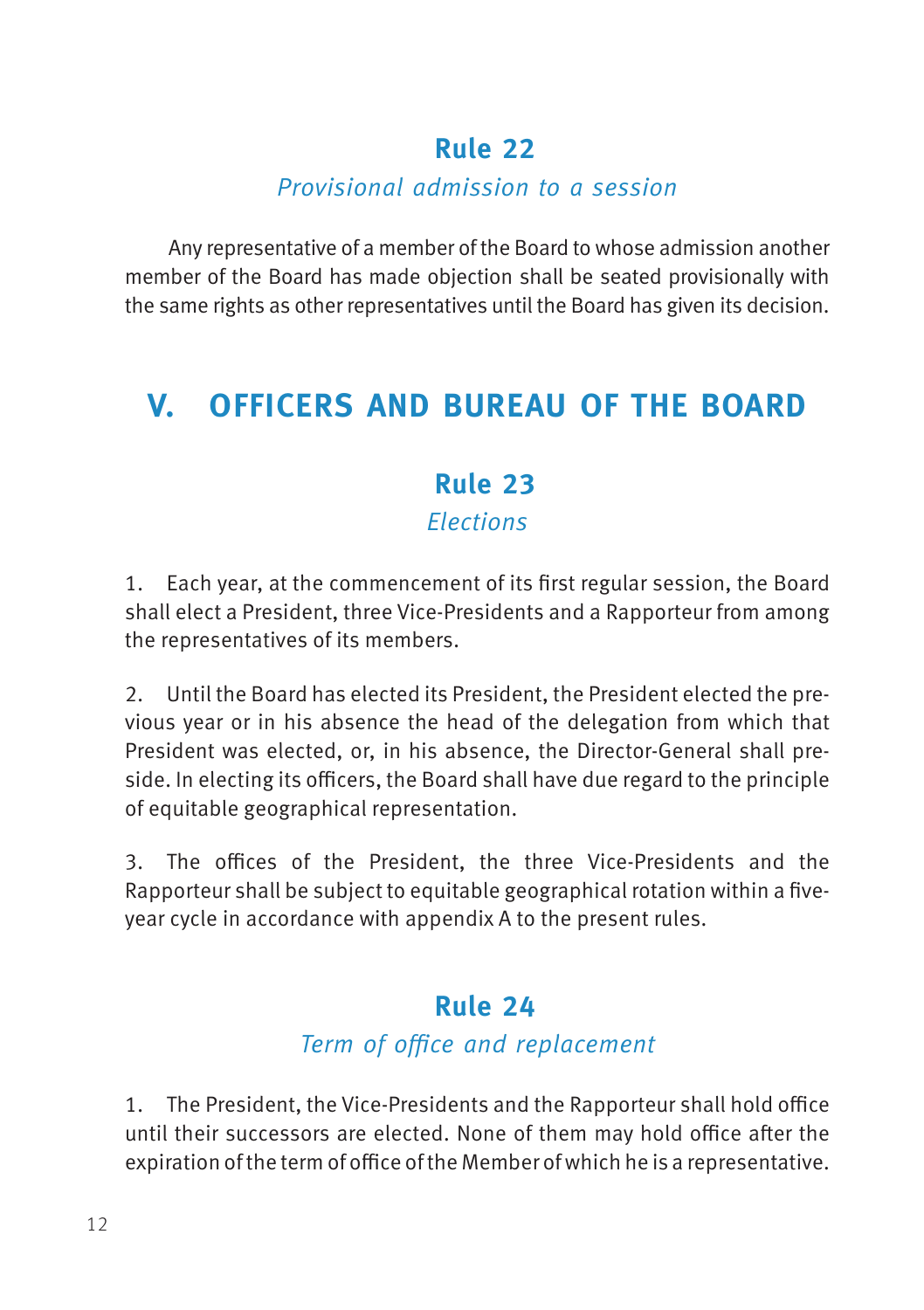<span id="page-20-0"></span>2. If an officer resigns or ceases to be able to perform his functions or to be a representative of a member of the Board, or if the State of which he is a representative ceases to be a member of the Board, the Board shall as soon as possible elect a new officer with due regard to equitable geographical representation. If the office thus vacated is that of the President, the Bureau shall designate one of the Vice-Presidents to serve as Acting President until a new President has been elected for the unexpired term of office.

#### **27Rule 25**

#### Absence of the President

1. If the President is to be absent from a meeting or any part thereof, he shall designate a Vice-President to take his place.

2. A Vice-President acting as President shall have the same powers and duties as the President.

#### **28Rule 26**

#### Voting rights of the President

Without prejudice to rule 50, the President, or a Vice-President acting as President, shall not cast any vote.

## **29Rule 27**

#### Bureau of the Board

The President, the three Vice-Presidents and the Rapporteur shall constitute the Bureau of the Board. In addition to exercising such other functions as are specified in the present rules, the Bureau shall assist the President in the general conduct of business of the Board and in ensuring the co-ordination of its work in the plenary meetings and any sessional committees and working groups established under rule 62. The chairmen of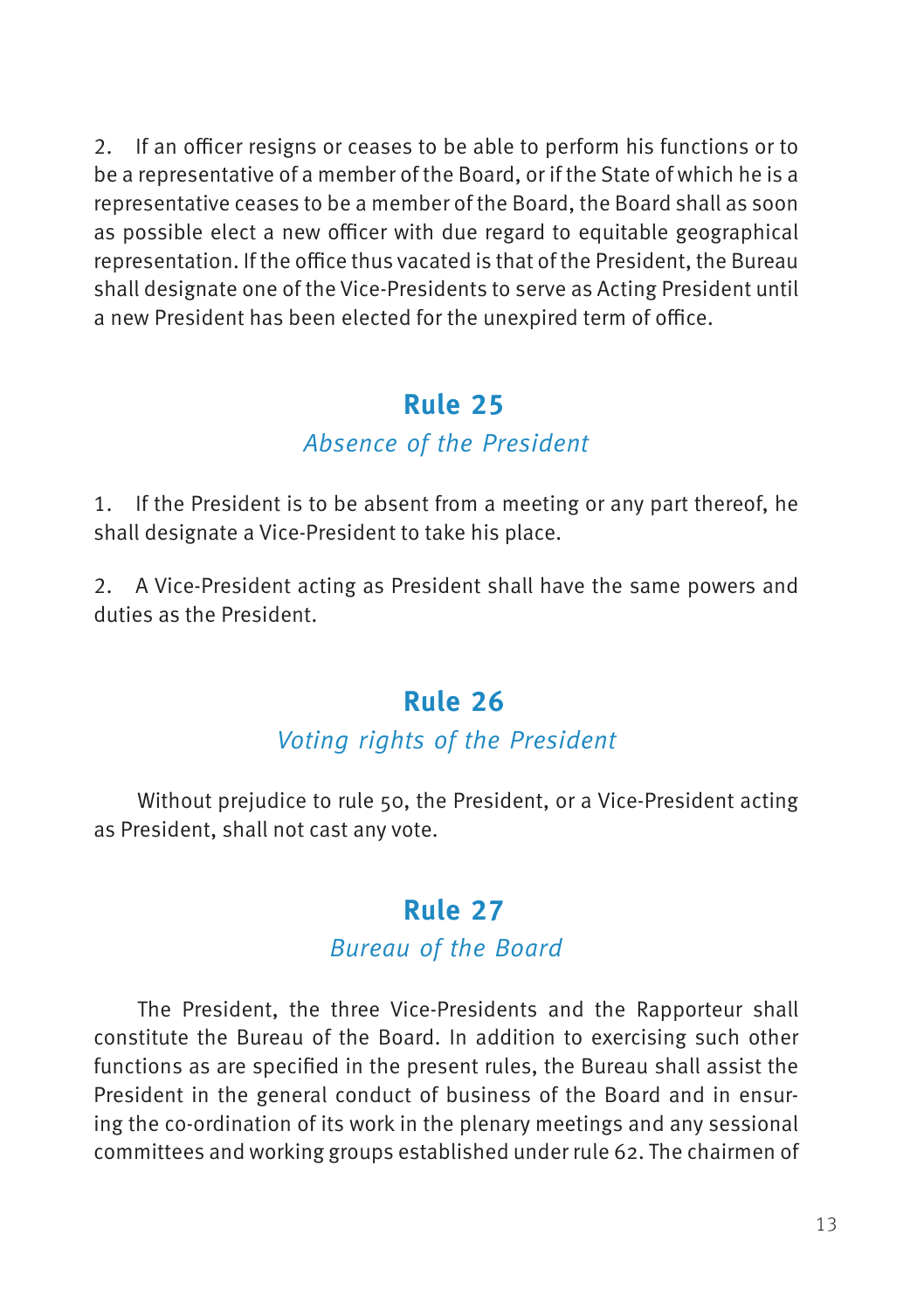<span id="page-21-0"></span>such committees and working groups not represented on the Bureau may be invited to attend the meetings of the Bureau when questions of special interest to the committee or working group concerned are being considered.

## **VI. SECRETARIAT**

## **30Rule 28**

#### Duties of the Director-General

1. The Director-General shall act in that capacity in all meetings of the Board and its sessional bodies.8 He may designate a member of the Secretariat to act in his place at any such meetings.

2. The Director-General shall provide and direct the staff required by the Board, its sessional bodies and subsidiary organs and shall be responsible for all necessary arrangements for meetings of these organs, including the preparation and distribution of documents in the languages of the Board at least forty-five days in advance of the sessions of the Board, in accordance with rule 15.

3. Unless the Board meets entirely within premises of the Organization or, by invitation, of another intergovernmental organization, the Director-General shall, whenever required, conclude with the host State a Conference agreement specifying the arrangements to be made and the obligations to be undertaken by the host State and the Secretariat in connection with the session of the Board.

4. The Director-General shall keep the members of the Board informed of any questions which may be of interest to the Board.

<sup>8</sup> Rule based directly on Article 11.6 of the Constitution.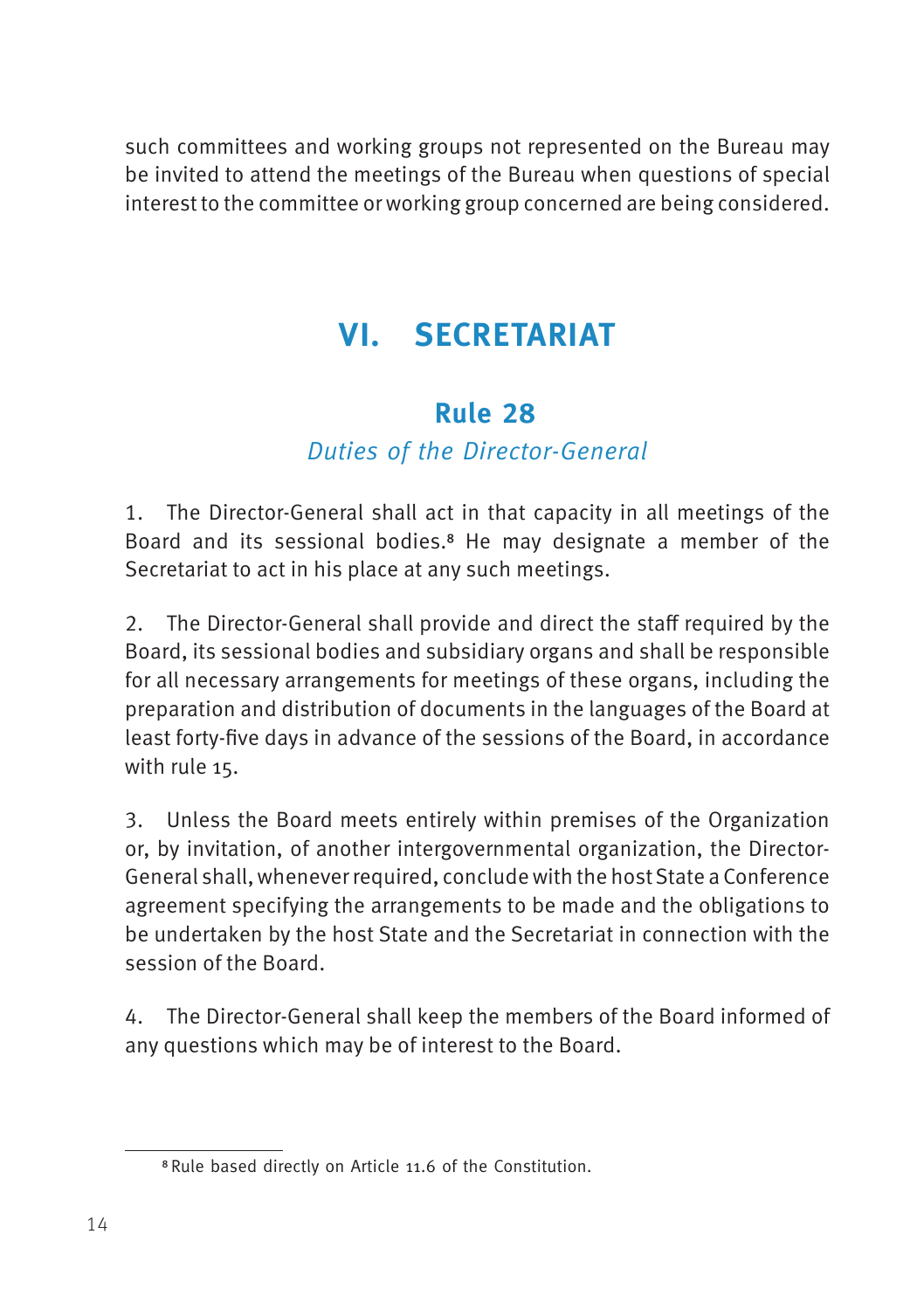#### Duties of the Secretariat

<span id="page-22-0"></span>The Secretariat shall, in accordance with the present rules:

(a) Interpret speeches made at meetings;

(b) Receive, translate, reproduce and circulate the documents of the Board, its sessional bodies and subsidiary organs;

(c) Make and arrange for the keeping of sound recordings of meetings;

(d) Provide summary records of plenary meetings of the Board;

(e) Report the proceedings of the Board in the Journal of the United Nations Industrial Development Organization issued during sessions of the Board;

 $(f)$  Publish and circulate the records of the sessions, including the reports, resolutions and other formal decisions adopted by the Board and the relevant documentation;

(g) Arrange for the custody of the documents and records of the Board in the archives of the Organization;

(h) Generally perform all other work that the Board may require in connection with its proceedings.

## **32Rule 30**

#### Statements by the Secretariat

The Director-General, or a member of the Secretariat designated by him for that purpose, may at any time, subject to rule 34, make oral as well as written statements to the Board, its sessional bodies or any of its subsidiary organs concerning any question under consideration by them.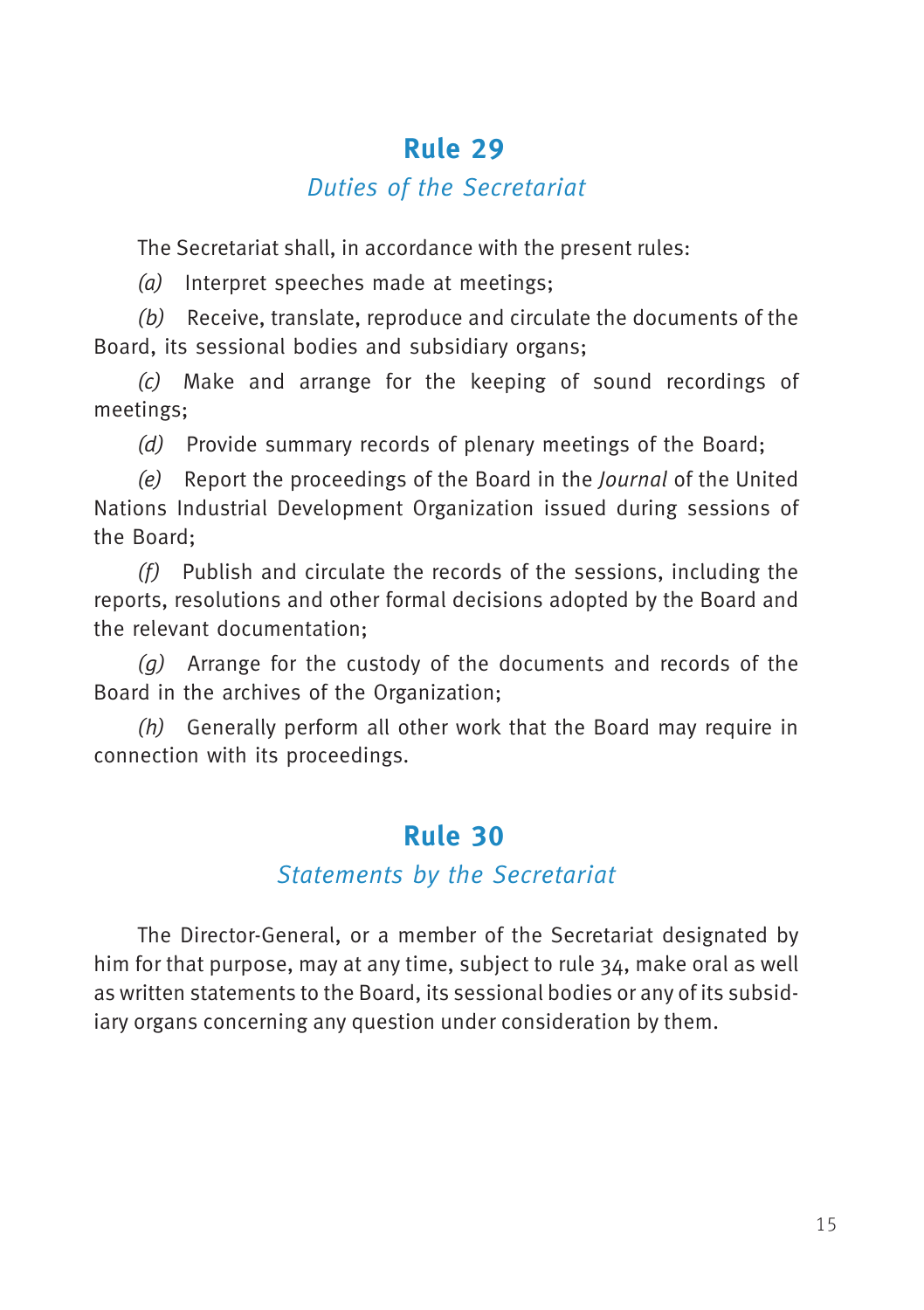## <span id="page-23-0"></span>**VII. CONDUCT OF BUSINESS AT PLENARY MEETINGS**

#### **33Rule 31**

#### Schedule of meetings

Meetings shall be held in accordance with the daily schedule recommended by the Bureau and approved by the Board.

#### **34Rule 32**

#### **Ouorum**

The presence of representatives of a majority of the members of the Board shall constitute a quorum.

#### **35Rule 33**

#### General powers of the President

1. In addition to exercising the powers conferred upon him elsewhere by the present rules, the President shall preside at the plenary meetings of the Board, declare the opening and closing of each such meeting, direct the discussions, ensure observance of the present rules, accord the right to speak, put questions to the Board for decision and announce such decisions. He shall rule on points of order and, subject to the present rules, have complete control of the proceedings and over the maintenance of order thereat. The President may propose to the Board the closing of the list of speakers, a limitation on the time allowed to speakers and on the number of times the representatives of each participant in the session may speak on a question, the adjournment or closure of the debate on the question under discussion, and the suspension or adjournment of a meeting.

2. The President, in the exercise of his functions, remains under the authority of the Board.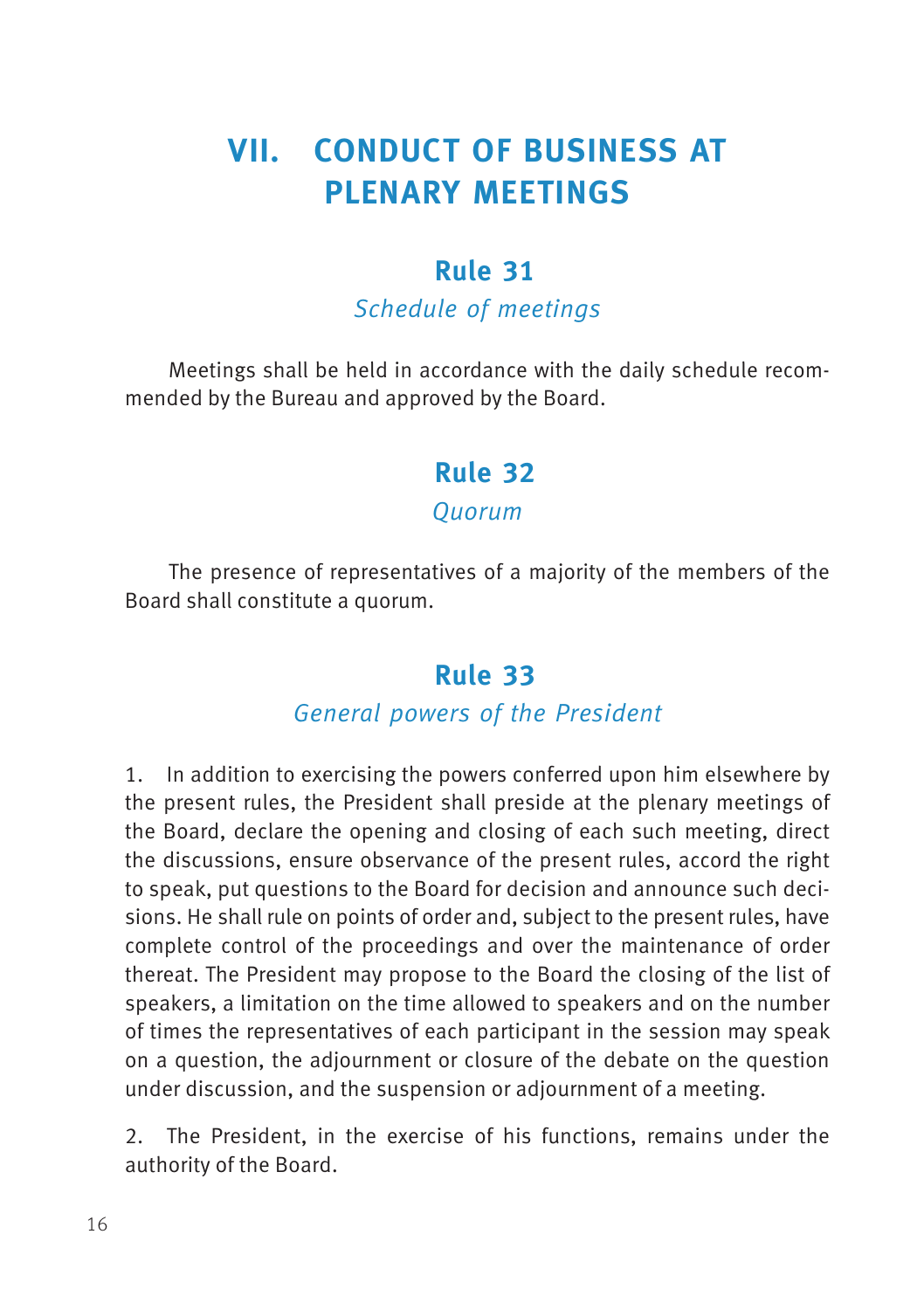## **36Rule 34** Speeches

<span id="page-24-0"></span>1. No one may address the Board without having previously obtained the permission of the President. Subject to rules 35, 36 and 38 to 41, the President shall call upon speakers in the order in which they signify their desire to speak, and the President may call a speaker to order if his remarks are not relevant to the question under discussion.

2. The Board may limit the time allowed to speakers and the number of times the representatives of each participant in the session may speak on a question. Permission to speak on a motion to set such limits shall be accorded only to two representatives in favour of and to two opposing such limits, after which the motion shall be put to the vote immediately. In any event, the limitations specified in rule 38 shall be observed, and the President shall limit each intervention on a procedural question to a maximum of five minutes. When the debate is limited and a speaker exceeds his allotted time, the President shall call him to order without delay.

#### **37Rule 35** Precedence

The Chairman, Vice-Chairman or Rapporteur of a sessional committee or working group, or a representative designated by any subsidiary organ may be accorded precedence for the purpose of explaining a report, conclusions or recommendations submitted by the organ concerned and for the purpose of replying to questions.

## **38Rule 36** Points of order

Subject to rule 54, a representative may at any time raise a point of order, which shall immediately be decided by the President in accordance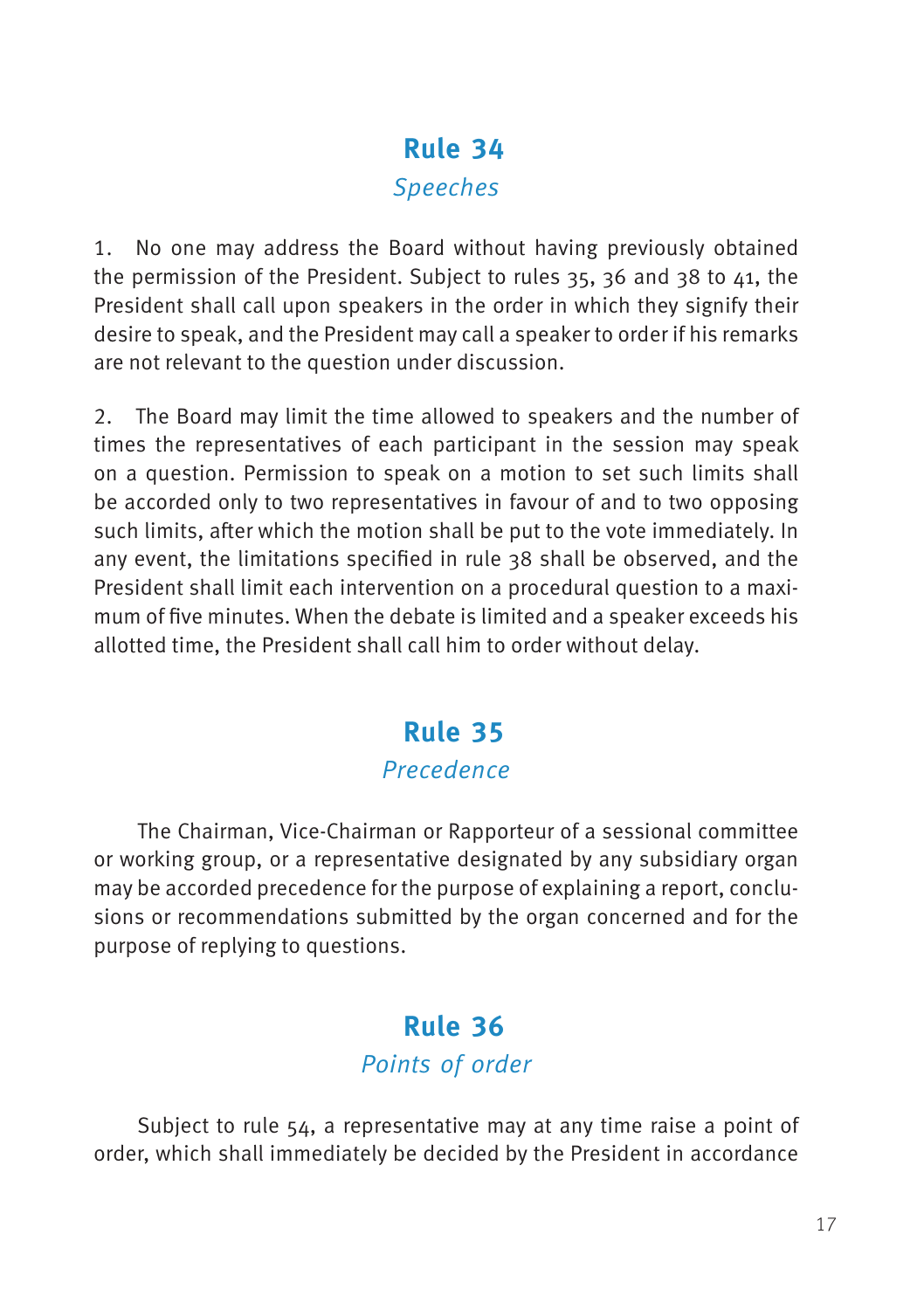<span id="page-25-0"></span>with the present rules. A representative may appeal against the ruling of the President. The appeal shall immediately be put to the vote, and the President's ruling shall stand unless overruled by a majority of the members of the Board present and voting. A representative may not, in raising a point of order, speak on the substance of the question under discussion.

#### **39Rule 37**

#### Closing the list of speakers

In the course of a debate, the President may announce the list of speakers and, with the consent of the Board, declare the list closed. When there are no more speakers, the President shall, with the consent of the Board, declare the debate closed. Such closure shall have the same effect as closure pursuant to rule 40.

### **40Rule 38**

#### Right of reply

1. Notwithstanding rule 37, the President shall accord the right of reply to the representative of any Member participating in the session who requests it. Other participants may be granted the opportunity to make a reply.9

2. Replies made pursuant to the present rule:

(a) Shall be made at the end of the last meeting of the day, or at the conclusion of the consideration of the relevant item if that is sooner;

(b) Shall be limited to two per item for any delegation at a given meeting, the first of which is not to exceed five minutes and the second three minutes.

<sup>9</sup> See rule 77 (d).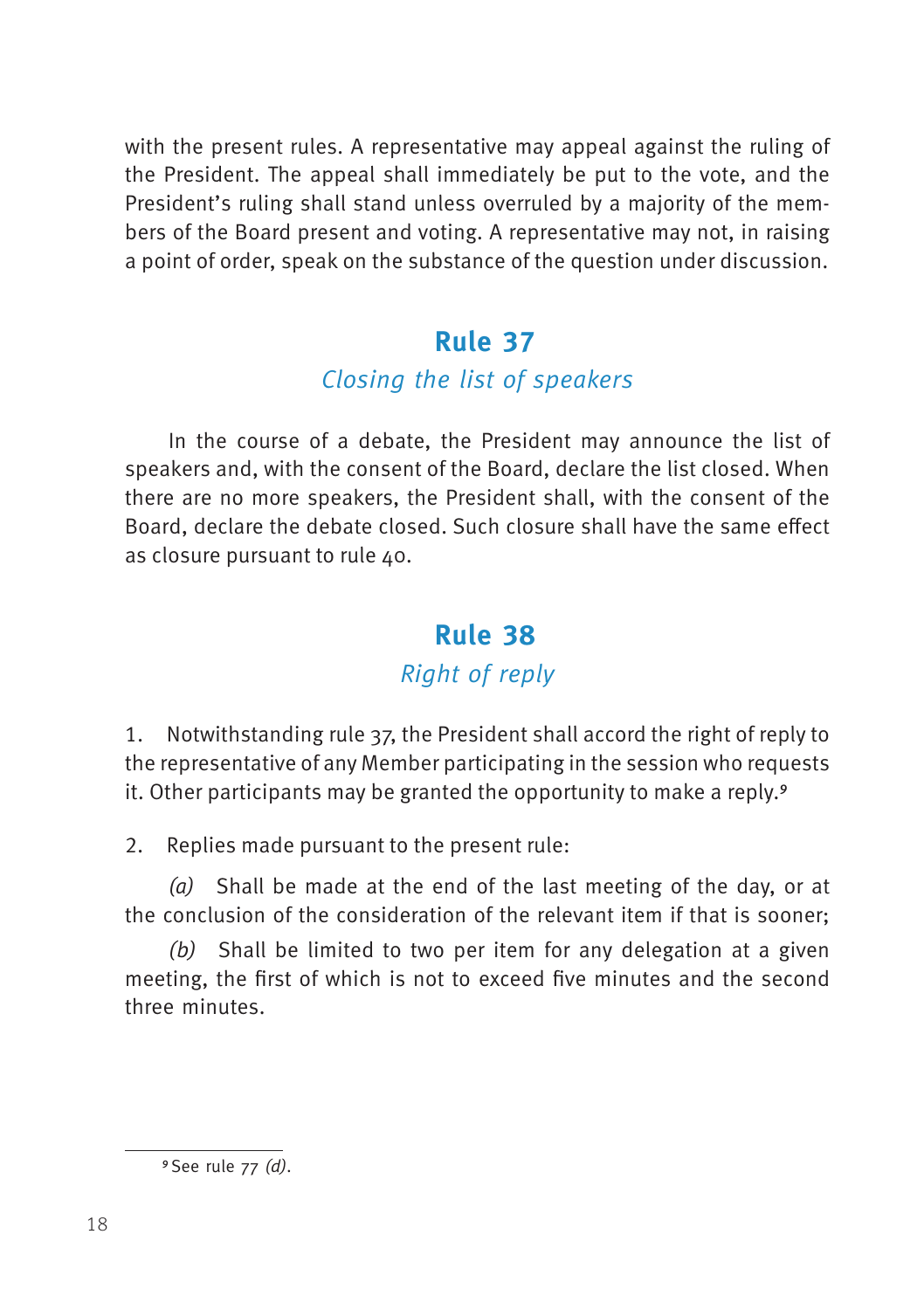#### Adjournment of debate

<span id="page-26-0"></span>A representative may at any time move the adjournment of the debate on the question under discussion. Permission to speak on the motion shall be accorded only to two representatives in favour of and to two opposing the adjournment, after which the motion shall, subject to rule 42, be put to the vote immediately.

#### **42Rule 40** Closure of debate

A representative may at any time move the closure of the debate on the question under discussion, whether or not any other representative has signified his wish to speak. Permission to speak on the motion shall be accorded only to two representatives opposing the closure, after which the motion shall, subject to rule 42, be put to the vote immediately.

#### **43Rule 41**

#### Suspension or adjournment of meeting

Subject to rule 54, a representative may at any time move the suspension or the adjournment of the meeting. No discussion on such motions shall be permitted and they shall, subject to rule  $\Delta$ 2, be put to the vote immediately.

#### **Rule 42** Priority of motions

Subject to rule 36, the motions indicated below shall have priority in the following order over all proposals or other motions before the Board:

(a) To suspend the meeting;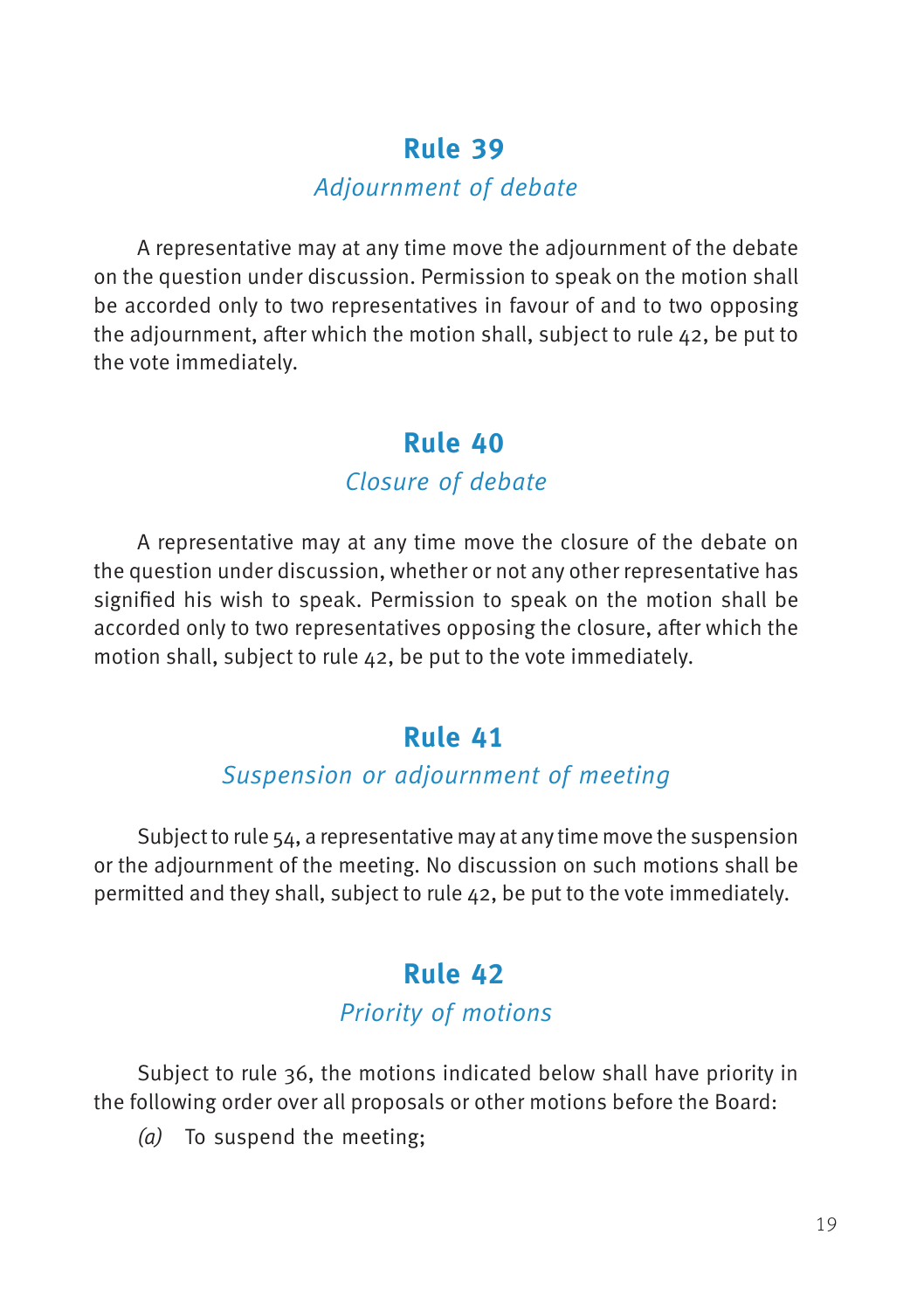- <span id="page-27-0"></span>(b) To adjourn the meeting;
- $(c)$  To adjourn the debate on the question under discussion:
- (d) To close the debate on the question under discussion.

#### Submission and circulation of proposals

Proposals shall normally be submitted in writing to the Director-General, who shall circulate copies thereof to all delegations in the languages of the Board. As a general rule, proposals shall not be discussed until copies thereof have been circulated to the delegations of all members of the Board participating in the session; and they shall not be put to the vote until the day after such circulation has taken place. Subject to the consent of the Board, the President may, however, permit the discussion and consideration of proposals even though these proposals have not been circulated or have only been circulated the same day.

#### **46Rule 44**

#### Withdrawal of proposals and motions

A proposal or a motion may be withdrawn by its sponsor at any time before voting on it has commenced, provided that it has not been amended by decision of the Board. A proposal or a motion thus withdrawn may be reintroduced by any representative of a member of the Board with its original priority, provided he does so promptly and it has not been substantially changed.

#### **47Rule 45**

#### Decisions on competence

Any motion calling for a decision on the competence of the Board to discuss any matter or to adopt a proposal submitted to it shall be decided immediately before the matter is discussed further.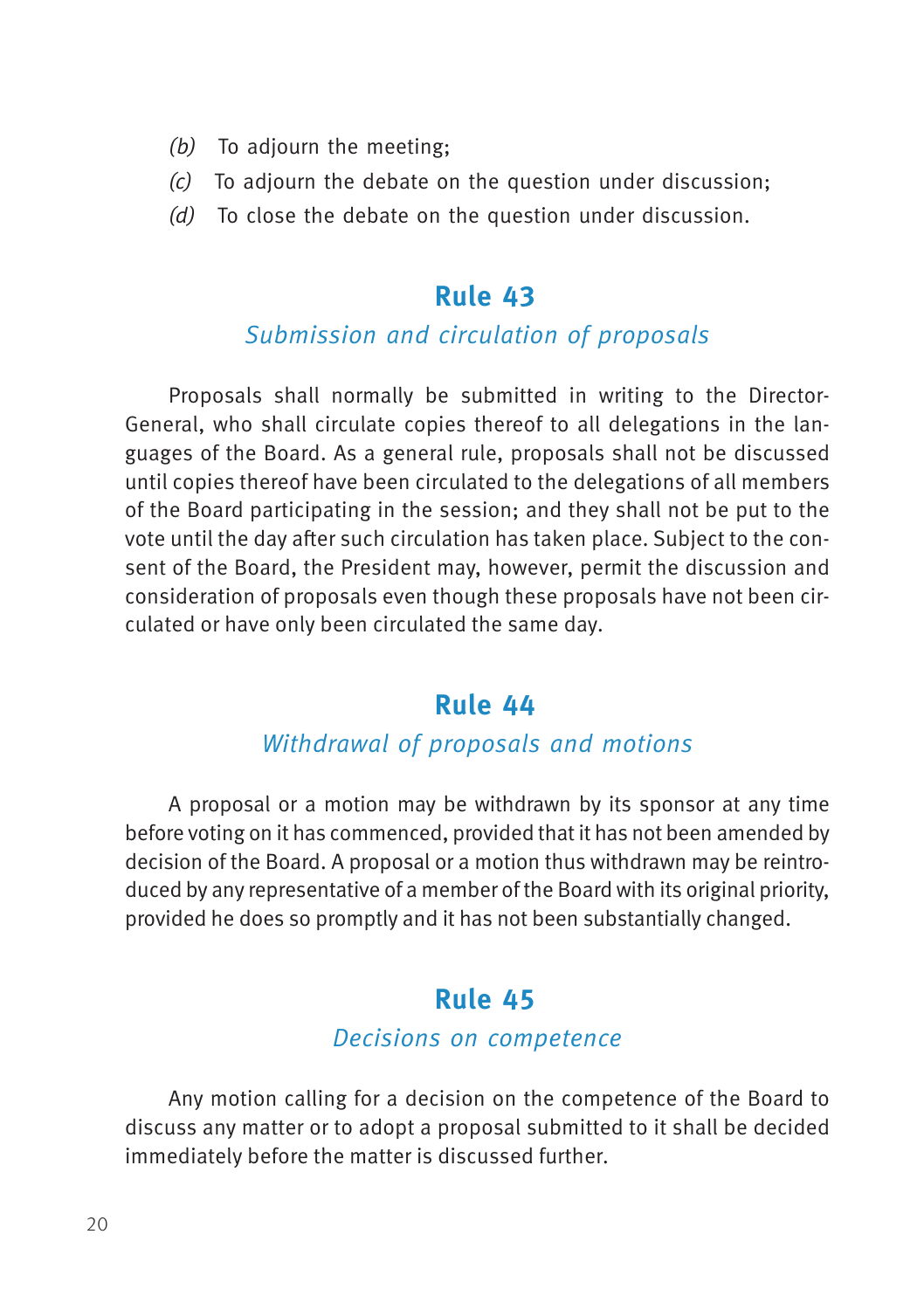#### Proposals involving expenditure

<span id="page-28-0"></span>1. The Director-General shall prepare and submit to the Board, through the Programme and Budget Committee, at the time specified in the financial regulations, a draft programme of work for the following biennium, together with the corresponding estimates for those activities to be financed from the regular budget and proposals and financial estimates for those activities to be financed from voluntary contributions to the Organization.10

2. No resolution, decision or amendment involving expenditure, which has not already been considered in accordance with Article 14.2 and 14.3 of the Constitution, shall be considered by the Board unless it is accompanied by an estimate of expenditures prepared by the Director-General. No resolution, decision or amendment in respect of which expenditures are anticipated by the Director-General shall be considered by the Board until the Programme and Budget Committee has had an opportunity to act in accordance with Article 14.2 of the Constitution. The Programme and Budget Committee shall submit its recommendations to the Board, and the Board shall submit its decisions to the Conference.

#### **49Rule 47**

#### Reconsideration of proposals

When a proposal has been adopted or rejected, it may not be reconsidered at the same session unless the Board, by a two-thirds majority of the members of the Board present and voting, so decides. Permission to speak on a motion to reconsider shall be accorded only to two speakers opposing reconsideration, after which the motion shall be put to the vote immediately.

<sup>10</sup>Paragraph based directly on Article 14.1 of the Constitution.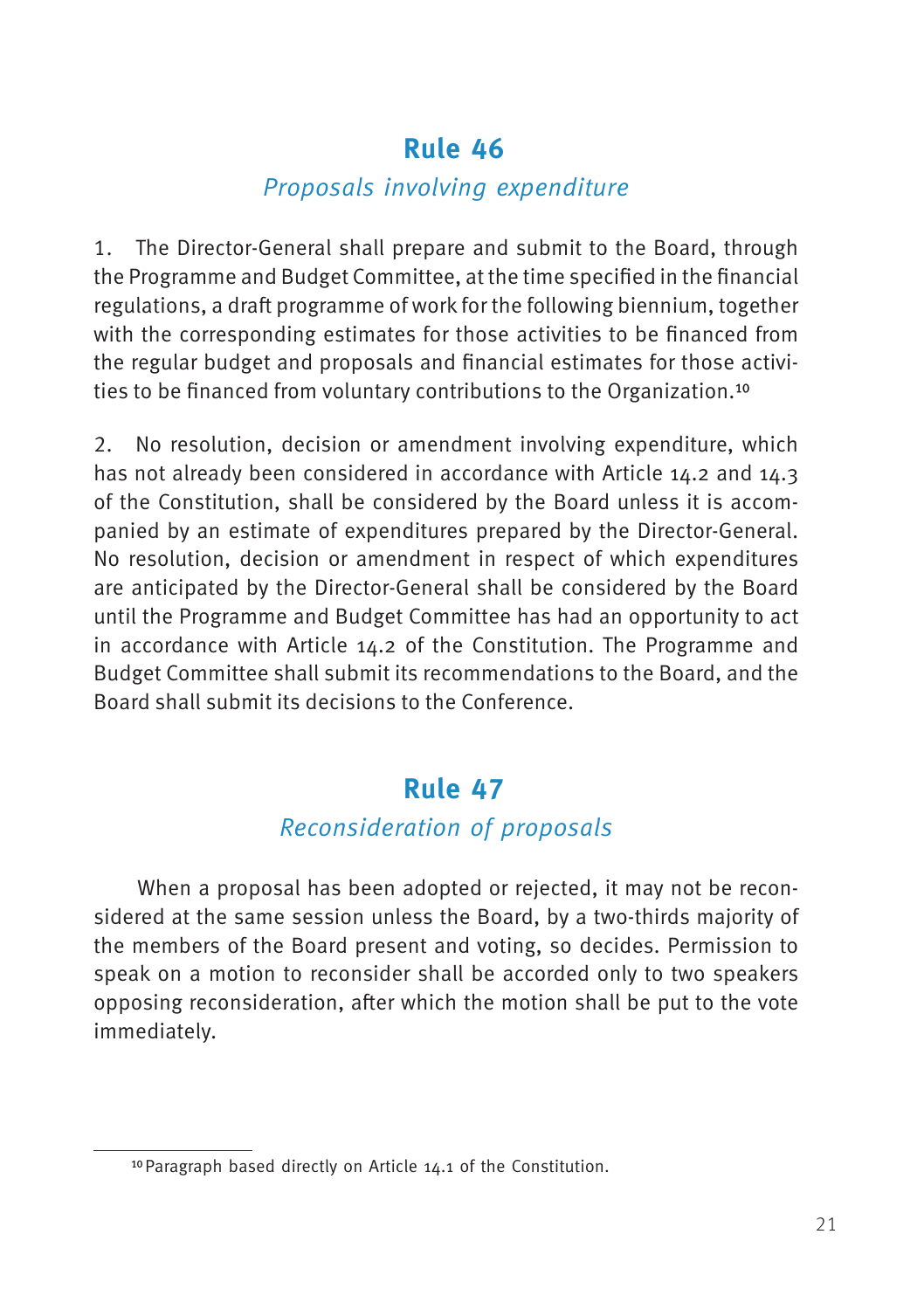#### Invitation to technical advisers

<span id="page-29-0"></span>The Board may by consensus invite to one or more of its meetings any person whose technical advice it considers useful for its work. At the invitation of the presiding officer, such person may make a statement concerning the technical aspects of a question under consideration by the Board and answer questions from representatives relating thereto.

## **VIII. DECISION-MAKING**

#### **51Rule 49**

#### **Consensus**

1. The Board shall make every effort to ensure that all its substantive decisions are taken by consensus.

2. Notwithstanding any measures that may be taken in compliance with paragraph 1 above, a proposal or motion before the Board shall be voted on if a representative of a member of the Board so requests.

### **52Rule 50** Voting rights

Each member of the Board shall have one vote, provided that if any Member, being also a member of the Board, is in arrears in the payment of its financial contributions to the Organization and the amount of the arrears equals or exceeds the amount of the assessed contributions due from it for the preceding two fiscal years, the right to vote of the member in question is suspended, unless the Board is satisfied that the failure to pay is due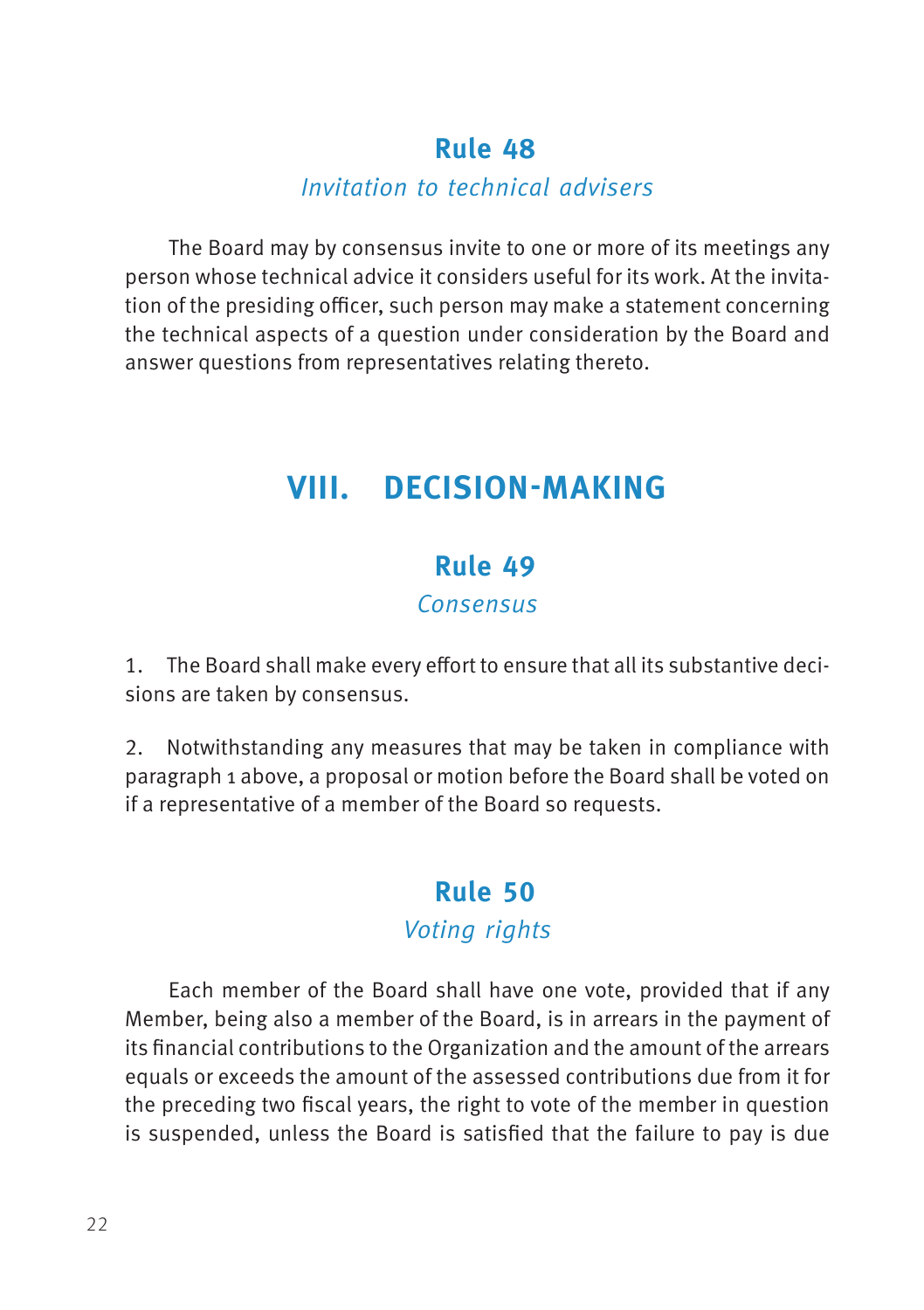<span id="page-30-0"></span>to conditions beyond the control of the Member and therefore decides to permit the Member, being also a member of the Board, to vote.11

#### **53Rule 51**

#### Majority required

1. Two-thirds majority of all members of the Board—Recommendations of the Board to the Conference for approval of proposed amendments to the Constitution relating to Articles 6, 9, 10, 13, 14 or 23 or to Annex II of the Constitution shall require a two-thirds majority of all members of the Board.12

2. Two-thirds majority of the members of the Board present and voting— Decisions of the Board on the following matters shall require a two-thirds majority of the members present and voting:

(a) Adoption of the programme of work and the corresponding regular budget and operational budget, in accordance with Article 14.3 of the Constitution;

 $(b)$  Adoption of any supplementary or revised estimates for the regular budget or operational budget, in accordance with Article 14.5 of the Constitution;

(c) Recommendations relating to the establishment of the scale of assessments for apportionment of the regular budget expenditures, in accordance with Article 15.1 of the Constitution;

(d) The procedural matters provided for in rules 47 and 80.

3. Simple majority of all members of the Board—Any decision of the Board to request the Director-General to convene a special session of the Board shall be taken by a majority of all members of the Board, in accordance with Article 9.3 (a) of the Constitution.

<sup>11</sup> Rule based on Article 9.6, first sentence, and Article 5.2 of the Constitution.

<sup>&</sup>lt;sup>12</sup> See Article 23.3 (a) of the Constitution.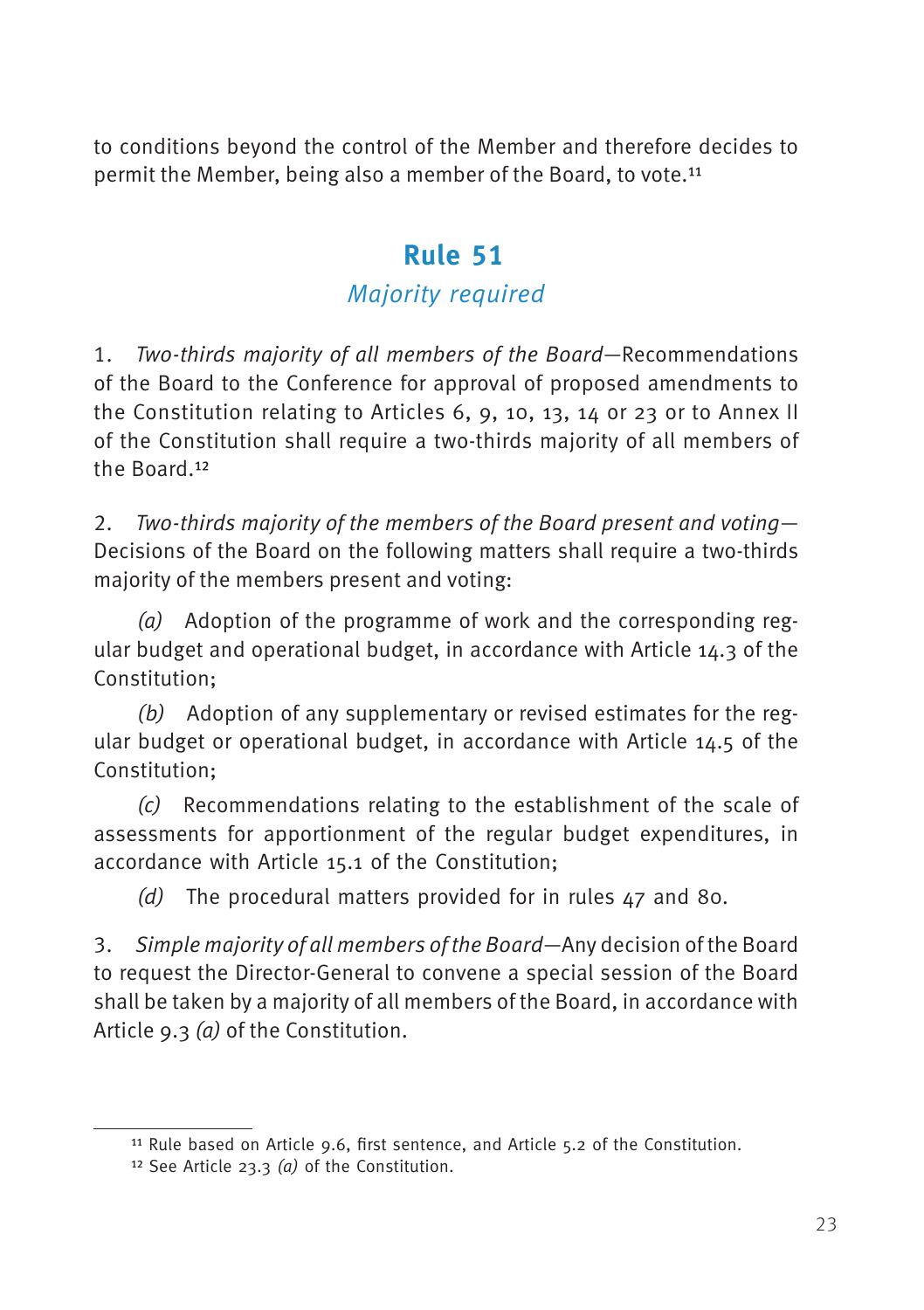<span id="page-31-0"></span>4. Simple majority of the members of the Board present and voting— Decisions of the Board on matters other than those specified in paragraphs 1, 2 or 3 above or in rule 61, including the determination of additional questions or categories of questions to be decided by a two-thirds majority, shall be made by a majority of the members present and voting, in accordance with Article 9.6 of the Constitution.

5. Decisions of the Board on amendments to proposals relating to matters referred to in paragraphs 1 to 4 above, and on parts of such proposals put to the vote separately, shall likewise require the majorities specified in those paragraphs.

6. If a vote is equally divided on a decision requiring a simple majority, a second vote shall be taken at a subsequent meeting which shall be held within forty-eight hours of the first vote. If this vote also results in equality, the proposal or motion shall be regarded as rejected.

7. For the purpose of the present rules, the phrase "members present and voting" means members of the Board participating in the session and casting an affirmative or negative vote. Members of the Board who abstain from voting shall be regarded as not voting.

#### **54Rule 52**

#### Methods of voting

1. Except as provided in paragraph 2 below, the Board normally shall vote by show of hands, but any representative may request a roll-call, which shall then be taken in the English alphabetical order of the names of the members of the Board participating in the session, beginning with the delegation whose name is drawn by lot by the President. The name of each such member shall be called in all roll-calls, and its representative shall reply "yes", "no" or "abstention".

2. When the Board votes by mechanical means, a non-recorded vote shall replace a vote by show of hands and a recorded vote shall replace a roll-call.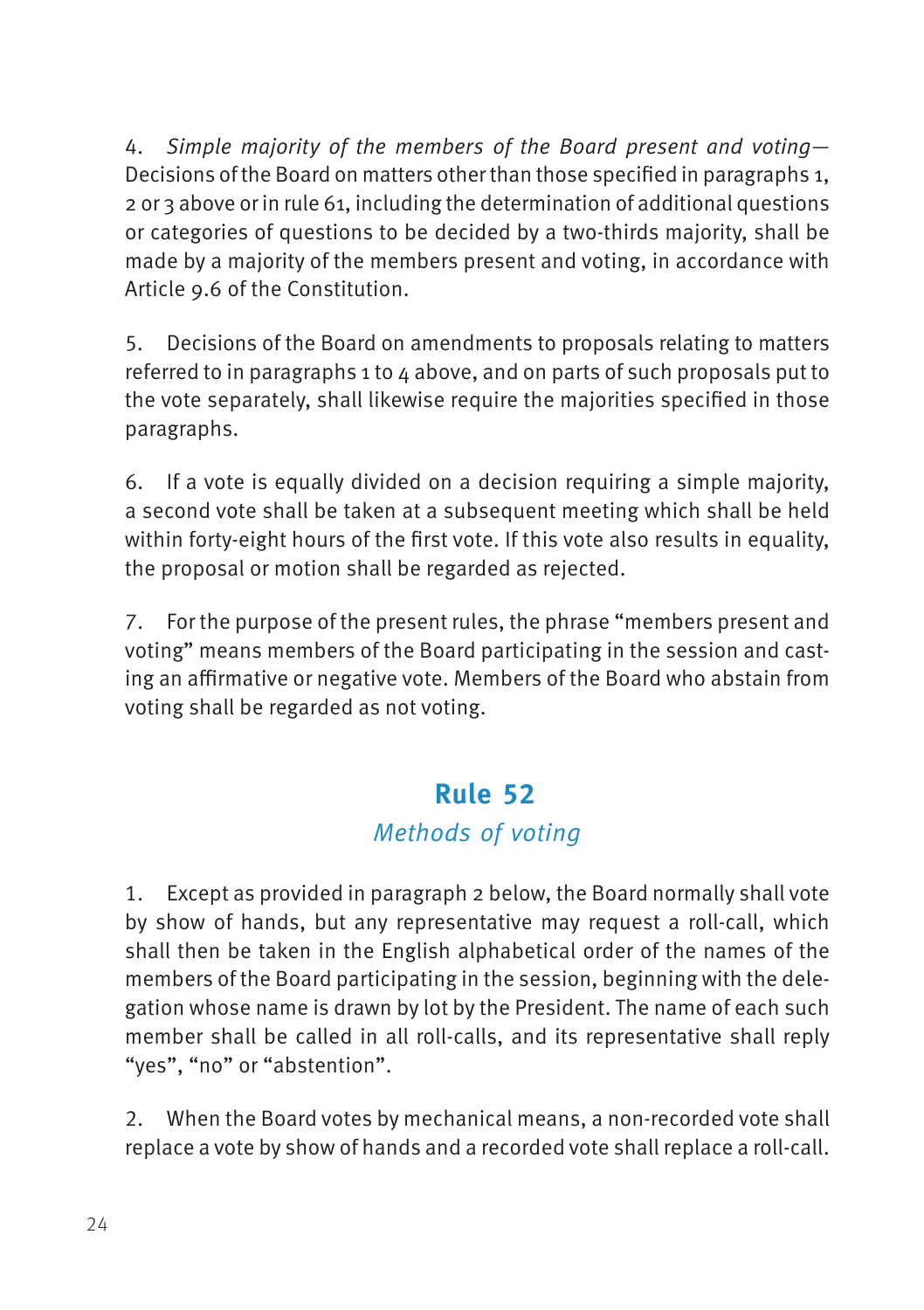<span id="page-32-0"></span>Any representative of a member of the Board may request a recorded vote, which shall, unless a representative requests otherwise, be taken without calling out the names of the members of the Board.

3. The vote of each member of the Board participating in a roll-call or a recorded vote shall be inserted in the record of or report on the meeting.

#### **55Rule 53**

#### Explanation of vote or position

1. Representatives of the members of the Board may make brief statements consisting solely of explanations of vote, before the voting has commenced or after the voting has been completed. The President may limit the time to be allowed for such explanations. The representatives of a member sponsoring a proposal or motion shall not speak in explanation of vote thereon, except if it has been amended.

2. When the same matter is considered successively in several organs of the Board, the representatives of members of the Board should, as far as possible, explain their votes only in one such organ unless those votes differ.

3. Similarly, explanatory statements of position may be made in connection with a decision taken without a vote.

#### **56Rule 54**

#### Conduct during voting

After the President has announced the commencement of voting, the voting shall not be interrupted until the result has been announced, except on a point of order in connection with the actual conduct of the voting. After the result of the voting has been announced by the President, the voting shall be considered completed and the result as final.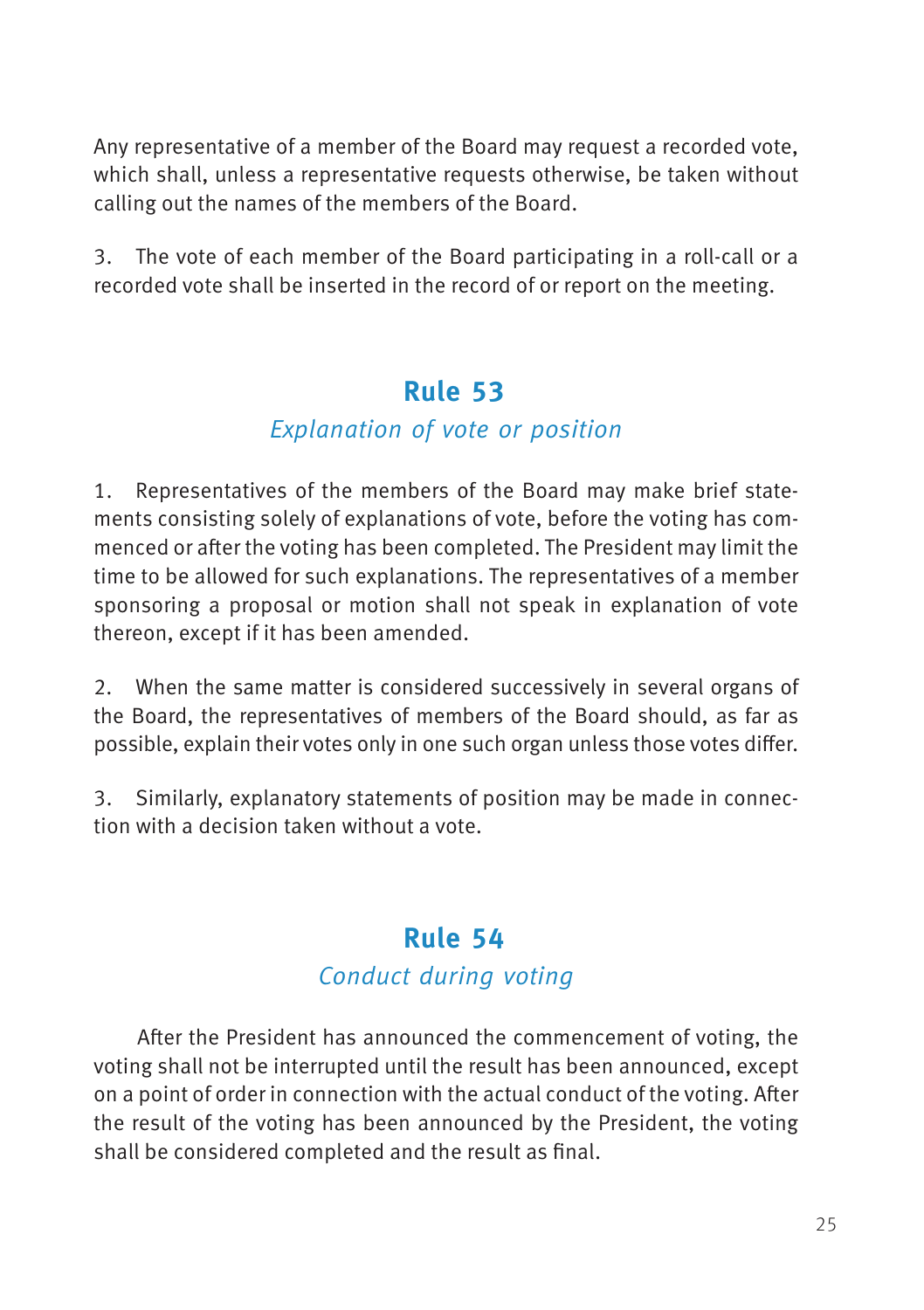#### Division of proposals

<span id="page-33-0"></span>A representative of a member of the Board may move that parts of a proposal be voted on separately. If another representative of a member of the Board objects, the motion for division shall be voted upon. Permission to speak on the motion shall be accorded only to two representatives of members of the Board in favour of and to two opposing the division. If the motion is carried, those parts of the proposal that are subsequently approved shall be put to the vote as a whole. If all operative parts of the proposal have been rejected, the proposal shall be considered to have been rejected as a whole.

#### **58Rule 56**

#### Amendments

1. A proposal shall be considered an amendment to another proposal if it merely adds to, deletes from or revises part of that proposal.

2. Unless the Board decides otherwise, amendments may be subject to sub-amendments.

#### **59Rule 57**

#### Order of voting on amendments

1. When an amendment is moved to a proposal, the amendment shall be voted on first. When two or more amendments are moved to a proposal, the Board shall vote first on the amendment furthest removed in substance from the original proposal and then on the amendment next furthest removed therefrom and so on until all amendments have been put to the vote. Where, however, the adoption of one amendment necessarily implies the rejection of another amendment, the latter shall not be put to the vote. If one or more amendments are adopted, the amended proposal shall then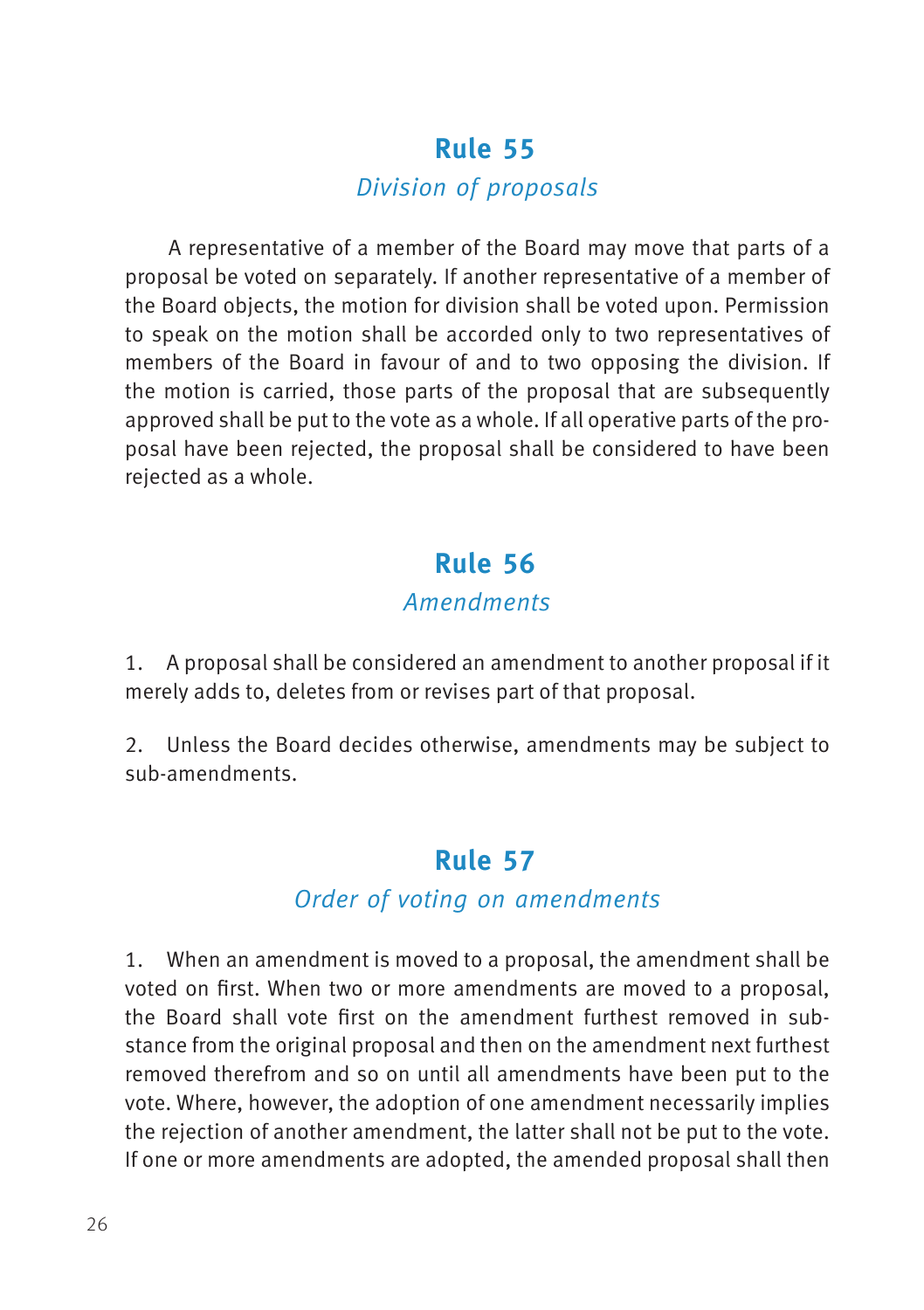<span id="page-34-0"></span>be voted upon. If no amendments are adopted, the proposal shall be put to the vote in its original form.

2. When the Board decides, in accordance with rule 55, to consider an extensive text in convenient portions (such as paragraphs or articles), each of these shall be treated as a separate proposal for the purpose of paragraph 1 above.

#### **60Rule 58**

#### Order of voting on proposals

1. If two or more proposals, other than amendments, relate to the same question, they shall, unless the Board decides otherwise, be voted on in the order in which they were submitted. The Board may, after each vote on a proposal, decide whether to vote on the next proposal.

2. Revised proposals shall be voted on in the order in which the original proposals were submitted, unless the revision substantially departs from the original proposal. In that case, the original proposal shall be considered as withdrawn and the revised proposal shall be treated as a new proposal.

3. A motion requiring that no decision be taken on a proposal shall have priority over that proposal.

#### **61Rule 59 Elections**

1. All elections shall be held by secret ballot unless, in the absence of any objection, the Board decides to proceed without taking a ballot on an agreed candidate or list of candidates.

2. When candidates are to be nominated, each nomination shall be made by only one representative, after which the Board shall immediately proceed to the election.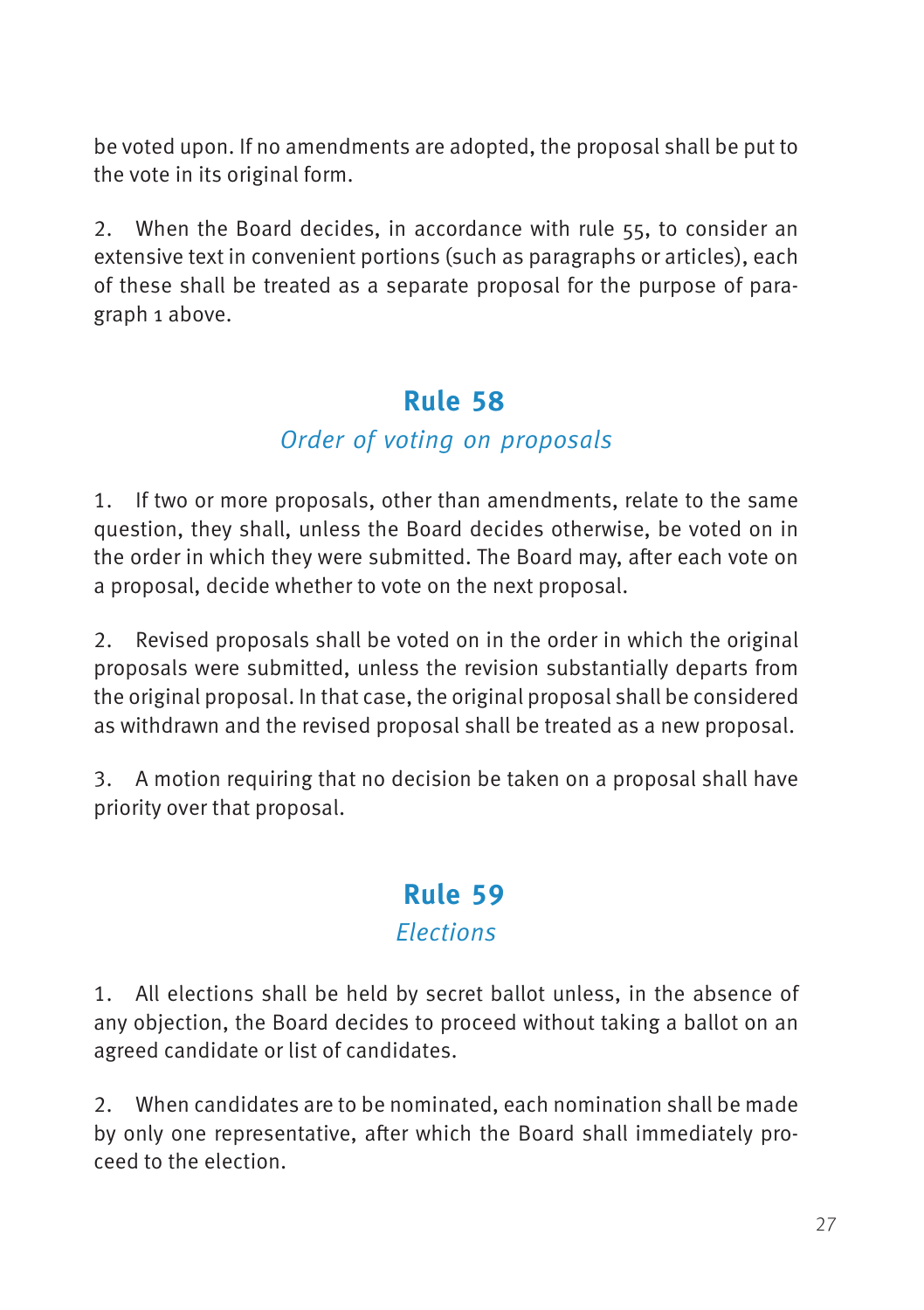#### **62Rule 60** Balloting

<span id="page-35-0"></span>1. When one or more elective places are to be filled at one time under the same conditions, each delegation entitled to vote may cast a vote for as many candidates as there are places to be filled, and those candidates, in a number not exceeding the number of such places, obtaining in the first ballot a majority of the votes cast and the largest number of votes, shall be elected.

2. If the number of candidates so elected is less than the number of places to be filled, additional ballots shall be held to fill the remaining places, the voting being restricted to the unsuccessful candidates having obtained the largest number of votes in the previous ballot, but not exceeding twice the number of places remaining to be filled. However, in case of a tie between a greater number of unsuccessful candidates, a special ballot shall be held for the purpose of reducing the number of candidates to the required number: if a tie again results among more than the required number of candidates, the President shall reduce their number to that required by drawing lots.

3. If in such a restricted ballot a remaining vacancy cannot be filled because the votes for the candidates for it are equally divided, the President shall decide between them by drawing lots.

4. Secret ballots shall be held in accordance with appendix B to the present rules.

### **63Rule 61**

#### Procedure for the appointment of the Director-General

1. Except as otherwise provided herein, the rules covering elections in the Board as appropriate, shall apply.

2. A candidate for the post of Director-General shall be nominated in writing by his/her Government to the President of the Board. To be eligible for consideration, nominations of candidates must be received by the President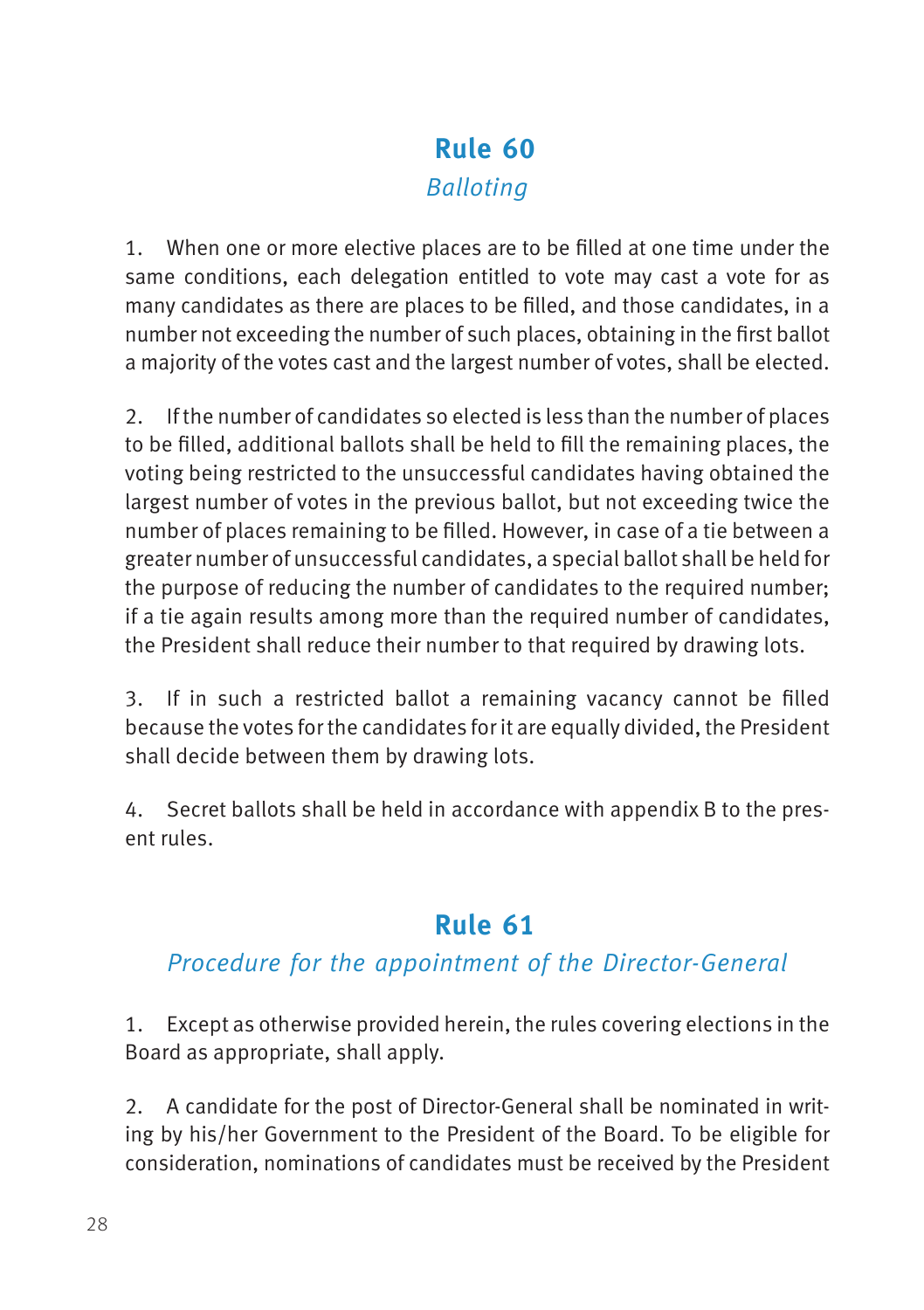of the Board at the latest two months prior to the opening date of the last regular session of the Board before the session of the Conference which is to appoint the Director-General. The President shall request the Secretariat to circulate such candidatures to all Members without delay. A candidature may be withdrawn at any stage by the candidate or by the nominating Government.

3. The consideration by the Board of the nominations shall be in private meetings.

4. All decisions as to candidates shall be taken by secret ballot.

5. A first series of ballots, not exceeding the number of candidates, shall be taken among all the candidates. If any candidate receives a two-thirds majority of the votes of all members of the Board, that candidate shall be recommended to the Conference.

6. If no candidate is recommended on the basis of the first series of ballots, after appropriate consultations a second series shall be held among all the candidates, with a two-thirds majority of the members present and voting required for a recommendation. After each ballot, the candidate receiving the fewest votes shall be removed from consideration during the remainder of the second series of ballots and balloting shall continue until no more than two candidates remain, whereupon no more than two further ballots shall be taken.

7. If no candidate is recommended on the basis of the second series of ballots, after appropriate consultations a third series shall be held among all the candidates, with a simple majority of all members of the Board required for a recommendation. After each ballot, the candidate receiving the fewest votes shall be removed from consideration during the remainder of the third series of ballots and balloting shall continue until no more than two candidates remain, whereupon no more than two further ballots shall be taken.

8. If no candidate is recommended on the basis of the third series of ballots, a fourth series of no more than three ballots shall be held between the two remaining candidates, with a simple majority of the members present and voting required for a recommendation.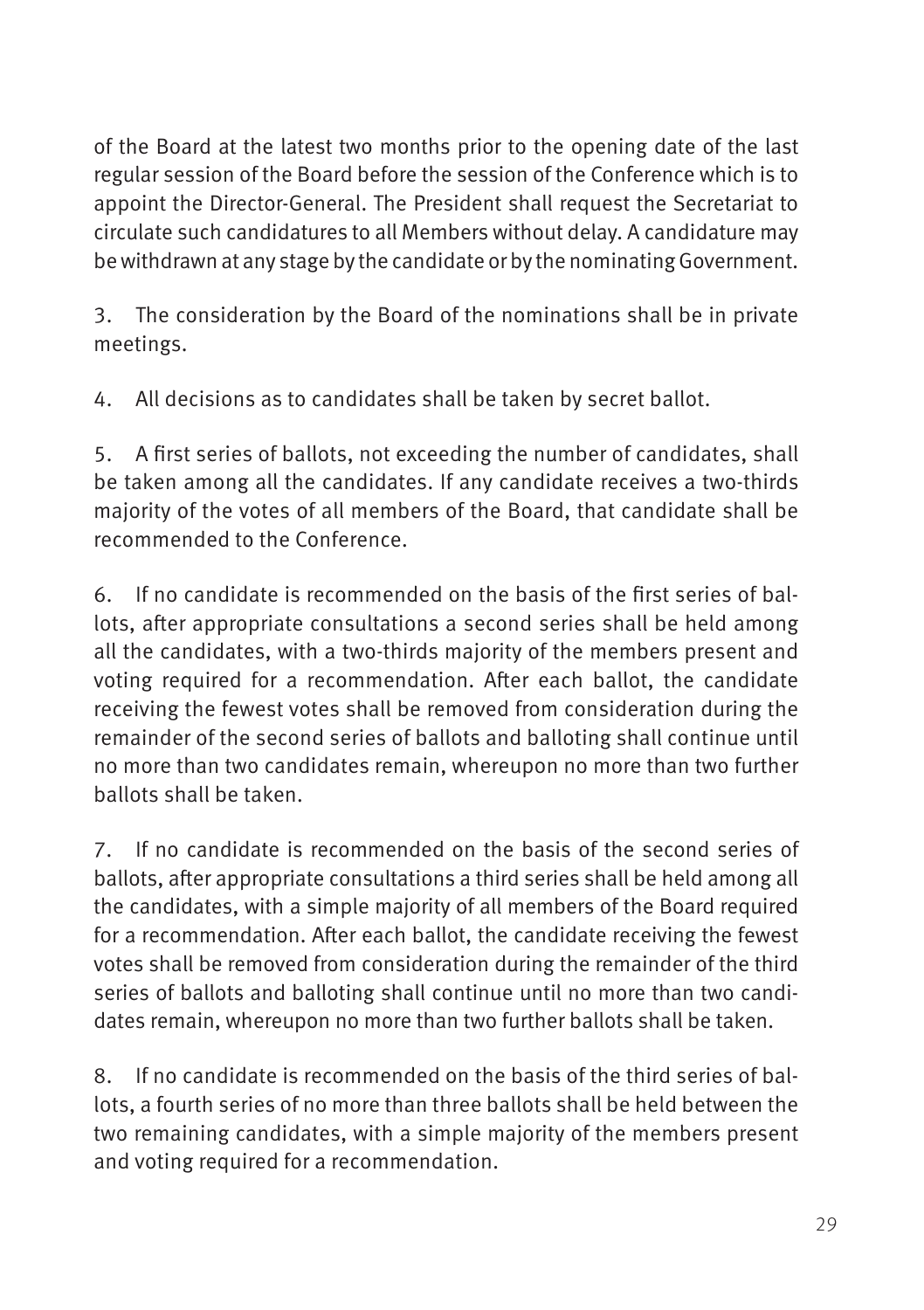<span id="page-37-0"></span>9. If no candidate is recommended on the basis of the fourth series of ballots, additional candidates may then be nominated. The process of balloting as described in paragraphs 5 to 8 above shall be followed again.

## **IX. SESSIONAL BODIES AND SUBSIDIARY ORGANS**

#### **64Rule 62**

#### Sessional committees and working groups

1. At each session, the Board may set up from among its members, sessional committees and working groups, with due regard to the principle of equitable geographical representation, and refer to them any questions on the agenda for study and report. Sessional committees and working groups shall report to the Board.

2. The sessional committees and working groups may set up subcommittees and sub-groups, to the extent necessary for the effective discharge of their functions and taking into account the availability of conference servicing facilities. The members of such subcommittees and sub-groups shall be designated by the committee or working group concerned from among members of the Board, with due regard to the principle of equitable geographical representation.

3. The Chairman of a sessional committee of the whole shall be one of the Vice-Presidents, designated by the Board upon the recommendation of the President. Each sessional committee of the whole shall, unless it decides otherwise, elect three Vice-Chairmen and a Rapporteur. Other sessional committees and working groups shall elect such officers as they consider necessary, unless otherwise decided by the Board. The officers shall be elected on the basis of equitable geographical representation, experience and personal competence.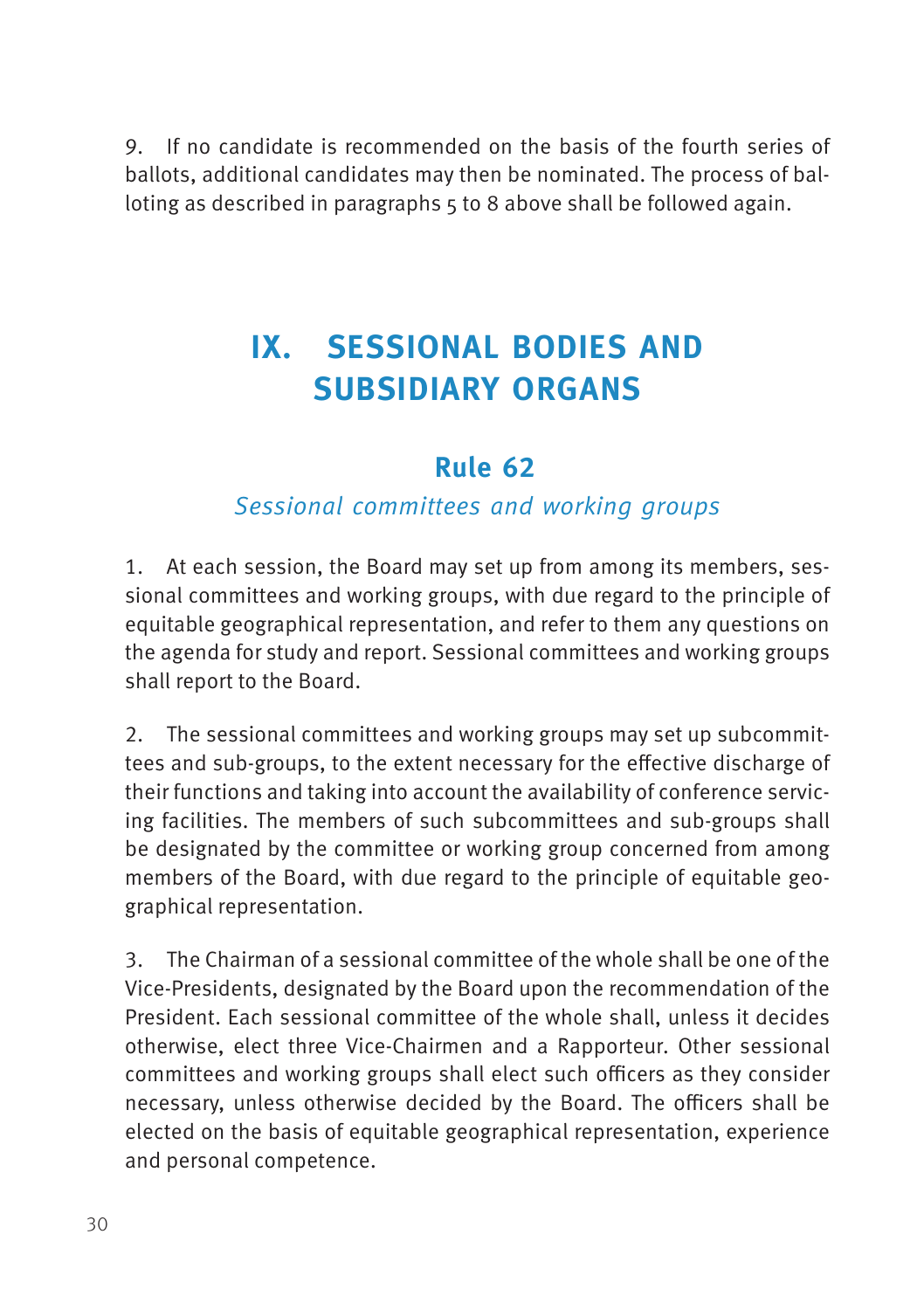<span id="page-38-0"></span>4. The rules contained in chapters IV to VIII and XII shall be applicable, mutatis mutandis, to the proceedings of sessional committees, working groups and any of their subsidiary bodies, except as otherwise provided or as the Board or sessional committee or working group concerned may otherwise decide, and except that:

(a) The chairmen of sessional committees, other than sessional committees of the whole, and of working groups may exercise the right to vote;

(b) Subject to rule  $\Delta \varphi$ , decisions of sessional committees and working groups shall be taken by a majority of the members of the Board present and voting, except that the reconsideration of a proposal at the same session shall require the majority established by rule 47.

#### **65Rule 63**

#### Subsidiary organs

1. The Board may establish, with due regard for the principle of equitable geographical representation, such standing or ad hoc subsidiary organs, including technical committees, as it considers necessary.13 Subsidiary organs shall report to the Board.

2. Any Member, whether or not it is represented on the Board, may become a member of any subsidiary organ of the Board. In determining the composition of a subsidiary organ, the Board shall take fully into account the desirability of including in its membership Members with a special interest in the subject-matter to be dealt with by it. The Board shall determine the terms of reference of its subsidiary organs and shall periodically examine the desirability of continuing the existence of any subsidiary organ.

3. The rules of procedure of subsidiary organs shall be those applicable to sessional committees of the Board, subject to such modifications as the Board may decide upon in the light of the nature of and proposals by

<sup>13</sup> Sentence based directly on Article 7.3 of the Constitution.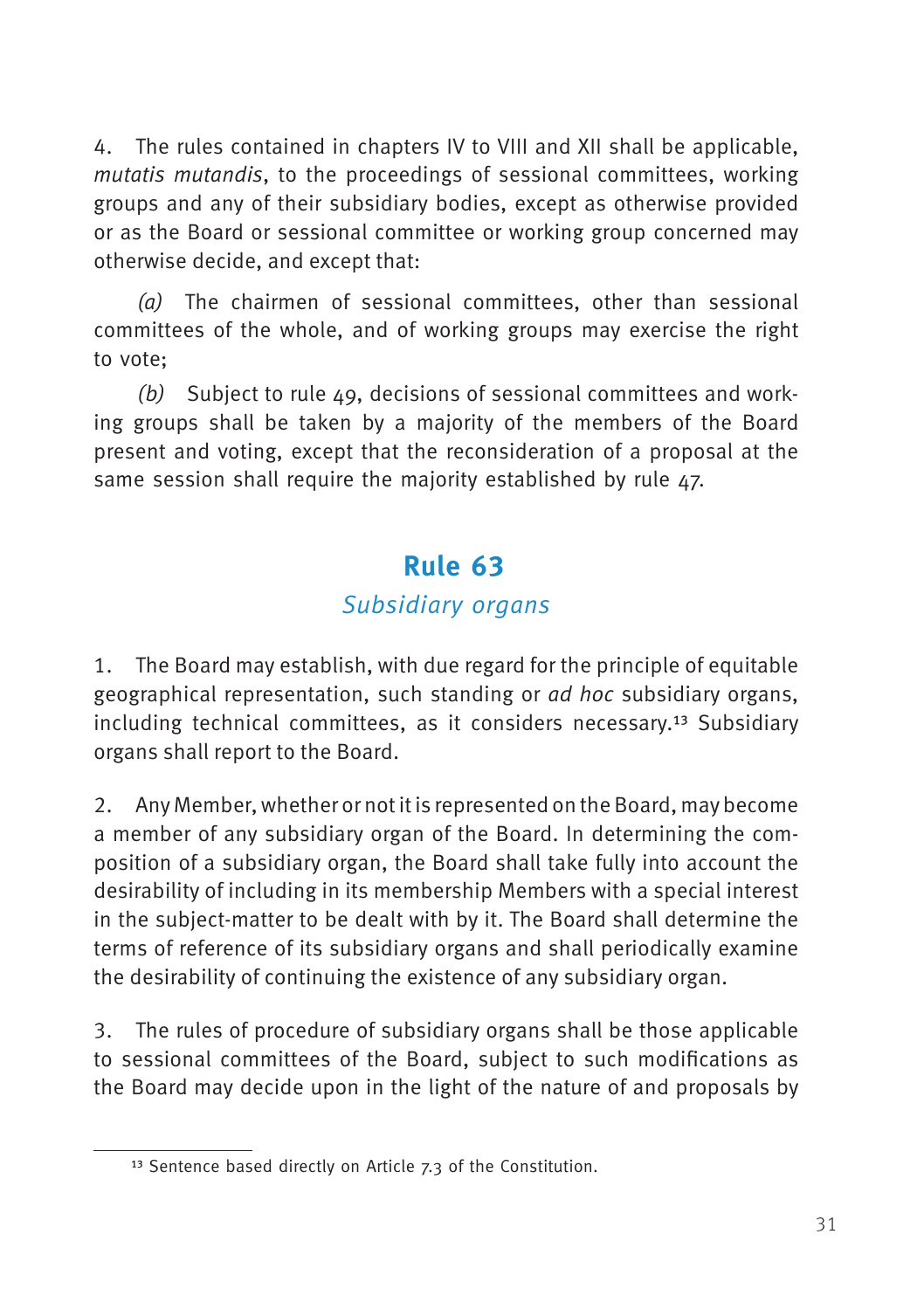<span id="page-39-0"></span>the subsidiary organ concerned. Each subsidiary organ shall elect its own officers, unless otherwise decided by the Board.

4. Each subsidiary organ, taking into consideration the date of the regular session of the Board and bearing in mind the items referred to it by the Board, may adopt its own priorities within the framework of the work programme established by the Board and, in consultation with the Director-General, meet as may be necessary.

## **66Rule 64**

#### Reports

Reports submitted by sessional committees or working groups or by subsidiary organs of the Board should be concise and contain precise information confined to a description of the work done by the body concerned, to the conclusions it has reached, to its decisions and to the recommendations made to the organ to which the report is addressed.

## **X. LANGUAGES AND RECORDS**

#### **67Rule 65**

Languages of the Board

Arabic, Chinese, English, French, Russian and Spanish shall be the languages of the Board.

#### **68Rule 66**

#### Interpretation from languages of the Board

Speeches made in a language of the Board shall be interpreted into the other such languages.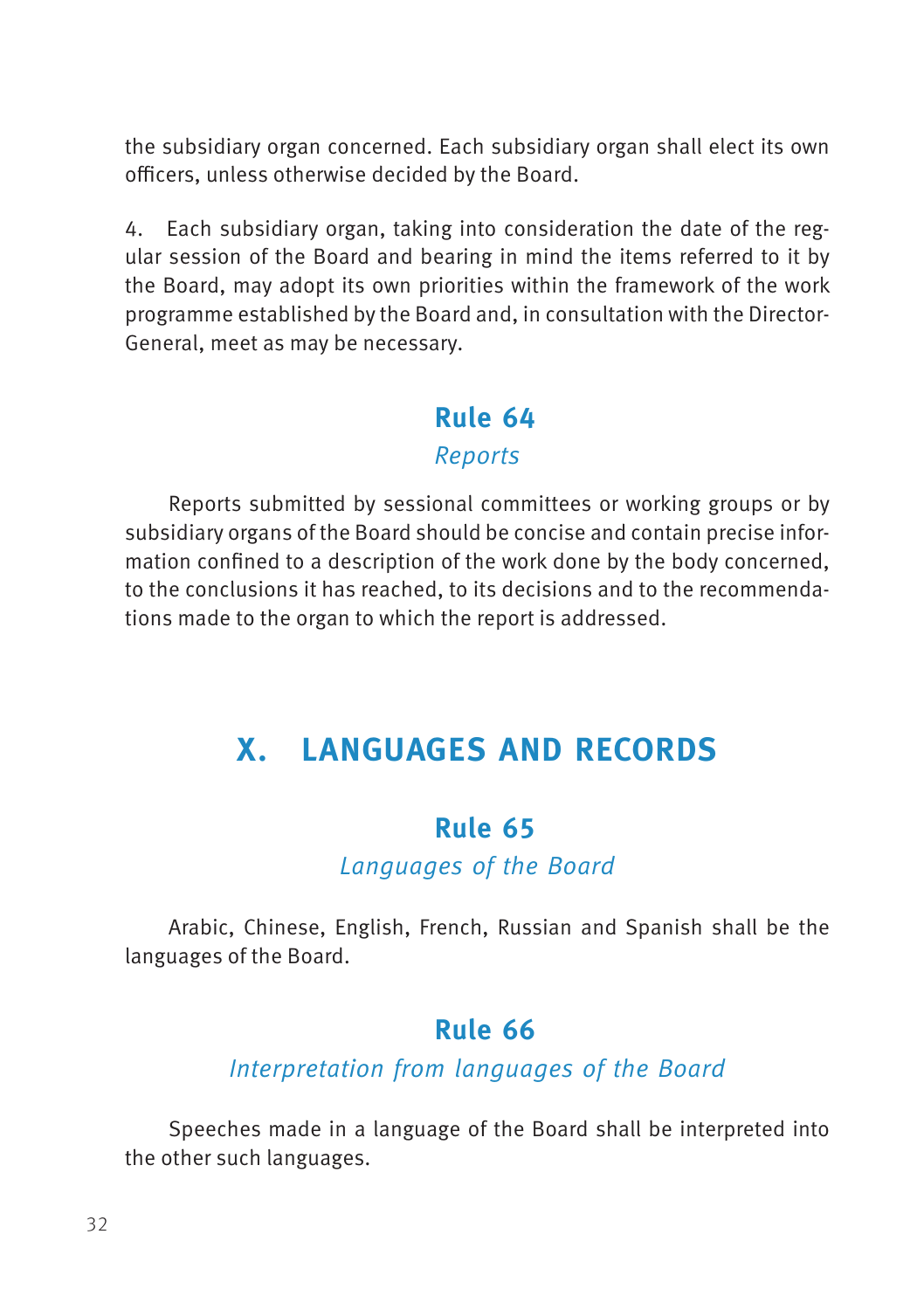#### Interpretation from other languages

<span id="page-40-0"></span>A representative may speak in a language other than a language of the Board if he provides for interpretation into one such language. In such case, interpretation into the other languages of the Board by interpreters of the Secretariat may be based on the interpretation provided by the representative.

#### **70Rule 68**

#### Languages of documents, records and reports

1. All supporting documents to agenda items of the Board and its subsidiary organs, and summary records, shall be issued simultaneously in the languages of the Board.

2. All resolutions and other formal decisions of the Board, as well as its reports to the Conference and reports submitted by any of its sessional committees or working groups, or by a subsidiary organ of the Board, shall be made available in the languages of the Board. During sessions of the Board, the Journal of the United Nations Industrial Development Organization shall also be issued in the languages of the Board.

### **71Rule 69**

#### Summary records

1. Summary records of plenary meetings of the Board, as authorized by the Conference, shall be prepared by the Secretariat and distributed as soon as possible in final form in the languages of the Board. Delegations may, within seven days after receipt of these summary records or the closure of the session, whichever is later, submit corrections to their statements in writing to the Secretariat. All corrections requested by delegations within the time limit indicated above shall be consolidated in a single corrigendum issued for all plenary meetings during a session of the Board.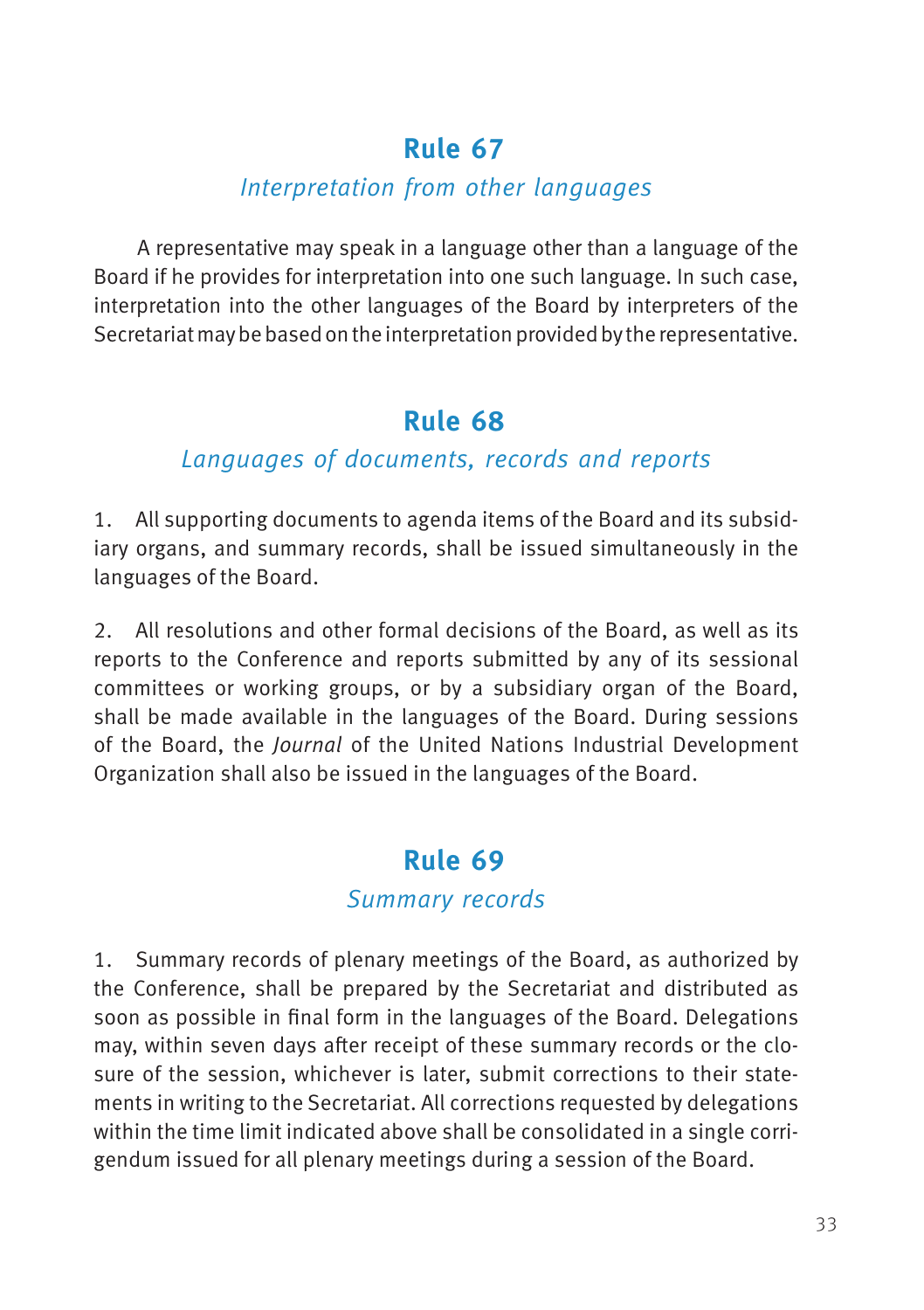<span id="page-41-0"></span>2. Any disagreement concerning such corrections shall be decided by the President of the Board after consulting the sound recordings of the proceedings.

3. Statements made at meetings of the Board, its sessional committees, or of a subsidiary organ, shall not be reproduced in extenso either as separate documents or in or attached to any summary record or report of the body concerned, unless, in exceptional cases, they are relevant to the work of UNIDO and served or are to serve as bases for discussion, and a decision to reproduce them has been taken by the body concerned after consideration of a statement by the Director-General of the estimated costs of reproduction.

#### **72Rule 70**

#### Sound recordings

Sound recordings of the meetings of the Board, its sessional committees and working groups shall be made and kept by the Secretariat in accordance with the practice of the Organization. Unless otherwise decided by the organ establishing it, no such recordings shall be made of meetings of subcommittees or sub-groups. Upon request, a Member may obtain a copy of particular recordings of public meetings at its own expense.

#### **73Rule 71**

#### Reports of the Board

Unless the Board decides otherwise, the draft of any report to be submitted by it to the Conference14 shall be prepared and submitted to the Board by the Rapporteur, who may be assisted by representatives designated with due regard to equitable geographical distribution. Unless the

<sup>&</sup>lt;sup>14</sup> See Article 9.4 (c) of the Constitution; for reports of sessional bodies and subsidiary organs, see rule 64.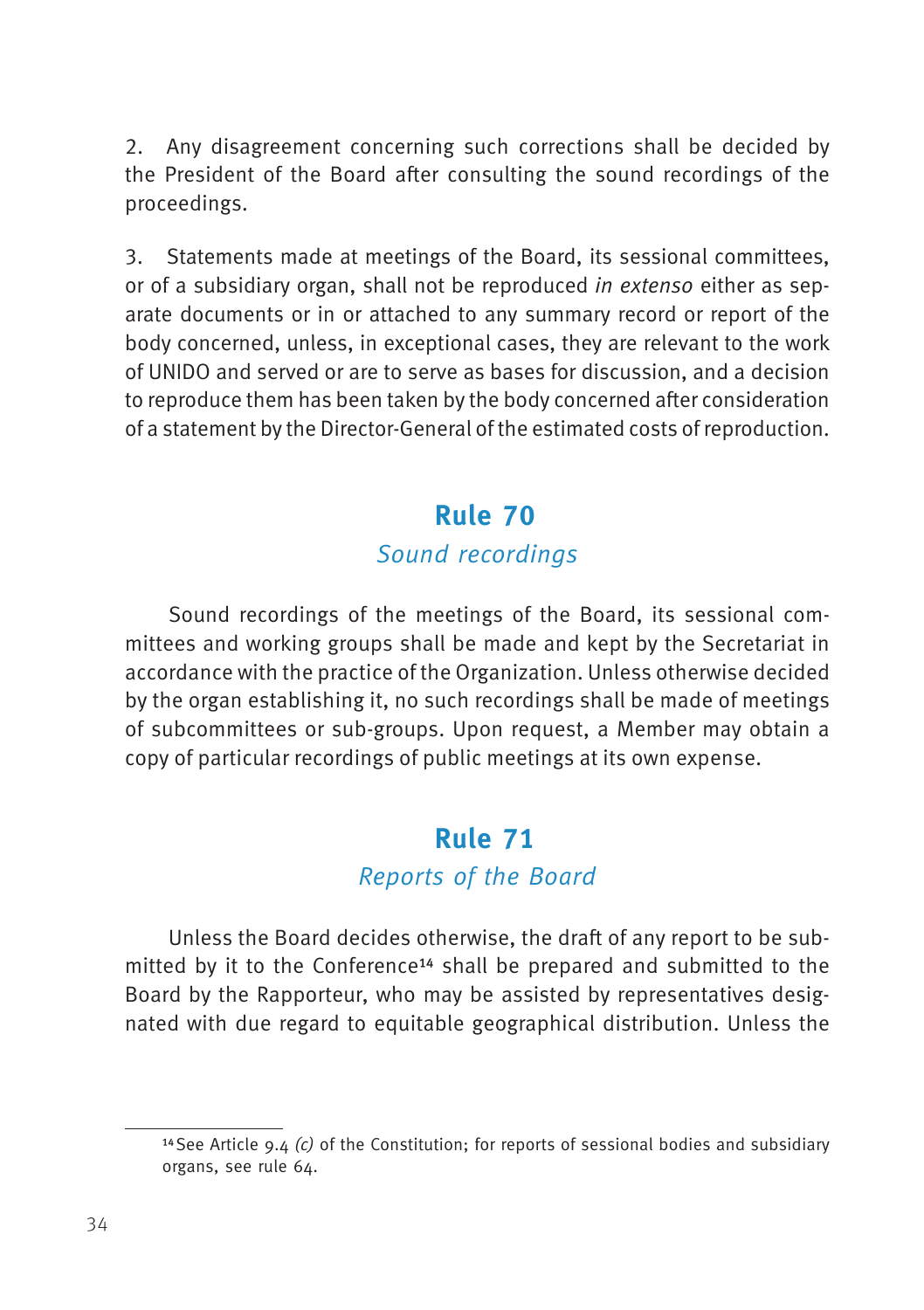<span id="page-42-0"></span>Board decides otherwise, the Rapporteur, after consultation with the designated representatives, may authorize corrections to and editorial changes in the report adopted by the Board.

#### **74Rule 72**

#### Distribution of reports, resolutions and other formal decisions

The text of all resolutions, recommendations and other formal decisions adopted by the Board and its sessional bodies shall be distributed by the Secretariat to all members of the Board and other participants in those sessions. The printed text of such resolutions, recommendations and other formal decisions, as well as of the reports of the Board to the Conference, shall be distributed as soon as possible after the close of each session to all Members and to any others entitled to participate in the meetings concerned.

## **XI. PUBLIC AND PRIVATE MEETINGS**

#### **75Rule 73**

#### General principles

1. The meetings of the Board, its sessional committees of the whole and subsidiary organs shall be held in public unless the body concerned decides otherwise.

2. Meetings of other sessional committees and working groups, and of any subcommittees or sub-groups thereof, shall be held in private unless the Board or the body concerned decides otherwise.

3. Members of the general public and representatives of the news media shall not be admitted to private meetings.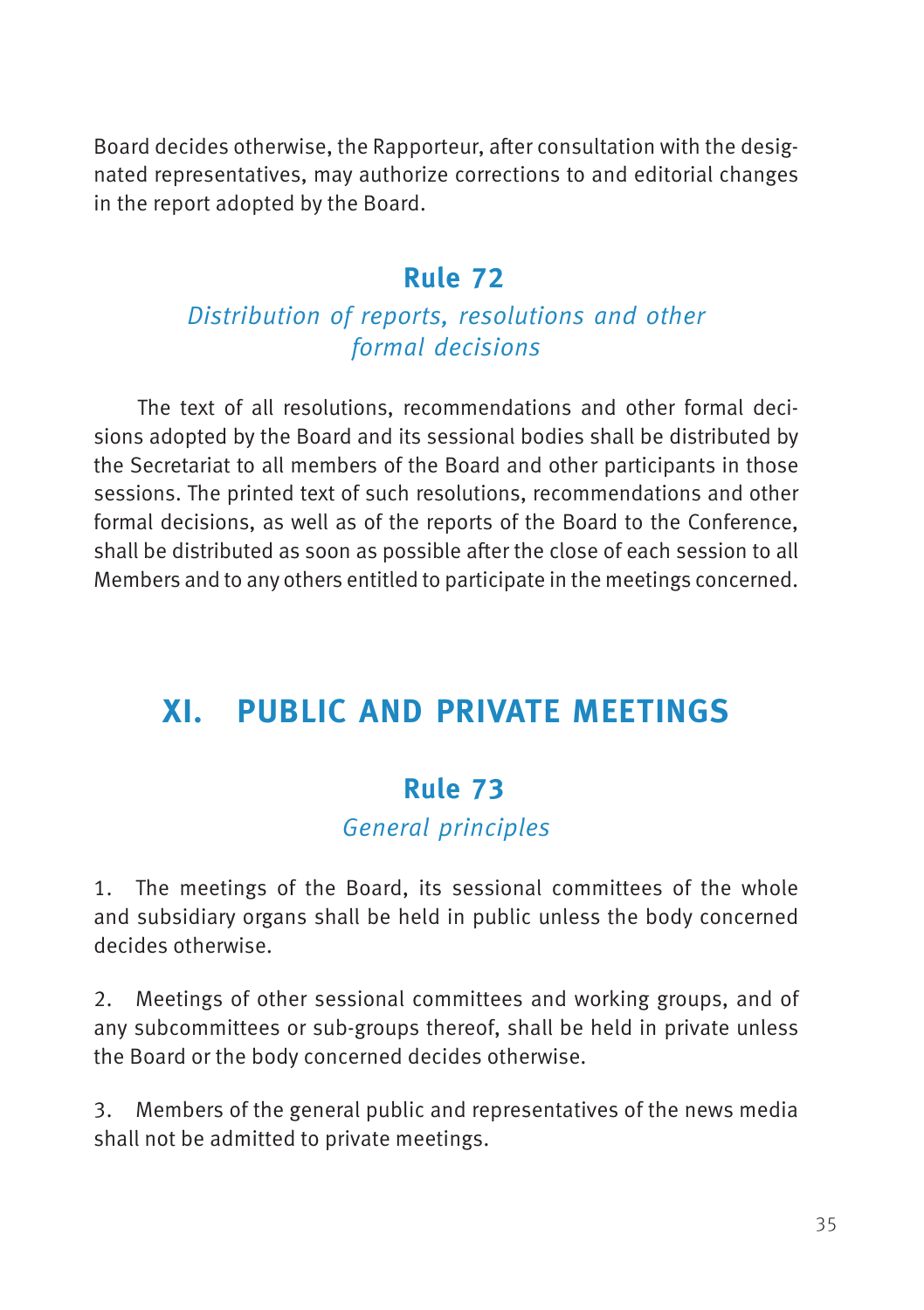#### Communiqué on private meetings

<span id="page-43-0"></span>At the close of a private meeting, the body concerned may issue a communiqué to the press through the Secretariat.

## **XII. PARTICIPATION OF NON-MEMBERS OF THE BOARD**

#### **77Rule 75**

#### Participation by others than members of the Board

1. Pursuant to Article 9.7 of the Constitution, a Member not a member of the Board shall be invited to participate, without the right to vote, in the deliberations of the Board on any matter of particular concern to that Member.15 Such a Member may submit proposals which may be put to the vote at the request of any member of the Board.

2. States which are not Members, but which are Member States of the United Nations, or which enjoy observer status in the General Assembly of the United Nations, shall, upon request, be invited to participate without the right to vote, in the deliberations of the Board on any matter of particular concern to the State in question, unless the Conference has decided otherwise.

<sup>15</sup> Based on Article 9.7 of the Constitution.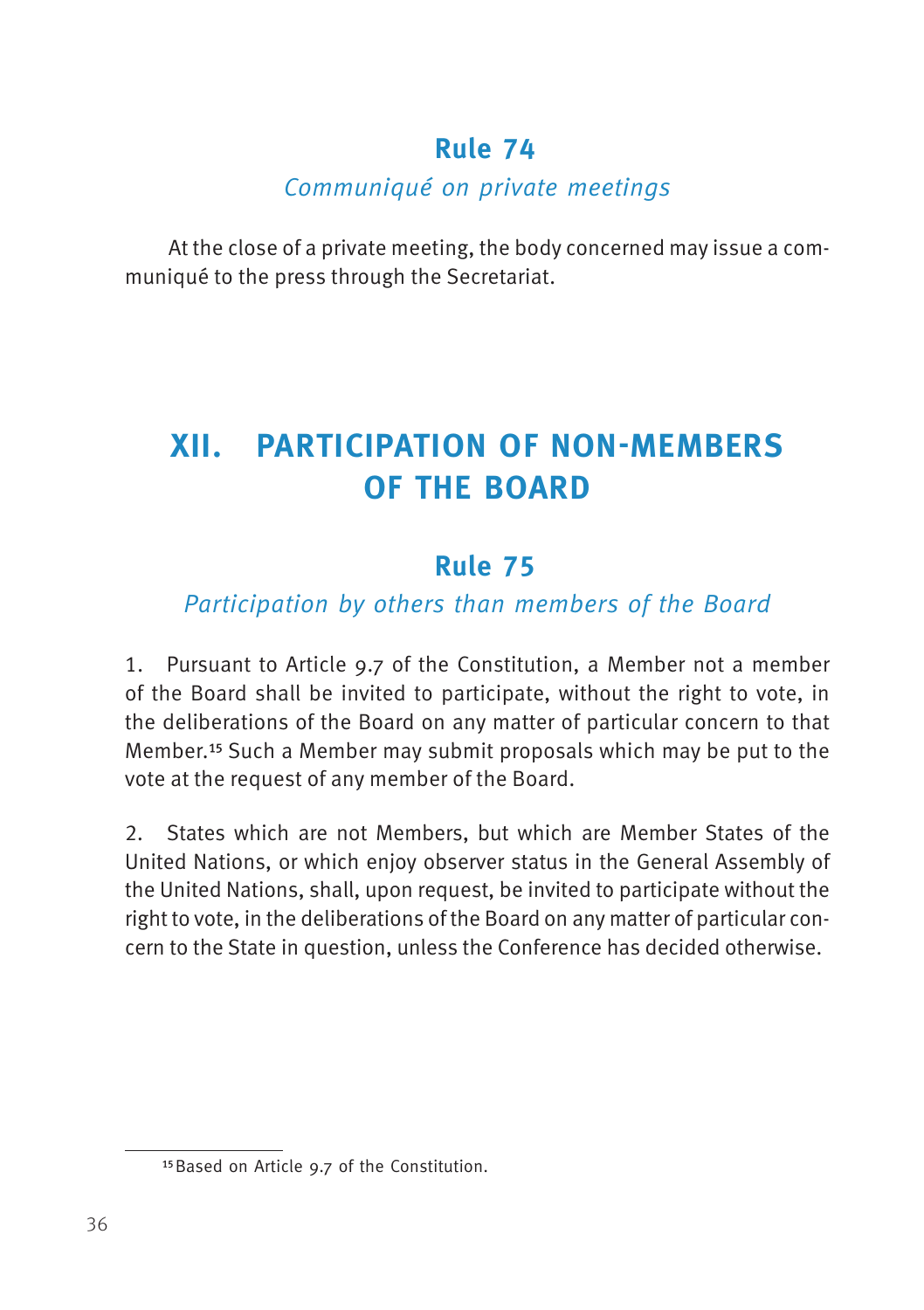<span id="page-44-0"></span>3. In accordance with the relationship agreement with the United Nations, representatives of the United Nations or of an organ of the United Nations shall be invited to participate when duly authorized by a competent organ or by the Secretary-General of the United Nations.

4. Representatives of the following shall be permitted to participate, without the right to vote, in deliberations of the Board on matters of particular concern to them:

(a) The specialized and related agencies of the United Nations system:

(b) Intergovernmental and governmental organizations with which UNIDO has concluded a relationship agreement pursuant to Article 19.1  $(a)$ of the Constitution;

(c) Non-governmental organizations with which relations have been established pursuant to Article  $19.1$  (b) of the Constitution and whose participation has been approved by the Board;

(d) Any other intergovernmental organizations that have been designated on a continuing basis by the Economic and Social Council of the United Nations under rule 79 of its rules of procedure.

5. Pursuant to Article 4.3 of the Constitution, representatives of organizations and national liberation movements invited in accordance with Article 4.1 of the Constitution and which have not been referred to in any of the preceding parts of the present rule, shall be permitted to participate, without the right to vote, in deliberations of the Board on matters of particular concern to them.

### **78Rule 76**

#### Representation of non-members of the Board

Participants other than members of the Board shall be represented by duly designated representatives whose names and titles shall be submitted to the Director-General.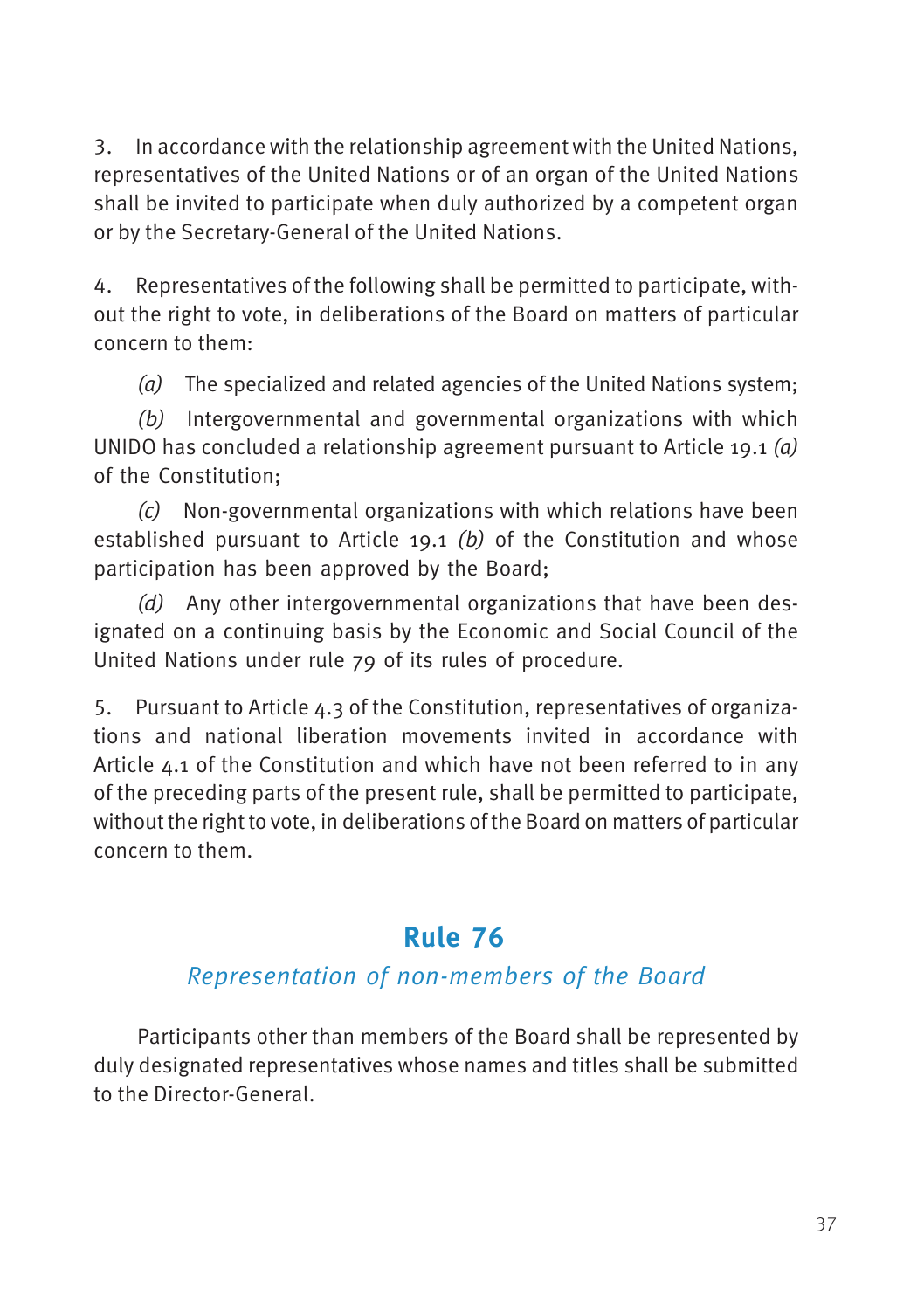#### <span id="page-45-0"></span>General rights of participation of non-members of the Board<sup>16</sup>

Except as otherwise decided by the Board and subject to rule 75, the representatives of participants other than members of the Board:

(a) May not make any procedural motion or request, raise points of order or appeal against rulings of the President;

(b) Except as provided under paragraph 1 in rule  $75$ , may not introduce proposals;

(c) May intervene, with the permission of the President, in the debates in plenary meetings of the Board and, with the permission of the Chairman, in debates in sessional committees and subsidiary organs of the Board on matters of particular concern to them. Representatives for the organizations referred to under paragraph  $\Delta$  (c) of rule  $75$  may, upon the invitation of the President or Chairman, as the case may be, and subject to the approval of the Board, its sessional committee or subsidiary organ concerned, make oral statements on matters within the scope of their activities;

(d) May be given an opportunity to reply in accordance with rule  $38$ ;

(e) May participate in working groups, as appropriate and as authorized by the Board or other organ having established the working group concerned.

<sup>16</sup>Rule included to give effect to Article 4.3 of the Constitution.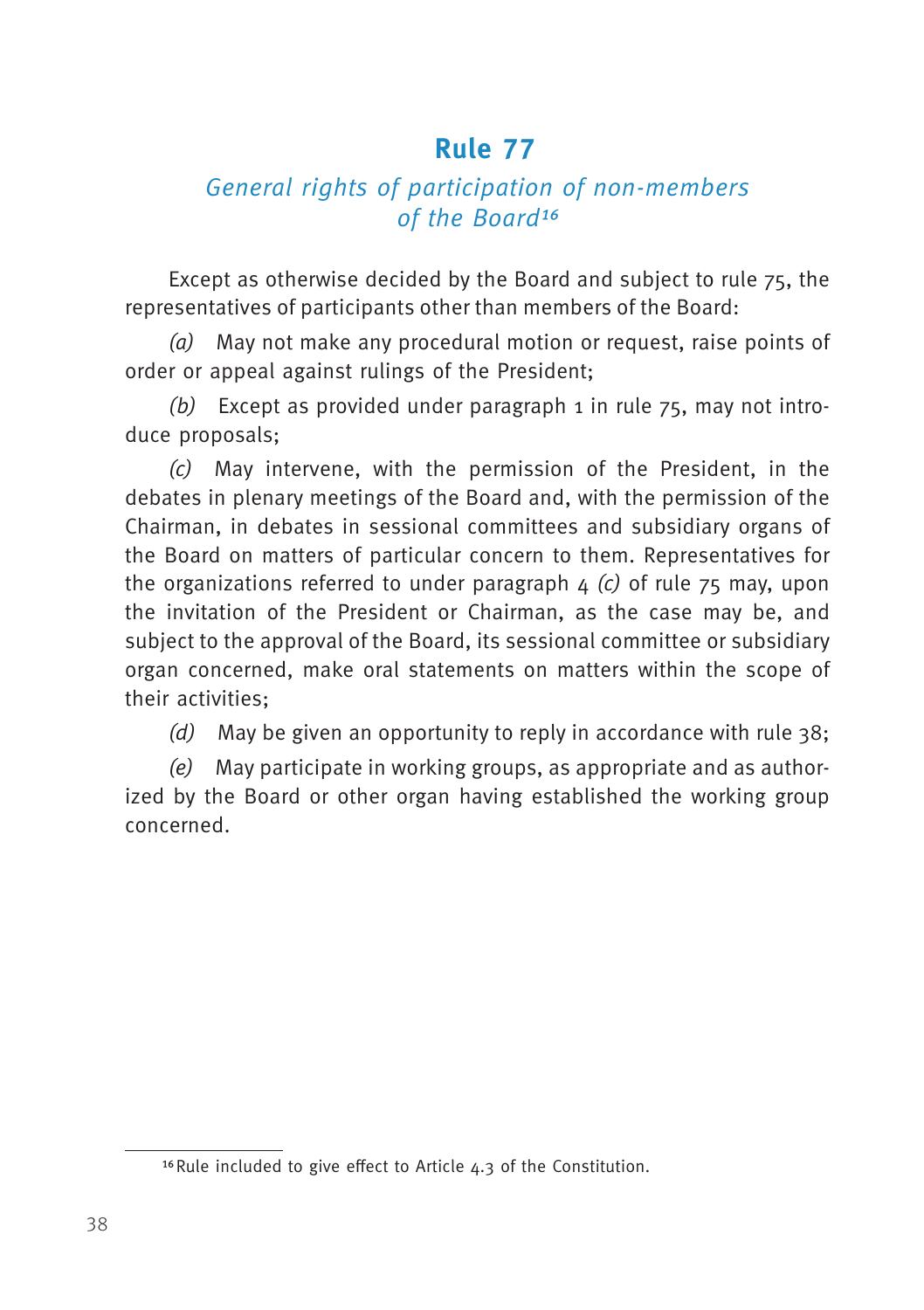## <span id="page-46-0"></span>**XIII. WRITTEN STATEMENTS**

#### **80Rule 78**

#### Distribution of written statements by representatives

1. Written statements submitted by representatives of one or more Members shall, if of relevance to the work of the Organization, upon consent of the President of the Board be distributed by the Secretariat to all delegations in the quantities and in the languages in which the statements are made available to it at the site of the session of the Board.

2. Written statements submitted by other participants shall, if of relevance to the items on the agenda of the session and upon instruction of the President of the Board, be distributed by the Secretariat to all delegations in the quantities and in the languages in which the statements are made available at the site of the session of the Board. Furthermore, statements by a governmental or non-governmental organization shall be on a subject in which the organization concerned has a special competence.

## **XIV. AMENDMENT AND SUSPENSION OF THE RULES OF PROCEDURE**

#### **81Rule 79** Amendment

Subject to rule 1, the present rules may be amended by a decision of the Board, taken by a majority of the members of the Board present and voting, after the Bureau has reported on the proposed amendment.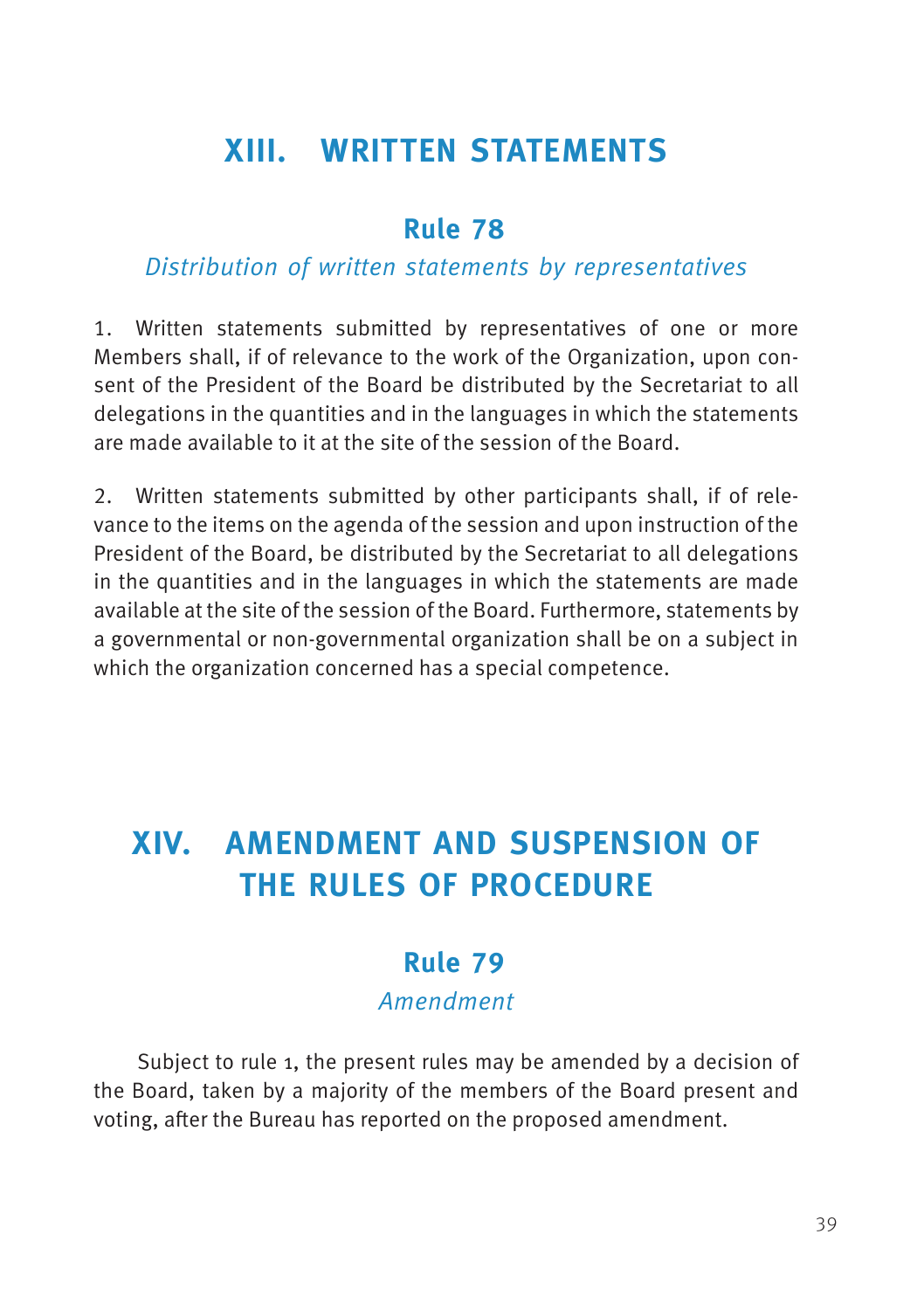#### Suspension

<span id="page-47-0"></span>Subject to rule 1, any of the present rules may be suspended by a decision of the Board, taken by a two-thirds majority of the members of the Board present and voting, provided that twenty-four hours' notice of the proposal for the suspension has been given, which may be waived if no representative of a member of the Board objects; subsidiary organs may by consensus waive rules pertaining to them. Any such suspension shall be limited to a specified and stated purpose and to a period required to achieve that purpose, and shall not be inconsistent with any decisions of the Conference or Board taken to achieve administrative simplification and budgetary savings in the conduct of its meetings, or with the rights of the States participating in the session but temporarily absent from a given meeting.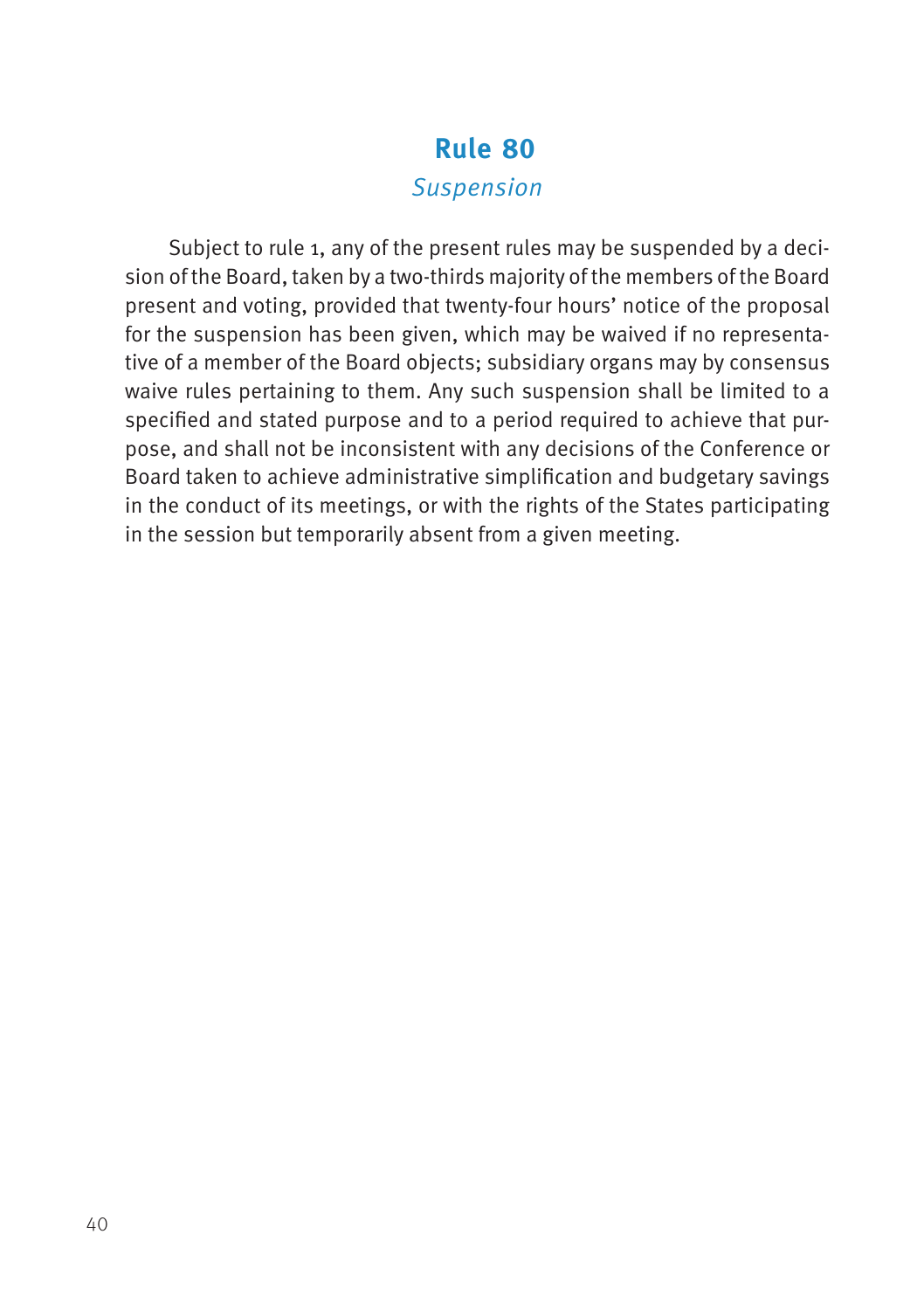## **APPENDIX A**

#### <span id="page-48-0"></span>**ROTATION OF THE OFFICES OF THE BOARD**

The following rotation within a cycle of five elections shall be provided for with respect to the election of the Bureau of the Board.

| <b>First</b><br><b>Election</b><br>(1985)           | <b>Second</b><br><b>Election</b><br>(1986)    | <b>Third</b><br><b>Election</b><br>(1987)           | <b>Fourth</b><br><b>Election</b><br>(1988)    | Fifth<br><b>Election</b><br>(1989)            |
|-----------------------------------------------------|-----------------------------------------------|-----------------------------------------------------|-----------------------------------------------|-----------------------------------------------|
|                                                     |                                               | <b>President</b>                                    |                                               |                                               |
| List B                                              | *Asian States<br>plus Yugoslavia<br>in List A | List D                                              | List C                                        | *African States<br>in List A                  |
|                                                     |                                               | <b>Vice-Presidents</b>                              |                                               |                                               |
| <b>Asian States</b><br>plus Yugoslavia<br>in List A | List D                                        | List C                                              | African States<br>in List A                   | List B                                        |
| List D                                              | List C                                        | African States<br>in List A                         | List B                                        | *Asian States<br>plus Yugoslavia<br>in List A |
| List C                                              | *African States<br>in List A                  | List B                                              | *Asian States<br>plus Yugoslavia<br>in List A | List D                                        |
|                                                     |                                               | Rapporteur                                          |                                               |                                               |
| African States<br>in List A                         | List B                                        | <b>Asian States</b><br>plus Yugoslavia<br>in List A | List D                                        | List C                                        |

The above cycle shall be repeated after five elections.

\*In April 1986, concurrence was reached among the African and Asian Member States in List A to exchange among themselves the principal offices of the President and Vice-President for the years 1986 and 1989.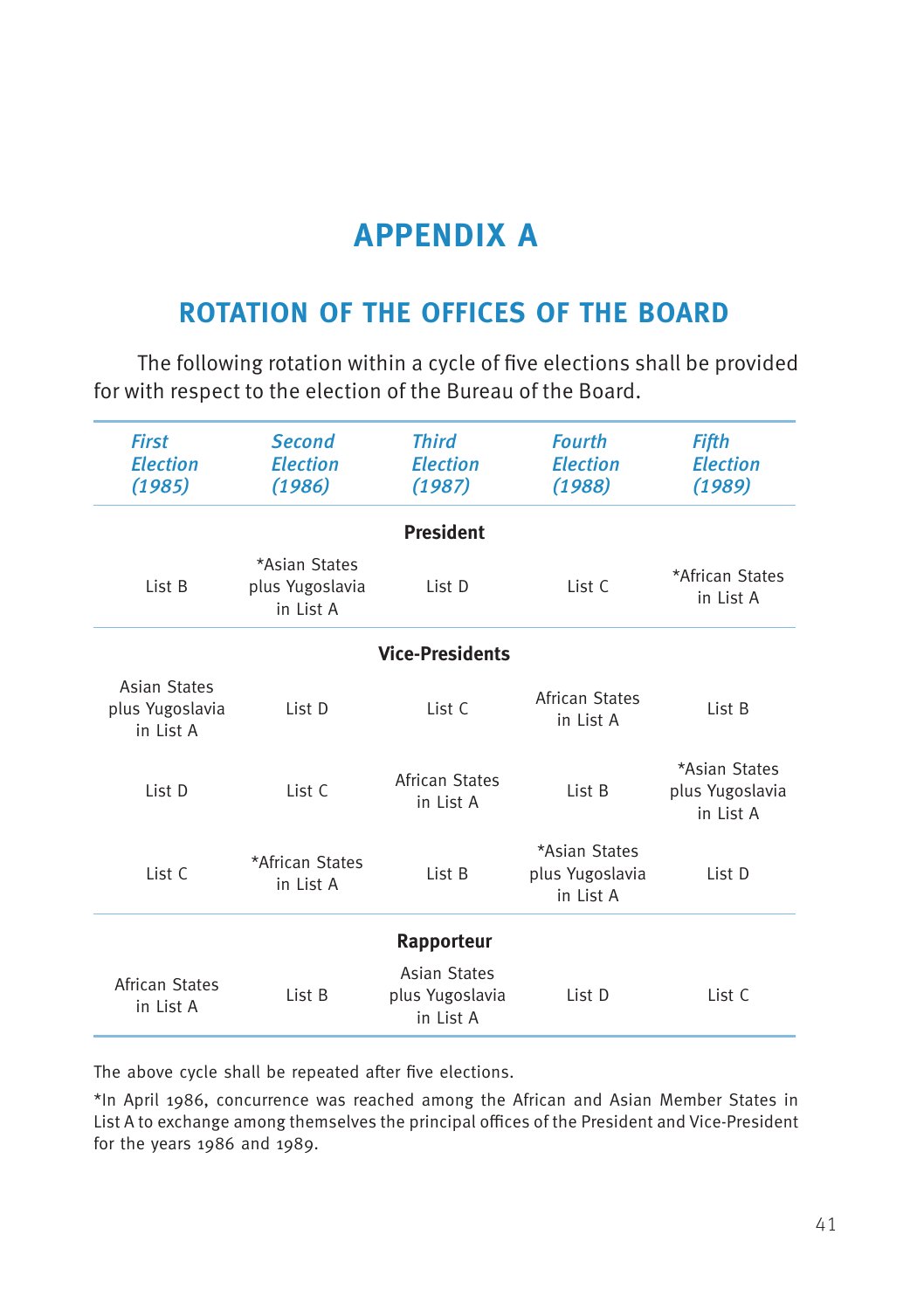## **APPENDIX B**

### <span id="page-49-0"></span>**RULES FOR THE CONDUCT OF VOTING BY SECRET BALLOT**

1. Before the ballot begins, the President after consultation with the Bureau shall appoint three tellers from among the members of the Board present. He shall hand them the list of members of the Board entitled to vote and, where applicable, the list of candidates.

2. At the request of the President, conference officers shall distribute ballotpapers and envelopes to all members of the Board according to name cards on the tables (including tables of members of the Board who are not present at the time of distribution). Ballot-papers, which should be in different colours for different purposes of election, and the envelopes shall be without distinguishing marks.

3. The tellers shall satisfy themselves that the ballot-box is empty.

4. Members of the Board will be called in turn by the Secretary of the meeting, in the alphabetical order of the names of members in English, beginning with the member of the Board sitting at the far right of the front row in the conference room as seen from the rostrum.

5. When their names are called, delegations shall come to the rostrum and place the envelopes containing their ballot-papers in the ballot-box.

6. To indicate the recording of the vote of each member of the Board, one of the tellers shall sign or initial the list in the margin opposite the name of the member in question.

7. After the last member of the Board called has voted, the President shall declare the ballot closed and announce that the envelopes are to be counted. The teller referred to in paragraph 6 above shall then read from his list the names of those members of the Board who did not place their ballot-papers in the ballot-box. Conference officers shall collect the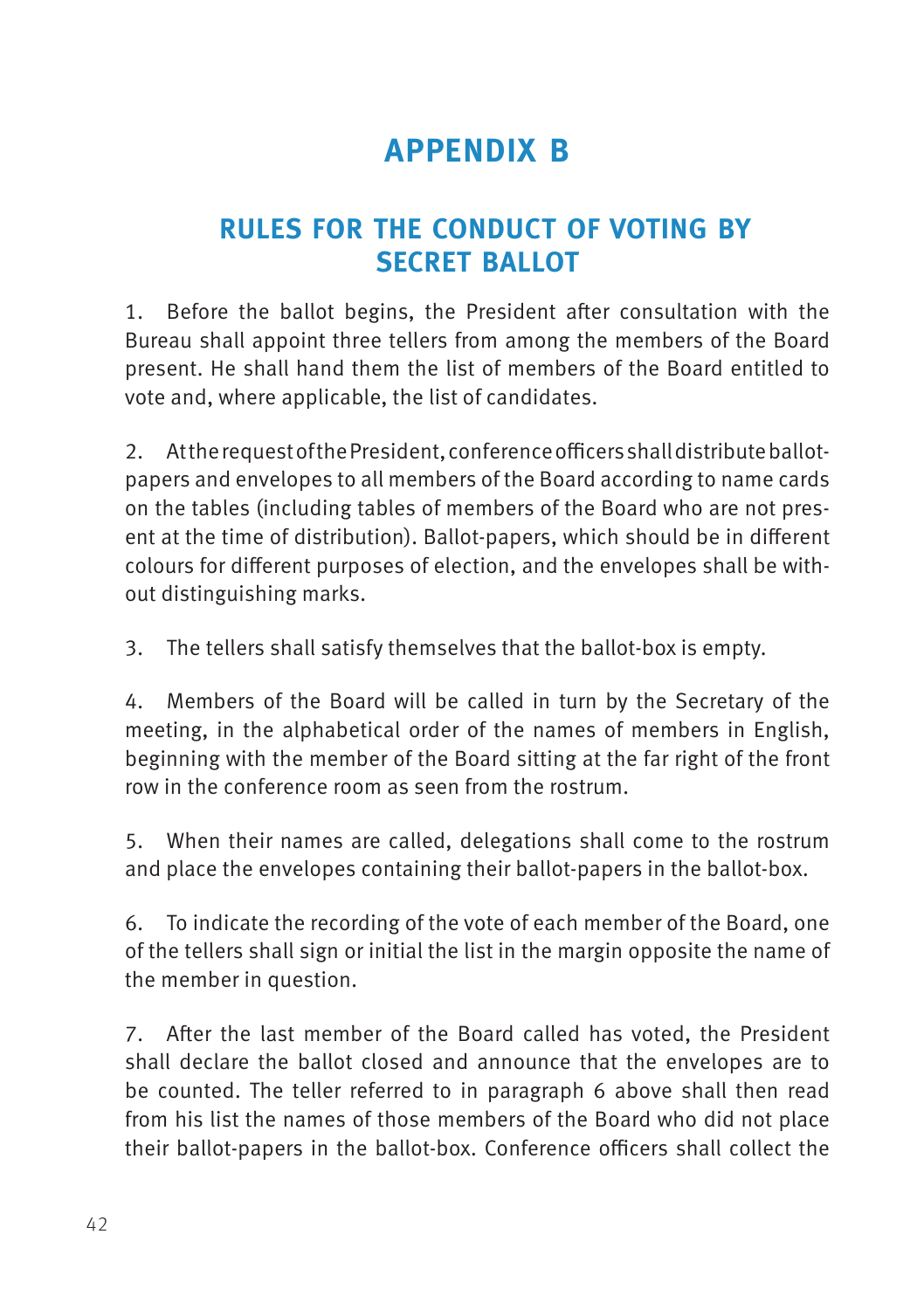ballot-papers and the envelopes from the tables of those delegations and hand them to the teller who shall mark the ballot-papers "absent".

8. The tellers shall open the ballot-box and check the number of envelopes. If the number is greater or less than that of the voters checked off the list, the President shall be informed and shall then declare the vote invalid and announce that it is necessary to re-open the ballot.

9. After the number of envelopes has been verified against the number of voters, the President shall ask the tellers to count the votes and to report to him on the matter of the election as soon as they conveniently can.

10. The three tellers shall count the votes in a separate room with the assistance of the legal adviser, as well as three recorders and two secretaries of the Secretariat. However, in the case of the recommendation of the Board on the appointment of the Director-General, the counting shall be held in the conference room in the presence of the members of the Board.

11. Blank ballot-papers shall be considered to be abstentions.

12. The following shall be considered invalid:

(a) Ballot-papers on which there are more names than elective places to be filled;

(b) Ballot-papers in which the voters have revealed their identity, in particular, by apposing their signature or mentioning the name of the member of the Board they represent;

(c) Ballot-papers which do not give a clear reply to the question asked.

13. Envelopes containing none or more than the required number of ballotpapers shall be recorded as invalid.

14. A candidate is entitled to only one vote per ballot-paper, even if his name appears more than once thereon.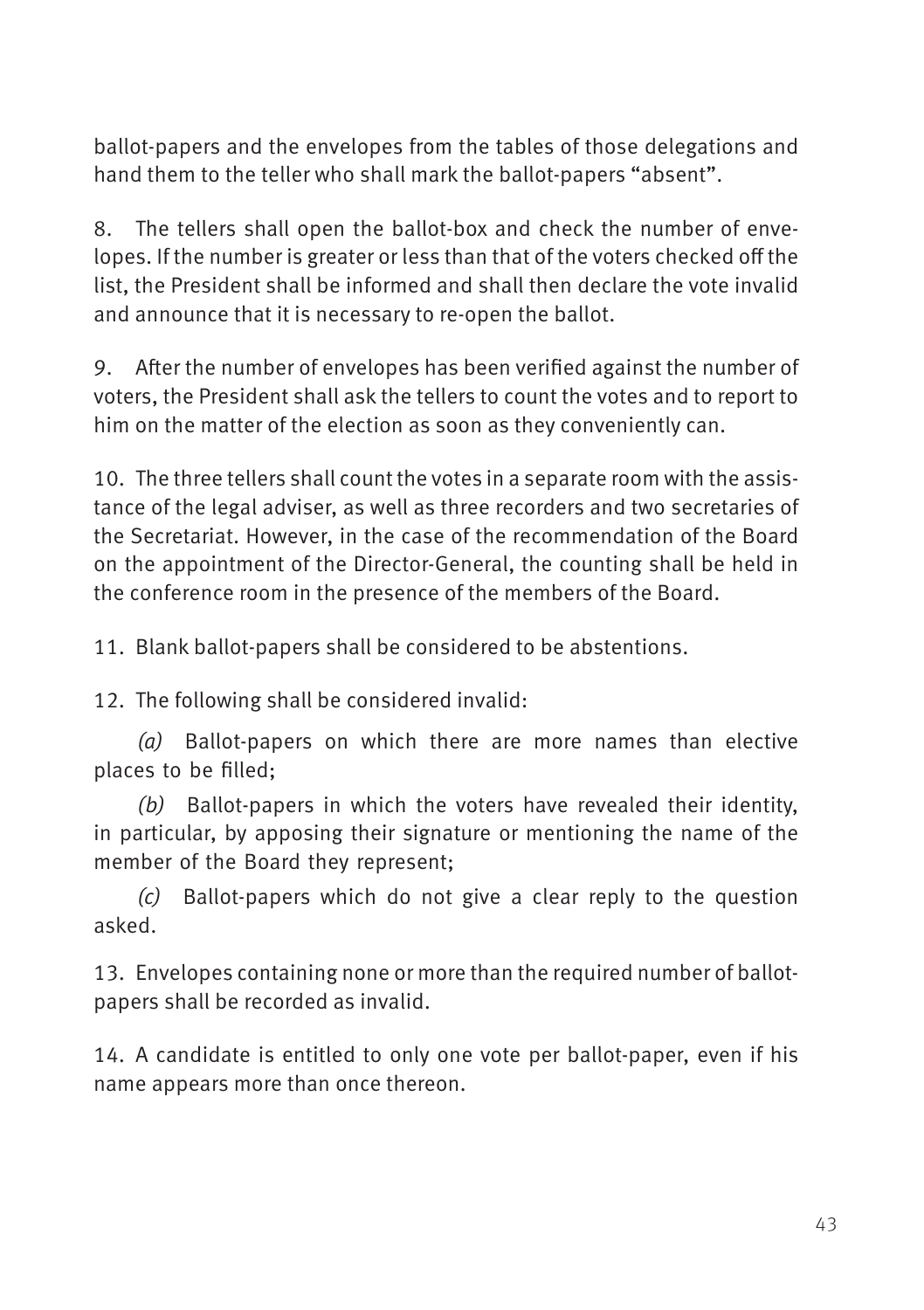15. When the counting of the votes is completed and the tellers have reported to the President, he shall announce the results of the ballot including:

Number of members of the Board entitled to vote at the session;

Number absent;

Number of votes for or against the proposal or names of the candidates and number of votes secured by each of them, in descending order of the number of votes;

Number of invalid votes;

Number of abstentions;

Number of votes constituting the required majority.

16. The President shall announce the decision resulting from the vote. In particular, he shall declare elected those candidates who have obtained the required majority.

17. Immediately after the announcement of the results of the ballot, the ballot-papers shall be destroyed in the presence of the tellers.

18. The lists on which the tellers have recorded the results of the vote shall, after signature by the tellers, constitute the official record of the ballot, and shall be deposited in the archives of the Organization.